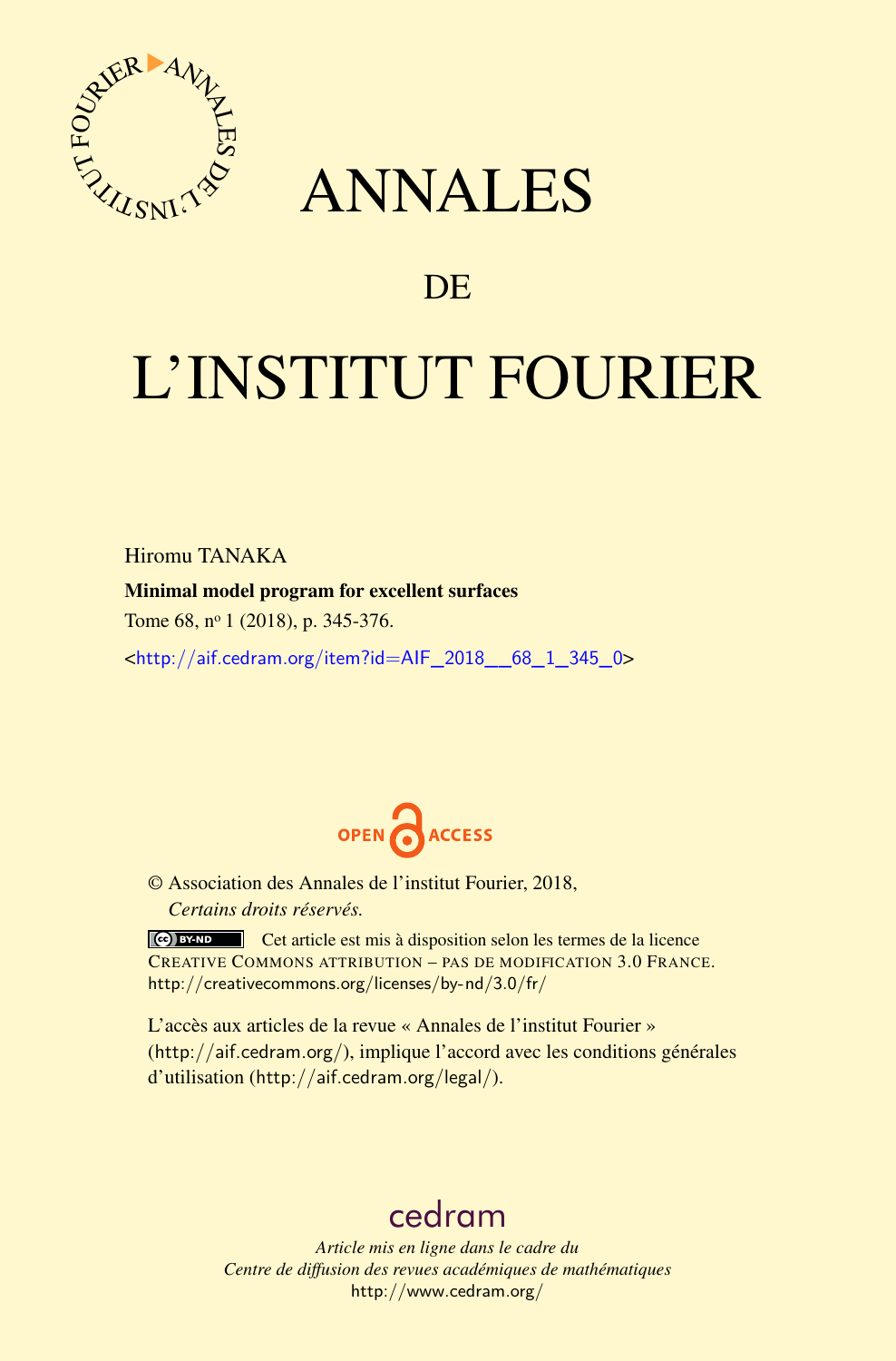#### MINIMAL MODEL PROGRAM FOR EXCELLENT SURFACES

#### **by Hiromu TANAKA**

Abstract. — We establish the minimal model program for log canonical and Q-factorial surfaces over excellent base schemes.

Résumé. — Nous prouvons les résultats prédits par le programme des modèles minimaux pour des surfaces log canoniques et Q-factorielles sur des schémas excellents.

#### **1. Introduction**

The Italian school of algebraic geometry in the early 20th century established the classification theory for smooth projective surfaces over the field of complex numbers, which was generalised by Kodaira, Shafarevich and Bombieri–Mumford. In particular, Shafarevich studied the minimal model theory for regular surfaces in the classical sense [\[29\]](#page-31-0). Kollár and Kovács proved, in their unpublished preprint [\[17\]](#page-31-1), that the minimal model program holds for log canonical surfaces over algebraically closed fields by the viewpoint of the higher dimensional minimal model theory. Recently, Fujino and the author established the minimal model program for Q-factorial surfaces over algebraically closed fields [\[6,](#page-30-0) [30\]](#page-31-2).

The purpose of this paper is extending the minimal model program for surfaces over algebraically closed fields to the one for surfaces over excellent base schemes. More precisely, we prove the following theorem.

<span id="page-1-0"></span>THEOREM 1.1 (Theorem [4.5,](#page-22-0) Theorem [4.15\)](#page-26-0). — Let *B* be a regular excellent separated scheme of finite dimension. Let  $\pi$  :  $X \to S$  be a projective

Keywords: Minimal models, excellent surfaces, log canonical. 2010 Mathematics Subject Classification: 14E30.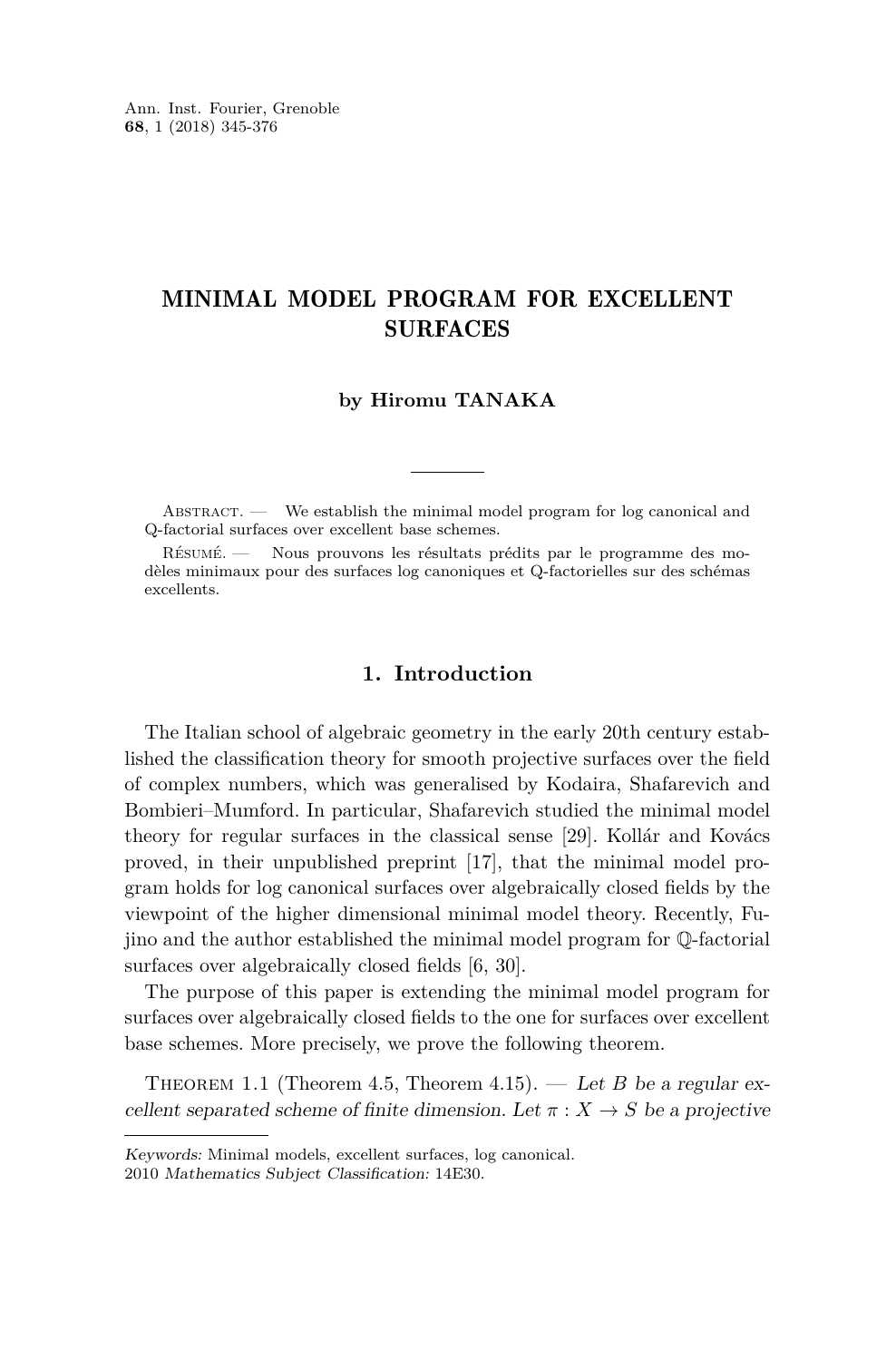*B*-morphism from a quasi-projective intergal normal *B*-scheme *X* of dimension two to a quasi-projective *B*-scheme *S*. Let  $\Delta$  be an effective  $\mathbb{R}$ -divisor on *X*. Assume that one of the following properties holds.

- <span id="page-2-0"></span>(LC)  $(X, \Delta)$  is log canonical.
- <span id="page-2-1"></span>(QF) *X* is Q-factorial and, for the irreducible decomposition  $\Delta$  =  $\sum_{i \in I} \delta_i D_i$ , the inequality  $0 \le \delta_i \le 1$  holds for any  $i \in I$ .

Then, there exist a sequence of projective birational *S*-morphisms

 $X =: X_0 \overset{\varphi_0}{\to} X_1 \overset{\varphi_1}{\to} \dots \overset{\varphi_{r-1}}{\to} X_r =: X^{\dagger}$ 

and  $\mathbb{R}$ -divisors  $\Delta_i$  and  $\Delta^{\dagger}$  defined by

$$
\Delta =: \Delta_0, \quad (\varphi_i)_*(\Delta_i) =: \Delta_{i+1}, \quad \Delta_r =: \Delta^{\dagger}
$$

which satisfy the following properties.

- (1) Each  $X_i$  is a projective intergal normal *S*-scheme of dimension two.
- (2) Each  $(X_i, \Delta_i)$  satisfies [\(LC\)](#page-2-0) or [\(QF\)](#page-2-1) according as the above assumption.
- (3)  $\rho(X_{i+1}/S) = \rho(X_i/S) 1$  for any *i*.
- (4)  $(X^{\dagger}, \Delta^{\dagger})$  satisfies one of the following conditions.
	- (a)  $K_{X^{\dagger}/B} + \Delta^{\dagger}$  is nef over *S*.
	- (b) There is a projective *S*-morphism  $\mu : X^{\dagger} \rightarrow Z$  to a projective *S*-scheme *Z* such that  $\mu_* \mathcal{O}_{X^{\dagger}} = \mathcal{O}_Z$ , dim  $X^{\dagger} > \dim Z$ ,  $-(K_{X^{\dagger}/B} + \Delta^{\dagger})$  is *µ*-ample and  $\rho(X^{\dagger}/S) - 1 = \rho(Z/S)$ .

If (a) holds, then  $(X^{\dagger}, \Delta^{\dagger})$  is called a log minimal model over *S*. If (b) holds, then  $\mu: X^{\dagger} \to Z$  is called a  $(K_{X^{\dagger}/B} + \Delta^{\dagger})$ -Mori fibre space over *S*.

Many results in minimal model theory depend on the lower dimensional facts, hence Theorem [1.1](#page-1-0) might be applied to establish the three dimensional minimal model program over Spec  $\mathbb Z$  or imperfect fields.

Also, it is useful to treat varieties over excellent base schemes even when one studies the minimal model theory over an algebraically closed field of positive characteristic. For instance, a known proof for the fact that 3 dimensional terminal singularities are isolated depends on the result that terminal excellent surfaces are regular (cf. [\[16,](#page-31-3) Corollary 2.30]).

As applications of Theorem [1.1,](#page-1-0) we also prove inversion of adjunction (Theorem [5.1\)](#page-27-0) and the Kollár–Shokurov connectedness theorem (Theorem [5.2\)](#page-28-0) for surfaces over excellent schemes. The former is a direct consequence of the minimal model program, whilst the latter needs some arguments.

Remark  $1.2$ . It is worth explaining why the schemes that appear in Theorem [1.1](#page-1-0) are assumed to be not only Noetherian but also excellent. We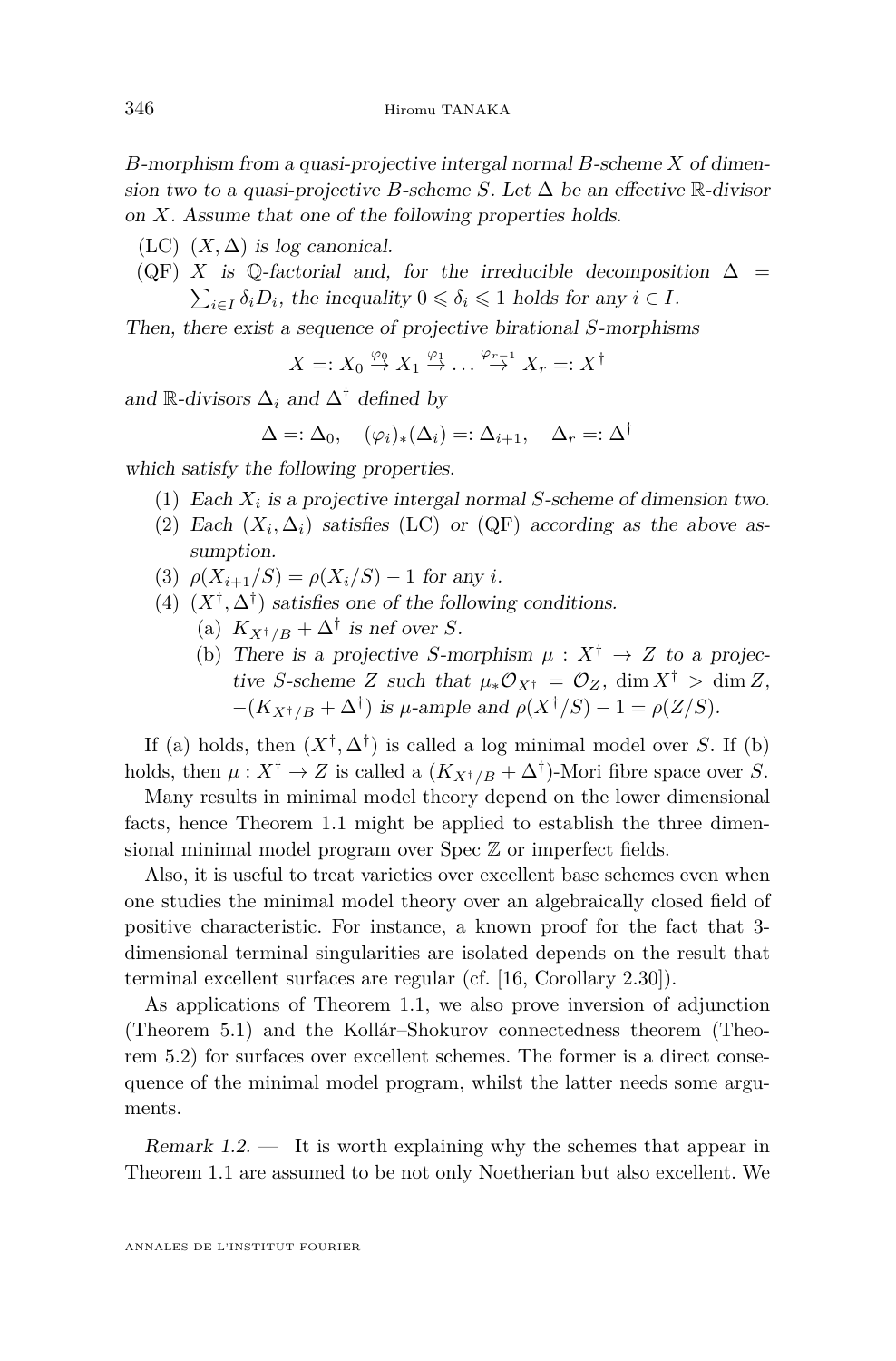will frequently use the desingularisation theorem by Lipman which holds for quasi-excellent surfaces [\[21\]](#page-31-4). Furthermore, in order to define canonical divisors, it seems to be necessary to assume that the base scheme *B* has a dualising complex. In particular, *B* needs to be universally catenary (cf. [\[10,](#page-30-1) Ch. III, Section 10]). Moreover, following [\[16\]](#page-31-3), we restrict ourselves to treating only regular base schemes.

#### **1.1. Proof of Theorem [1.1](#page-1-0)**

<span id="page-3-2"></span>Let us overview some of the ideas of the proof of Theorem [1.1.](#page-1-0) The main strategy is to imitate the proof in characteristic zero. To this end, we establish appropriate vanishing theorems. After that, we prove the base point free theorem by applying the standard argument called the X-method. Some of the vanishing theorems we will establish are as follows.

<span id="page-3-0"></span>THEOREM 1.3 (Theorem [3.3\)](#page-15-0).  $-$  Let *B* be a regular excellent separated scheme of finite dimension. Let  $\pi$  :  $X \to S$  be a projective *B*-morphism from a two-dimensional quasi-projective klt pair  $(X, \Delta)$  over *B* to a quasiprojective *B*-scheme *S*. Let *D* be a Q-Cartier Z-divisor on *X* such that *D*−  $(K_{X/B} + \Delta)$  is  $\pi$ -ample. If dim  $\pi(X) \geq 1$ , then the equation  $R^i \pi_* \mathcal{O}_X(D) =$ 0 holds for every  $i > 0$ .

<span id="page-3-1"></span>THEOREM 1.4 (Theorem [3.8\)](#page-18-0). — Let k be a field of characteristic  $p > 0$ . Let  $(X, \Delta)$  be a two-dimensional projective klt pair over *k*. Let *D* be a  $\mathbb{Q}$ -Cartier  $\mathbb{Z}$ -divisor on *X* such that  $D - (K_X + \Delta)$  is ample. Let *N* be a nef Cartier divisor on *X* with  $N \neq 0$ . Then there exists  $m_0 \in \mathbb{Z}_{>0}$  such that

$$
H^i(X, D + mN) = 0
$$

for any integers *i* and *m* satisfying  $i > 0$  and  $m \ge m_0$ .

Let us overview how to show the above vanishing theorems. Theorem [1.3](#page-3-0) is well-known for the case where  $\dim \pi(X) = 2$  (cf. [\[16,](#page-31-3) Theorem 10.4]). One of the essential properties in this case is that the intersection matrix of the exceptional locus is negative definite. For the remaining case i.e.  $\dim \pi(X) = 1$ , the intersection matrix of any fibre of  $\pi$  is not negative definite but semi-negative definite. Hence we can apply an almost parallel argument to the one of [\[16,](#page-31-3) Theorem 10.4] after replacing some strict inequality signs ">" by " $\geq$ ".

Theorem [1.4](#page-3-1) is known if *k* is algebraically closed ([\[31,](#page-31-5) Theorem 2.11]). The proof of [\[31,](#page-31-5) Theorem 2.11] depends on Kawamata's covering trick, which unfortunately seems to need the assumption that *k* is algebraically

TOME 68 (2018), FASCICULE 1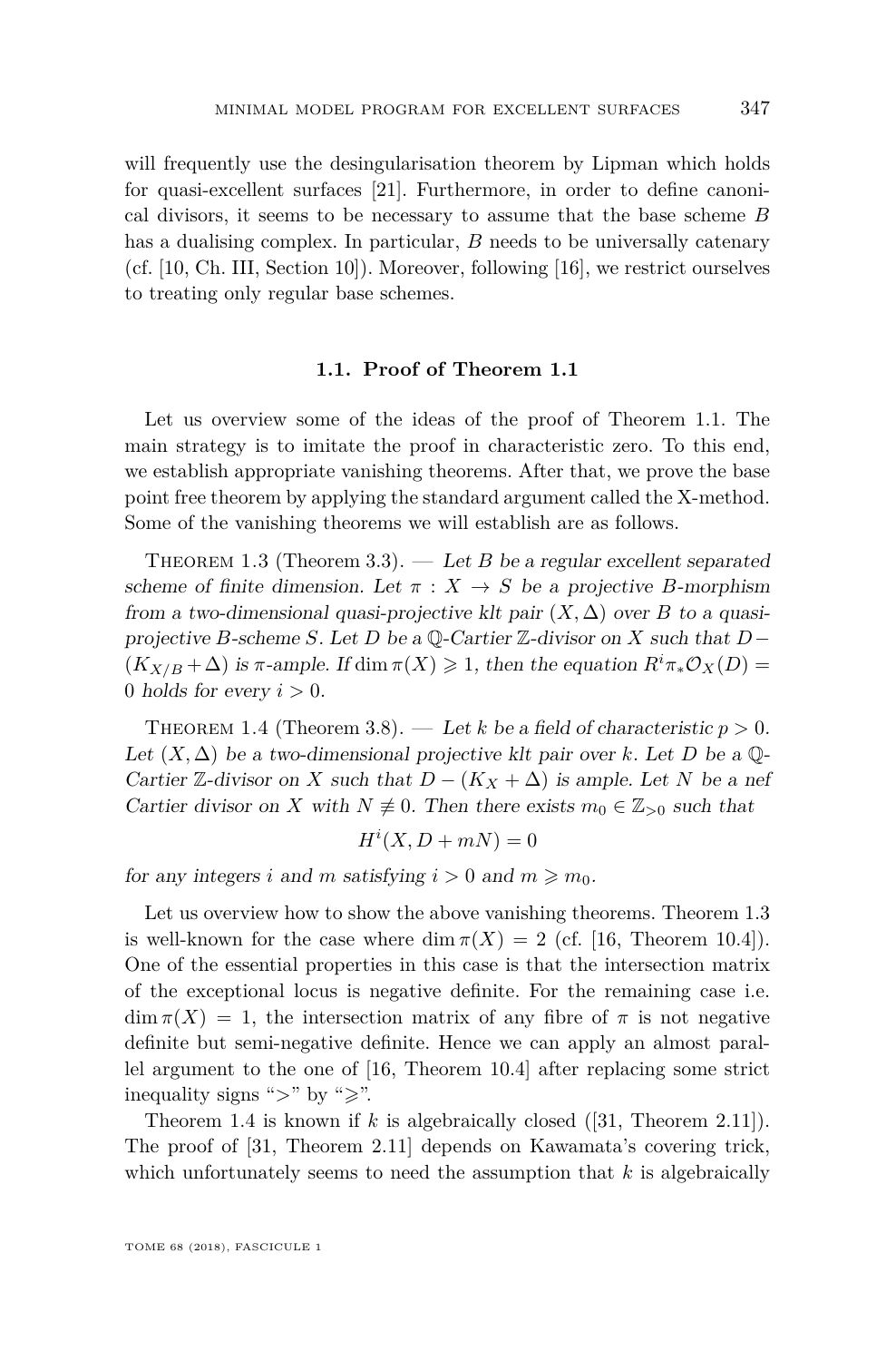closed (cf. [\[12,](#page-31-6) Lemma 1-1-2]). In order to overcome this technical difficulty, we make use of the notion of *F*-singularities. Actually, we first establish a similar vanishing theorem for strongly *F*-regular surfaces (Proposition [3.7\)](#page-17-0) and second extend it to the klt case via log resolutions.

#### **1.2. Related results**

On the classification theory for smooth surfaces over algebraically closed fields, we refer to [\[2,](#page-30-2) [1\]](#page-30-3). Theories of log surfaces and normal surfaces have been developed by Iitaka, Kawamata, Miyanishi, Sakai and many others  $(cf. [24, 25]).$  $(cf. [24, 25]).$  $(cf. [24, 25]).$  $(cf. [24, 25]).$  $(cf. [24, 25]).$ 

It is worth mentioning on the fact that Theorem [1.1](#page-1-0) is known for some special cases.

- <span id="page-4-0"></span>(1) *B* is an algebraically closed field.
- <span id="page-4-1"></span>(2) *X* is regular and  $\Delta = 0$ .

For the former case [\(1\)](#page-4-0), Theorem [1.1](#page-1-0) is a known result (cf. [\[6,](#page-30-0) [8,](#page-30-4) [30\]](#page-31-2)). Concerning the latter case [\(2\)](#page-4-1), let us review that Theorem [1.1](#page-1-0) follows from a combination of known results. Thanks to an analogue of Castelnuovo's contractiblity criterion (cf. [\[16,](#page-31-3) Theorem 10.5]), we can repeatedly contract a  $(-1)$ -curve i.e. the curve E appearing in [\[16,](#page-31-3) Theorem 10.5], and this process will terminate. Since we can make use of the cone theorem (cf. Subsection [2.4\)](#page-11-0), we deduce from the Riemann–Roch theorem that the program ends with either a minimal model or a Mori fibre space.

For the general case, we would like a replacement of Castelnuovo's contractiblity criterion, which is nothing but the base point free theorem established by the vanishing theorems mentioned in Subsection [1.1.](#page-3-2)

Remark 1.5. — Theorem [1.1](#page-1-0) was proved under the assumption that  $(X, \Delta)$  is a log canonical surface over a field *k* of characteristic  $p > 0$  by the author in an earlier draft. In [\[3\]](#page-30-5), Birkar–Chen–Zhang independently obtained the same result under the assumption that  $(X, \Delta)$  is a klt surface over *k*. Both the proofs depend on Keel's result [\[13\]](#page-31-9) which differ from ours.

**Acknowledgments.** Part of this work was done whilst the author visited National Taiwan University in December 2013 with the support of the National Center for Theoretical Sciences. He would like to thank Professor Jungkai Alfred Chen for his generous hospitality. The author would like to thank Professors Caucher Birkar, Yoshinori Gongyo, Paolo Cascini, János Kollár, Mircea Mustaţă, Yusuke Nakamura, Yuji Odaka, Shunsuke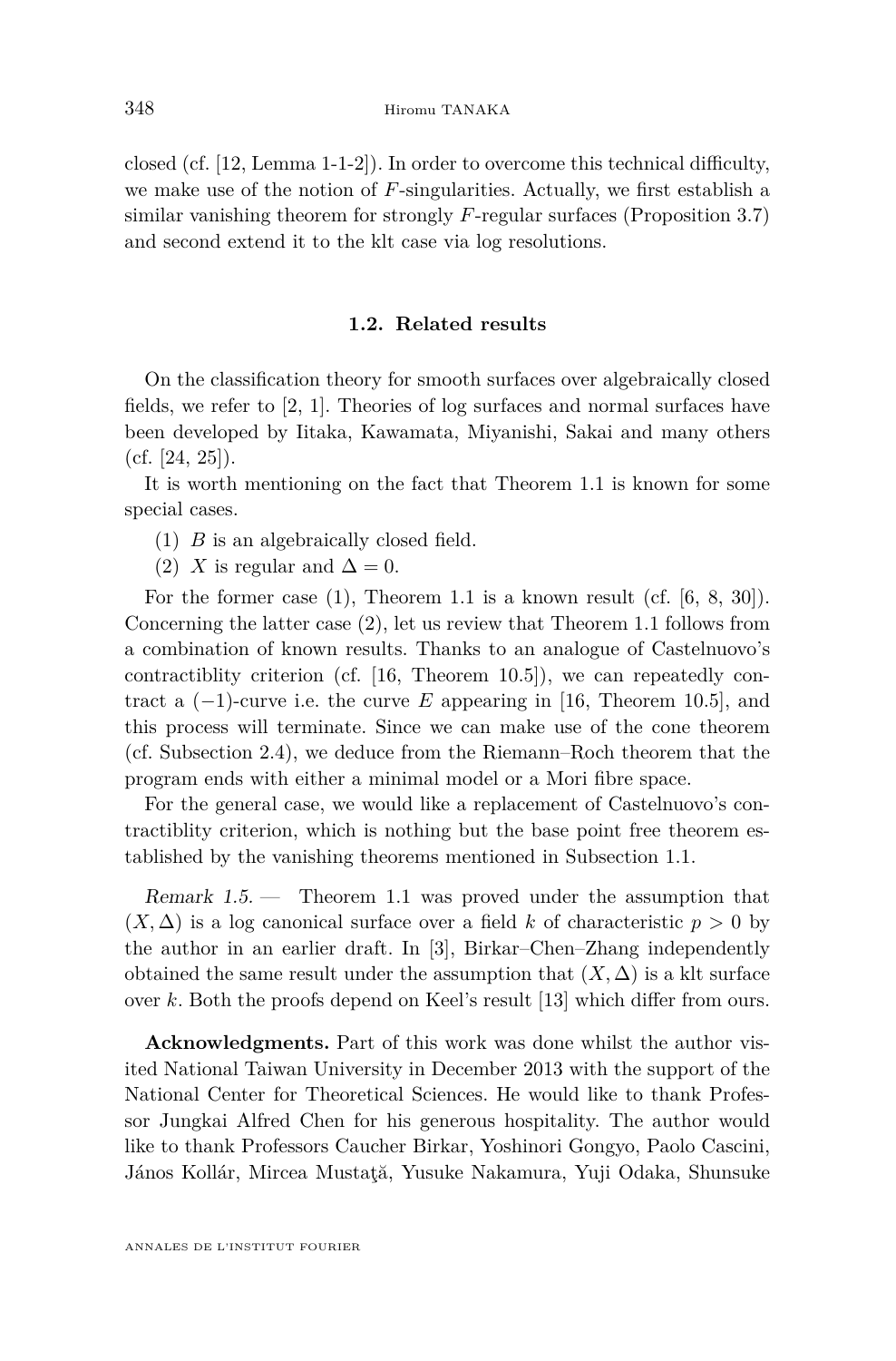Takagi, Chenyang Xu for very useful comments and discussions. The author would like to thank the referee for reading manuscript carefully and for suggesting several improvements. This work was supported by JSPS KAKENHI (no. 24224001) and EPSRC.

#### **2. Preliminaries**

#### **2.1. Notation**

In this subsection, we summarise notation used in this paper.

- We will freely use the notation and terminology in [\[11\]](#page-30-6) and [\[16\]](#page-31-3).
- A ring *A* is quasi-excellent if *A* is a Noetherian G-ring such that for any finitely generated *A*-algebra *B*, its regular locus

 ${\mathfrak{p} \in \text{Spec } B \mid B_{\mathfrak{p}}}$  is a regular local ring}

is an open subset of Spec *B* (cf. [\[23,](#page-31-10) §32]). A ring *A* is excellent if *A* is quasi-excellent and universally catenary.

- We say a scheme  $X$  is regular (resp. Gorenstein) if the local ring  $\mathcal{O}_{X,x}$  at any point  $x \in X$  is regular (resp. Gorenstein). We say a scheme *X* is excellent if *X* is quasi-compact and any point  $x \in X$ admits an affine open neighbourhood  $U \simeq$  Spec A for some excellent ring *A*.
- For a scheme  $X$ , its reduced structure  $X_{\text{red}}$  is the reduced closed subscheme of *X* such that the induced morphism  $X_{\text{red}} \to X$  is surjective.
- For an integral scheme  $X$ , we define the function field  $K(X)$  of  $X$ to be  $\mathcal{O}_{X,\xi}$  for the generic point  $\xi$  of X.
- For a scheme *S*, we say *X* is a variety over *S* or an *S*-variety if *X* is an integral scheme that is separated and of finite type over *S*. We say *X* is a curve over *S* or an *S*-curve (resp. a surface over *S* or an *S*-surface) if *X* is an *S*-variety of dimension one (resp. two).
- Let ∆ be an R-divisor on a Noetherian normal scheme and let  $\Delta = \sum_{i \in I} \delta_i \Delta_i$  be the irreducible decomposition. Take a real number *a*. We write  $\Delta \leq a$  if  $\delta_i \leq a$  for any  $i \in I$ . We set  $\Delta^{\leq a} :=$  $\sum_{i \in I, \delta_i \leq a} \delta_i \Delta_i$ . We define  $\Delta \geq a$  and  $\Delta^{\geq a}$  etc, in the same way.
- For a field  $k$ , let  $\overline{k}$  be an algebraic closure of  $k$ . If  $k$  is of characteristic  $p > 0$ , then we set  $k^{1/p^{\infty}} := \bigcup_{e=0}^{\infty} k^{1/p^e} = \bigcup_{e=0}^{\infty} \{x \in \overline{k} \mid x^{p^e} \in k\}.$
- We say a field *k* of positive characteristic is *F*-finite if  $[k : k^p] < \infty$ .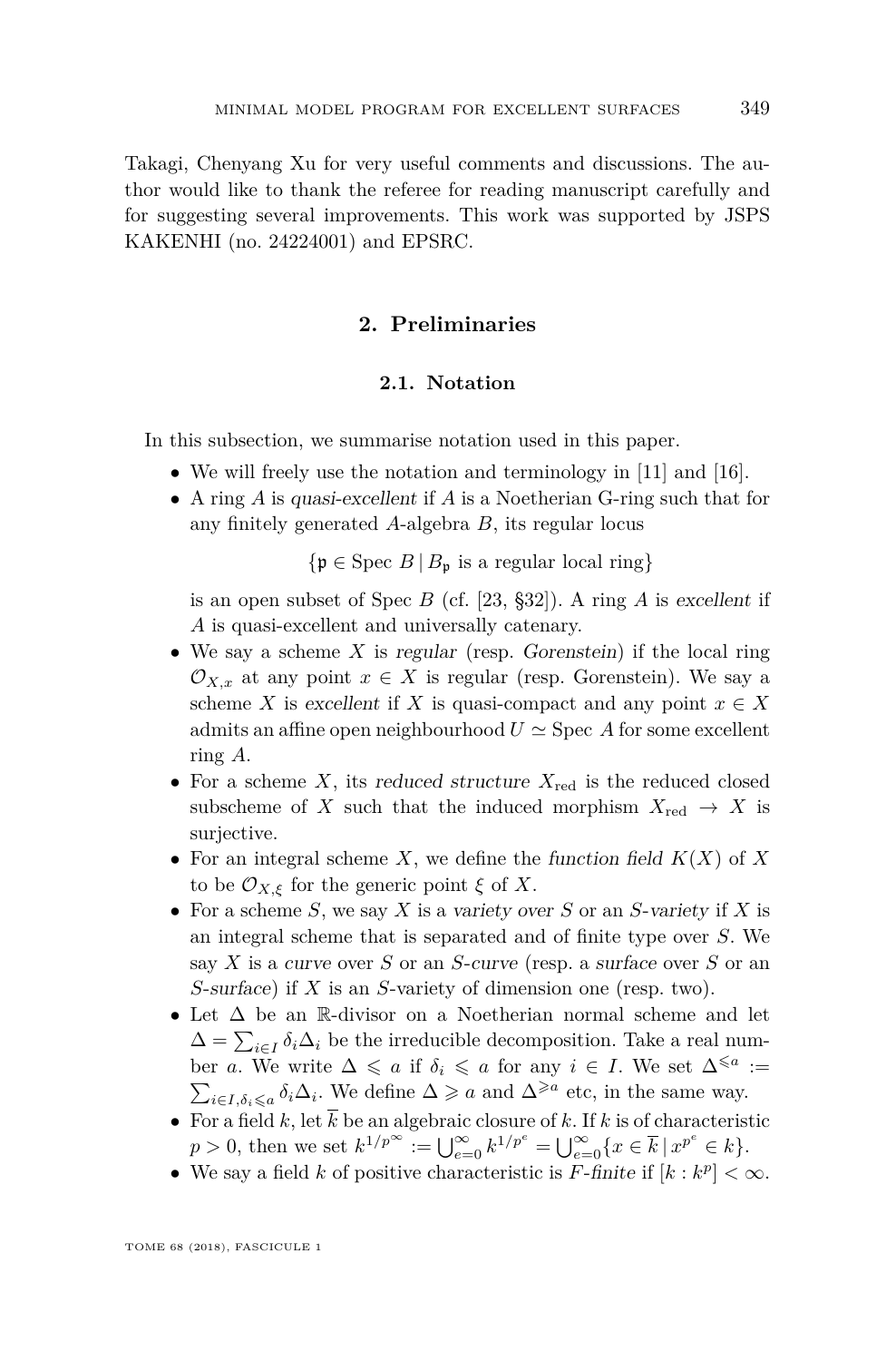• Let  $f: X \to Y$  be a projective morphism of Noetherian schemes, where *X* is an integral normal scheme. For a Cartier divisor *L* on *X*, we say *L* is *f*-free if the induced homomorphism  $f^* f_* \mathcal{O}_X(L) \to$  $\mathcal{O}_X(L)$  is surjective. Let M be an R-Cartier R-divisor on X. We say *M* is *f*-ample (resp. *f*-semi-ample) if we can write  $M = \sum_{i=1}^{r} a_i M_i$ for some  $r \geq 1$ , positive real numbers  $a_i$  and *f*-ample (resp. *f*-free) Cartier divisors *M<sup>i</sup>* . We say *M* is *f*-big if we can write  $M = A + E$  for some *f*-ample R-Cartier R-divisor *A* and effective R-divisor *E*. We can define *f*-nef R-divisors in the same way as in [\[16,](#page-31-3) Definition 1.4]. We say *M* is *f*-numerically-trivial, denoted by  $M \equiv_f 0$ , if  $M$  and  $-M$  are  $f$ -nef.

#### 2.1.1. Excellent schemes

If *B* is an excellent scheme, then any scheme *X* that is of finite type over *B* is again excellent (cf. [\[23,](#page-31-10) §32]). We can freely use resolution of singularities for excellent surfaces (cf. [\[21\]](#page-31-4) and Subsection [2.1.7\)](#page-8-0). Also excellent schemes satisfy reasonable dimension formulas (cf. [\[22,](#page-31-11) Section 8.2]).

#### 2.1.2. Base schemes

We basically work over a base scheme *B* satisfying the following properties.

<span id="page-6-0"></span>ASSUMPTION 2.1.  $-$  *B* is a scheme which is excellent, regular, separated, and of finite dimension.

#### 2.1.3. Quasi-projective morphisms

Let  $f: X \to S$  be a morphism of Noetherian schemes. We say f is projective (resp. quasi-projective) if there exists a closed immersion (resp. an immersion)  $X \hookrightarrow \mathbb{P}_{S}^{n}$  over *S* for some non-negative integer *n*.

Remark 2.2. — We adopt the definition of projective morphisms by [\[11\]](#page-30-6). If there is an ample invertible sheaf on *S* in the sense of [\[11,](#page-30-6) p. 153], then our definition coincides with the one of Grothendieck (cf. [\[5,](#page-30-7) Section 5.5.1]).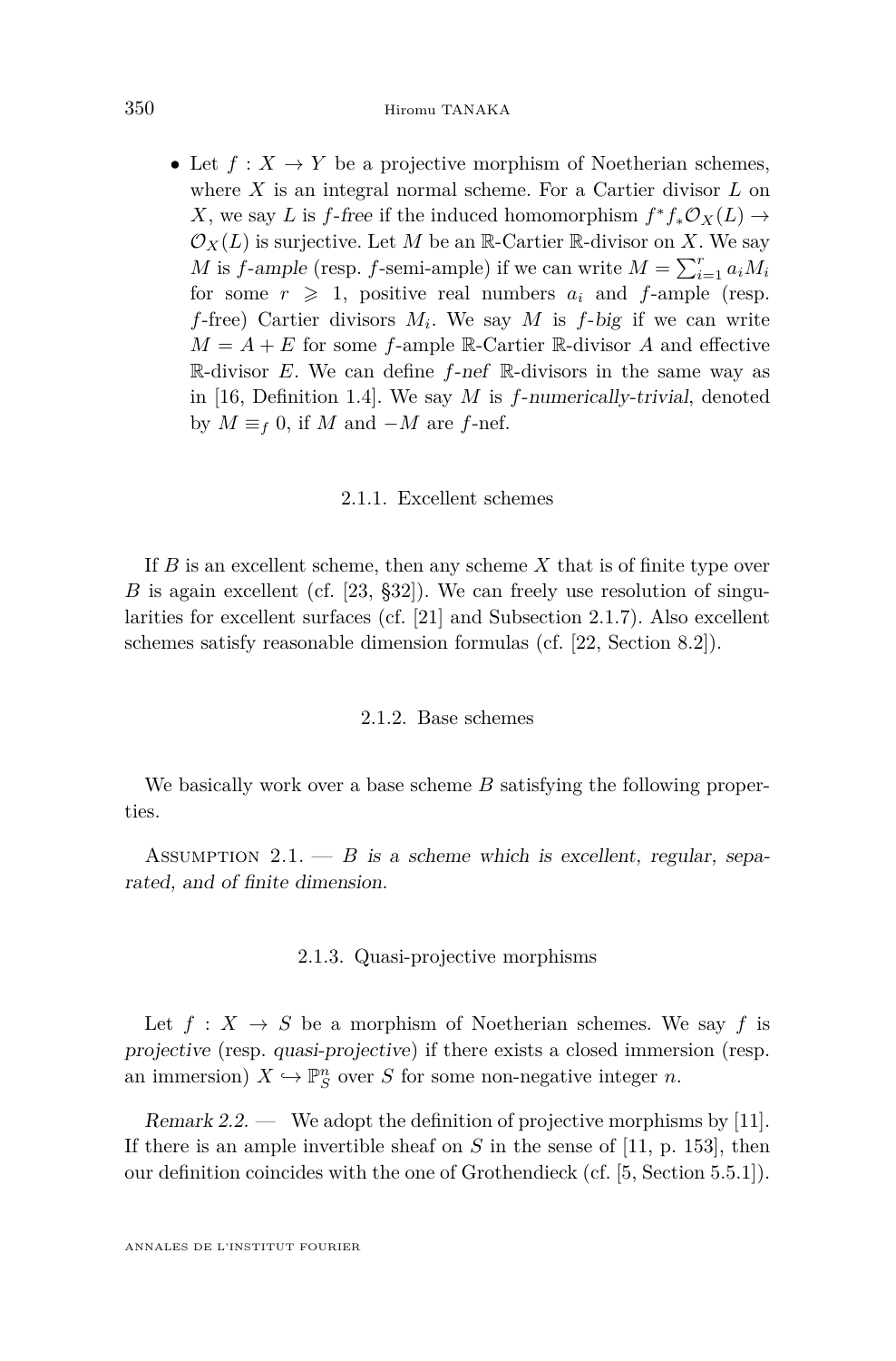#### 2.1.4. Perturbation of nef and big divisors

We here give two remarks on fundamental properties of divisors, which is well-known for varieties over fields.

<span id="page-7-2"></span>Remark 2.3. — Let  $f: X \to Y$  be a projective morphism of Noetherian schemes, where  $X$  is an integral normal scheme. Let  $L$  be an  $\mathbb{R}$ -Cartier R-divisor. Then the following are equivalent.

- <span id="page-7-0"></span>(1) *L* is *f*-ample.
- <span id="page-7-1"></span>(2) For any closed point  $y \in Y$  and any integral closed subscheme *V* of  $X_y$ , it holds that  $V \cdot L^{\dim V} > 0$ .

Indeed, clearly [\(1\)](#page-7-0) implies [\(2\)](#page-7-1), hence it suffices to prove the opposite implication. If *L* is  $\mathbb{Q}$ -Cartier  $\mathbb{Q}$ -divisor, then it is well-known that [\(2\)](#page-7-1) implies [\(1\)](#page-7-0) (cf. [\[18,](#page-31-12) Proposition 1.41]). Let us consider the general case. Assume that *L* satisfies [\(2\)](#page-7-1). We can write  $L = \sum_{i=1}^{n} r_i L_i$  for real numbers  $r_1, \ldots, r_n$  and Cartier divisors  $L_1, \ldots, L_n$ . Thanks to the Nakai's criterion for projective schemes over fields (cf. [\[19,](#page-31-13) Theorem 2.3.18]) and openness of amplitude (cf. [\[18,](#page-31-12) Proposition 1.41]), if  $q_i$  is a rational number sufficiently close to  $r_i$ for any  $i \in \{1, \ldots, n\}$ , then also  $L' := \sum_{i=1}^{n} q_i L_i$  satisfies [\(2\)](#page-7-1). Thus, we can write  $L = \sum_{j=1}^{m} s_j L'_j$  such that  $s_j \in \mathbb{R}_{>0}$ ,  $\sum_{j=1}^{m} s_j = 1$  and  $L'_j$  is an ample Q-Cartier Q-divisor. Hence, *L* satisfies [\(1\)](#page-7-0).

<span id="page-7-3"></span>Remark 2.4. — Let  $f: X \to Y$  be a projective morphism of Noetherian schemes, where *X* is an integral normal scheme. Let *M* be an *f*-nef and *f*-big R-Cartier R-divisor on *X*. Since *M* is *f*-big, we can write  $M = A + E$ for some *f*-ample R-divisor *A* and effective R-divisor *E*. For any  $\epsilon \in \mathbb{R}$  such that  $0 < \epsilon \leq 1$ , we obtain

$$
M = A + E = (1 - \epsilon)M + \epsilon(A + E) = A_{\epsilon} + \epsilon E,
$$

where  $A_{\epsilon} := (1 - \epsilon)M + \epsilon A$ . Since *M* is *f*-nef and *A* is *f*-ample, Remark [2.3](#page-7-2) implies that  $A_{\epsilon}$  is *f*-ample. Therefore,  $M - \epsilon E$  is *f*-ample for any real number  $\epsilon$  such that  $0 < \epsilon \leq 1$ .

#### 2.1.5. Canonical sheaves

Let *B* be a scheme satisfying Assumption [2.1.](#page-6-0) Let *X* be a quasi-projective normal *B*-variety, equipped with the structure morphism  $\alpha : X \to B$ . For the definition of the canonical sheaf  $\omega_{X/B}$ , we refer to [\[16,](#page-31-3) Definition 1.6]. Note that  $\omega_{X/B}$  coincides with  $\mathcal{H}^r(\alpha^!\mathcal{O}_B)$ , where  $\alpha^!$  is defined as in [\[10,](#page-30-1) Ch. III, Theorem 8.7] and *r* is the integer such that  $\mathcal{H}^r(\alpha^{\dagger}\mathcal{O}_B)|_{X^{\text{reg}}} \neq 0$  for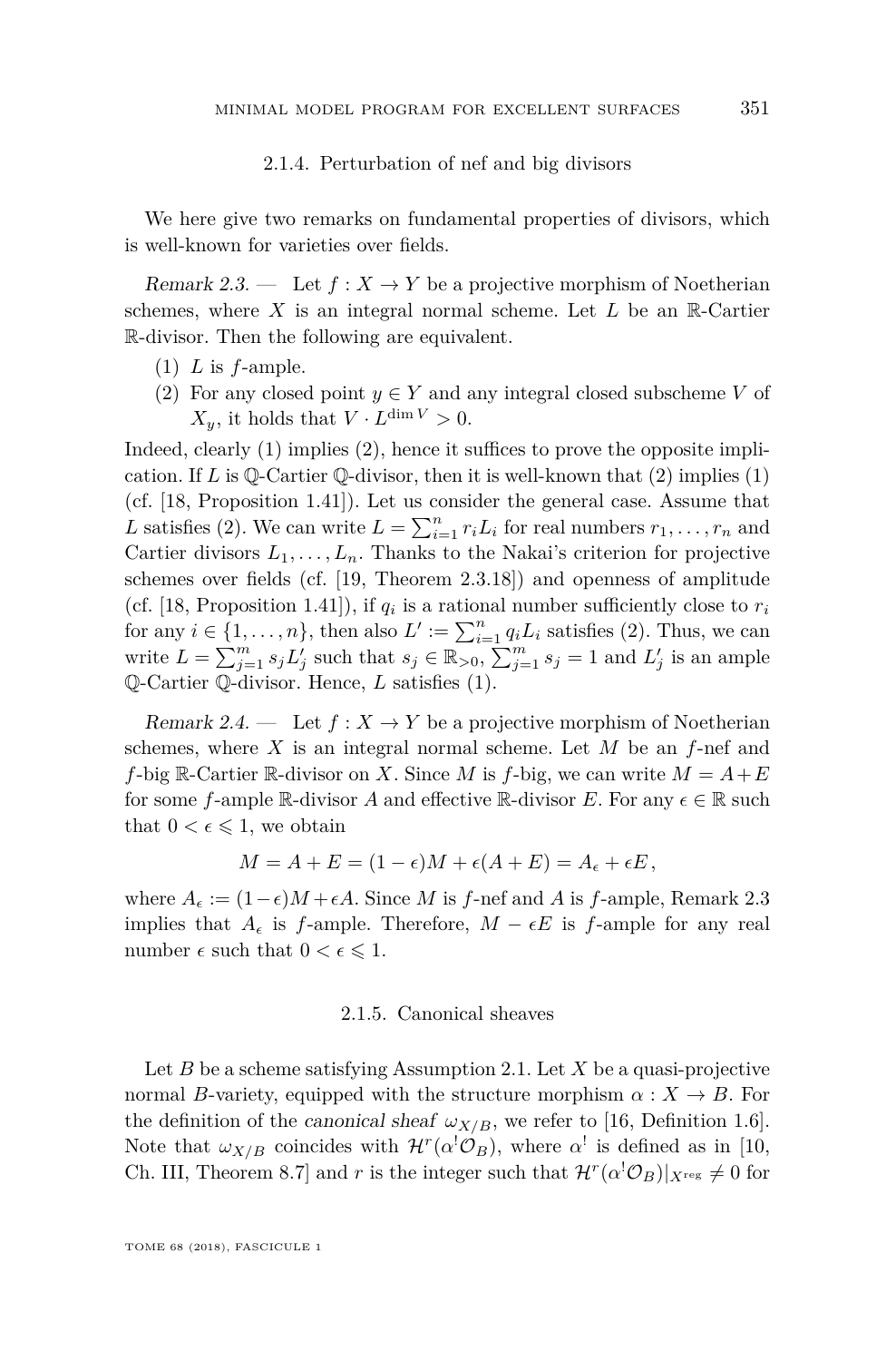the regular locus  $X^{\text{reg}}$  of X. There is a Z-divisor  $K_{X/B}$ , called the canonical divisor, such that  $\omega_{X/B} \simeq \mathcal{O}_X(K_{X/B})$ . Note that  $K_{X/B}$  is uniquely determined up to linear equivalences.

<span id="page-8-1"></span>LEMMA 2.5. — Let  $\alpha: X \stackrel{\beta}{\to} B' \stackrel{\theta}{\to} B$  be quasi-projective morphisms of Noetherian schemes such that

- (1)  $B$  and  $B'$  satisfy Assumption [2.1,](#page-6-0) and
- (2)  $X$  and  $B'$  are normal *B*-varieties.

Then  $\omega_{B'/B}$  is an invertible sheaf and there is an isomorphism of  $\mathcal{O}_X$ - $\text{modules: } \omega_{X/B} \simeq \omega_{X/B'} \otimes_{\mathcal{O}_X} \beta^* \omega_{B'/B}.$ 

**Proof.**  $\rightarrow$  Since  $B'$  is regular and in particular Gorenstein, it follows that  $\omega_{B'/B}$  is an invertible sheaf. We have that

$$
\alpha^!{\cal O}_B\simeq\beta^!\theta^!{\cal O}_B\simeq\beta^!(\omega_{B'/B}[r])\simeq\beta^!{\cal O}_{B'}\otimes\beta^*\omega_{B'/B}[r]
$$

for some integer *r*, where the first isomorphism holds by [\[10,](#page-30-1) Ch. III, Propo-sition 8.7(2)], the second one follows from [\[10,](#page-30-1) Ch. V, Example 2.2 and Theorem 3.1] and the third one holds by [\[10,](#page-30-1) Ch. III, Proposition 8.8 (6)]. Taking the *s*-th cohomology sheaf  $\mathcal{H}^s$  of the both hand sides for an appropriate integer *s*, we have that

$$
\omega_{X/B} \simeq \omega_{X/B'} \otimes \beta^* \omega_{B'/B},
$$

as desired.  $\Box$ 

#### 2.1.6. Singularities of minimal model program

Let *B* be a scheme satisfying Assumption [2.1.](#page-6-0) Let *X* be a quasi-projective normal *B*-variety. We say  $(X, \Delta)$  is a log pair over *B* if  $\Delta$  is an effective R-divisor on *X* such that  $K_{X/B} + \Delta$  is R-Cartier. Although the book [\[16,](#page-31-3) Definition 2.8] gives the definition of terminal, canonical, klt, plt, dlt, log canonical singularities only for the case where  $\Delta$  is a  $\mathbb{Q}$ -divisor, we can extend them for the case where  $\Delta$  is an R-divisor in the same way. Note that we always assume that  $\Delta$  is effective although [\[16,](#page-31-3) Definition 2.8] does not impose this assumption.

#### 2.1.7. Log resolutions

<span id="page-8-0"></span>Let *B* be a scheme satisfying Assumption [2.1.](#page-6-0) Let *X* be a quasi-projective surface over *B*. For a closed subset *Z* of *X*, we say  $f: Y \to X$  is a log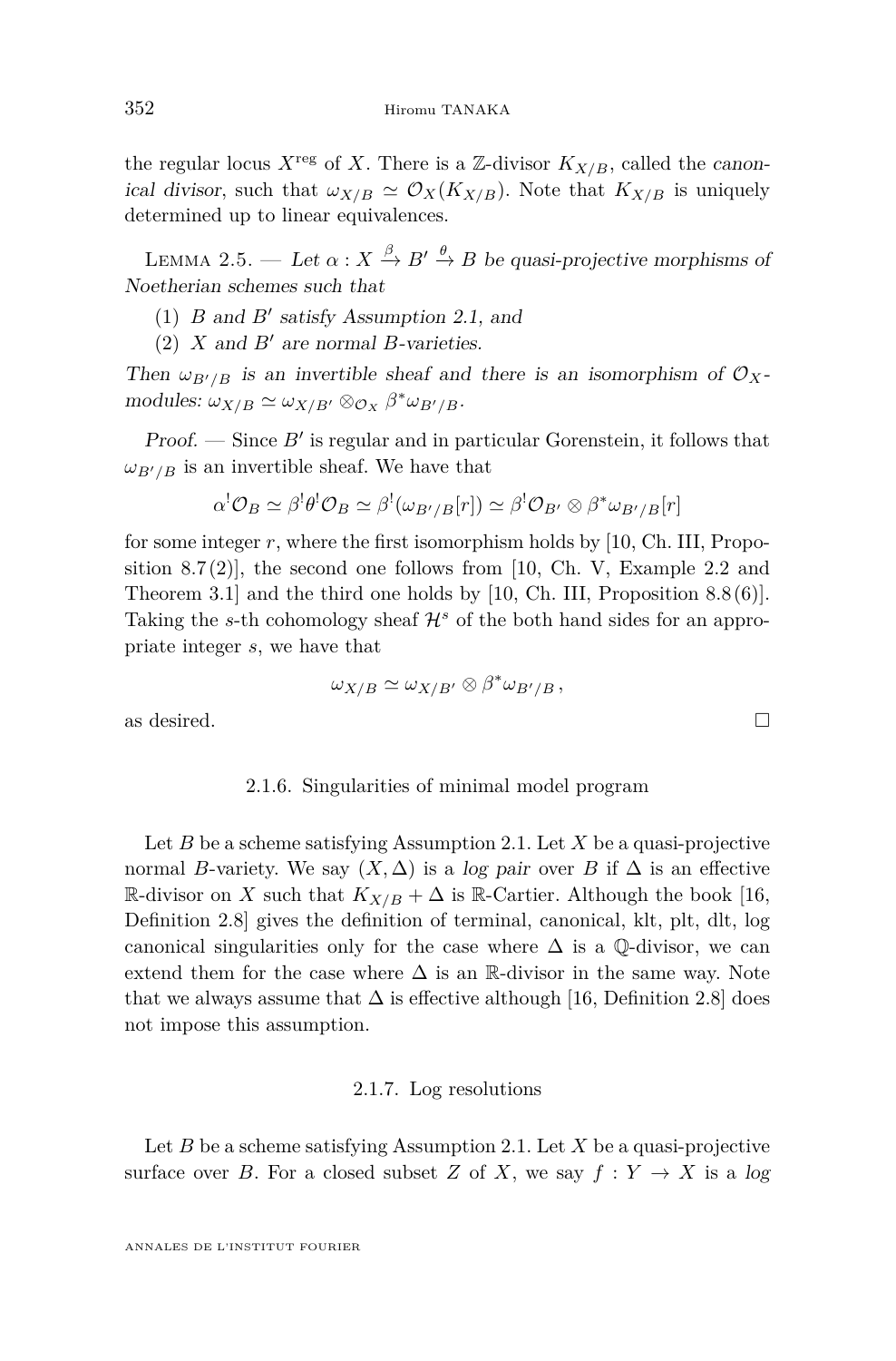resolution of (*X, Z*) if *f* is a projective birational *B*-morphism from a quasiprojective *B*-surface such that  $f^{-1}(Z) \cup Ex(f)$  is a simple normal crossing divisor, where we refer to [\[16,](#page-31-3) Definition 1.7] for the definition of simple normal crossing divisors. By [\[21\]](#page-31-4), there exists a log resolution of  $(X, Z)$  for any quasi-projective *B*-surface *X* and any closed subset *Z* of *X*. For an Rdivisor  $\Delta$ , a log resolution of  $(X, \Delta)$  means a log resolution of  $(X, \text{Supp }\Delta)$ .

#### 2.1.8. Multiplier ideals

Let *B* be a scheme satisfying Assumption [2.1.](#page-6-0) Let *X* be a quasi-projective normal surface over *B*. Let  $\Delta$  be an R-divisor such that  $K_{X/B} + \Delta$  is R-Cartier. For a log resolution  $\mu: V \to X$  of  $(X, \Delta)$ , we define the multiplier ideal of  $(X, \Delta)$  by

$$
\mathcal{J}_{\Delta} := \mu_* \mathcal{O}_V(\ulcorner K_{V/B} - \mu^* (K_{X/B} + \Delta) \urcorner).
$$

By the same argument as in [\[20,](#page-31-14) Theorem 9.2.18], we can show that the coherent sheaf  $\mathcal{J}_\Delta$  does not depend on the choice of log resolutions. If  $\Delta$  is effective, then it follows that  $\mathcal{J}_\Delta \subset \mathcal{O}_X$ .

#### **2.2. Intersection numbers and Riemann–Roch theorem**

We recall the definition of intersection numbers (cf. [\[15,](#page-31-15) Ch. I, Sections 1 and 2]).

<span id="page-9-1"></span><span id="page-9-0"></span>DEFINITION 2.6.

(1) Let *C* be a projective curve over a field *k*. Let *M* be an invertible sheaf on *C*. It is well-known that

 $\chi(C, mM) = \dim_k(H^0(C, mM)) - \dim_k(H^1(C, mM)) \in \mathbb{Z}[m]$ 

and the degree of this polynomial is at most one (cf. [\[15,](#page-31-15) Ch. I, Section 1, Theorem in p. 295]). We define the degree of *M* over *k*, denoted by  $\deg_k M$  or  $\deg M$ , to be the coefficient of m.

(2) Let *B* be a scheme satisfying Assumption [2.1.](#page-6-0) Let *X* be a quasiprojective *B*-scheme, and let  $C \hookrightarrow X$  be a closed immersion such that *C* is a projective *B*-curve and the structure morphism  $C \rightarrow B$ factors through Spec *k* for a field *k*. In particular, *C* is projective over *k* (cf. [\[11,](#page-30-6) Ch. II, Theorem 7.6]). Let *L* be an invertible sheaf on *X*. We define the intersection number over *k*, denoted by  $L \cdot_k C$ or  $L \cdot C$ , to be  $deg_k(L|_C)$ .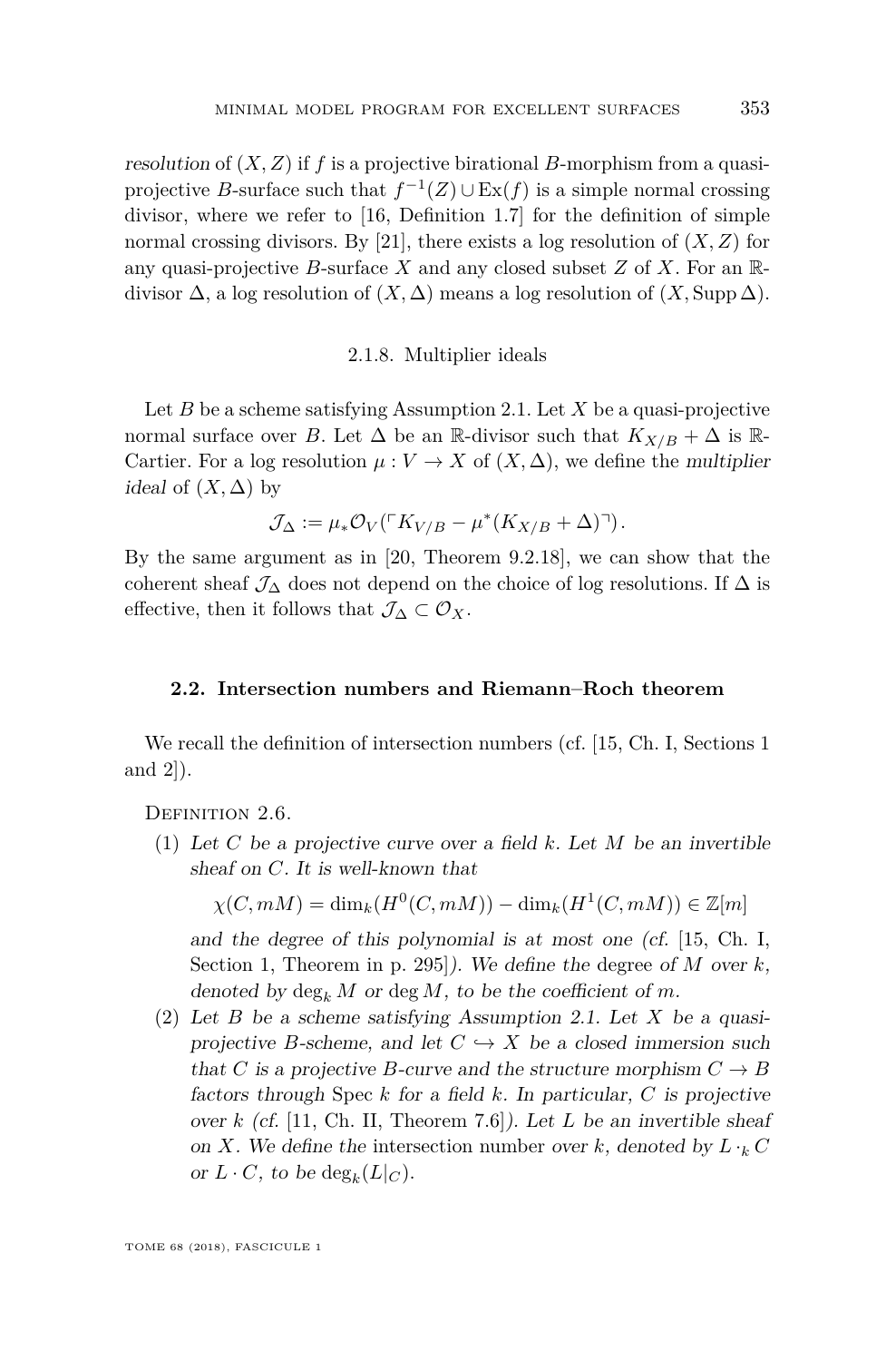The following is the Riemann–Roch theorem for curves.

<span id="page-10-2"></span><span id="page-10-0"></span>THEOREM 2.7. — Let  $k$  be a field. Let  $X$  be a projective curve over  $k$ . (1) If *L* is a Cartier divisor on *X*, then

$$
\chi(X, L) = \deg_k(L) + \chi(X, \mathcal{O}_X).
$$

<span id="page-10-1"></span>(2) Assume that *X* is regular. Let *D* be a  $\mathbb{Z}$ -divisor and let *D* =  $\sum_{i \in I} a_i P_i$  be the prime decomposition. Then

$$
\deg_k(D) = \sum_{i \in I} a_i \dim_k(k(P_i))
$$

where  $k(P_i)$  is the residue field at  $P_i$ .

Proof. — The assertion  $(1)$  follows from Definition [2.6](#page-9-0)  $(1)$ . The assertion [\(2\)](#page-10-1) holds by the same argument as the case where *k* is algebraically closed (cf. the proof of [\[11,](#page-30-6) Ch. IV, Theorem 1.3]).

As a corollary, we obtain a formula between  $deg(\omega_X)$  and  $\chi(X, \mathcal{O}_X)$  for Gorenstein curves.

<span id="page-10-3"></span>COROLLARY 2.8. — Let  $k$  be a field. Let  $X$  be a projective Gorenstein curve over *k*. Then

$$
\deg_k(\omega_X) = 2(h^1(X, \mathcal{O}_X) - h^0(X, \mathcal{O}_X)) = -2\chi(X, \mathcal{O}_X).
$$

Proof. — By Theorem [2.7](#page-10-2)[\(1\)](#page-10-0), we obtain  $\chi(X, \omega_X) = \deg(\omega_X) + \chi(X, \mathcal{O}_X)$ . By Serre duality, we obtain  $\chi(X, \omega_X) = -\chi(X, \mathcal{O}_X)$ , which implies the assertion.  $\Box$ 

<span id="page-10-4"></span>COROLLARY 2.9. — Let *B* be a scheme satisfying Assumption [2.1.](#page-6-0) Let *X* be a quasi-projective regular *B*-surface, and let  $C \rightarrow X$  be a closed immersion over  $B$  such that  $C$  is a projective  $B$ -curve and the structure morphism  $C \to B$  factors through Spec *k* for a field *k*. Then,

$$
(K_{X/B} + C) \cdot_k C = \deg_k \omega_{C/B} = \deg_k \omega_{C/k}
$$
  
= 2( $\dim_k H^1(C, \mathcal{O}_C) - \dim_k H^0(C, \mathcal{O}_C)$ ).

Proof.  $\sim$  The first equality holds by the adjunction formula (cf. [\[16,](#page-31-3)  $(4.1.3)$ , the second by Lemma [2.5,](#page-8-1) and the third by Corollary [2.8.](#page-10-3)  $\Box$ 

The following is the Riemann–Roch theorem for surfaces.

<span id="page-10-5"></span>THEOREM 2.10. — Let k be a field. Let X be a projective regular surface over *k*. Let *D* be a Z-divisor on *X*. Then

$$
\chi(X,D) = \chi(X,\mathcal{O}_X) + \frac{1}{2}D \cdot_k (D - K_X).
$$

ANNALES DE L'INSTITUT FOURIER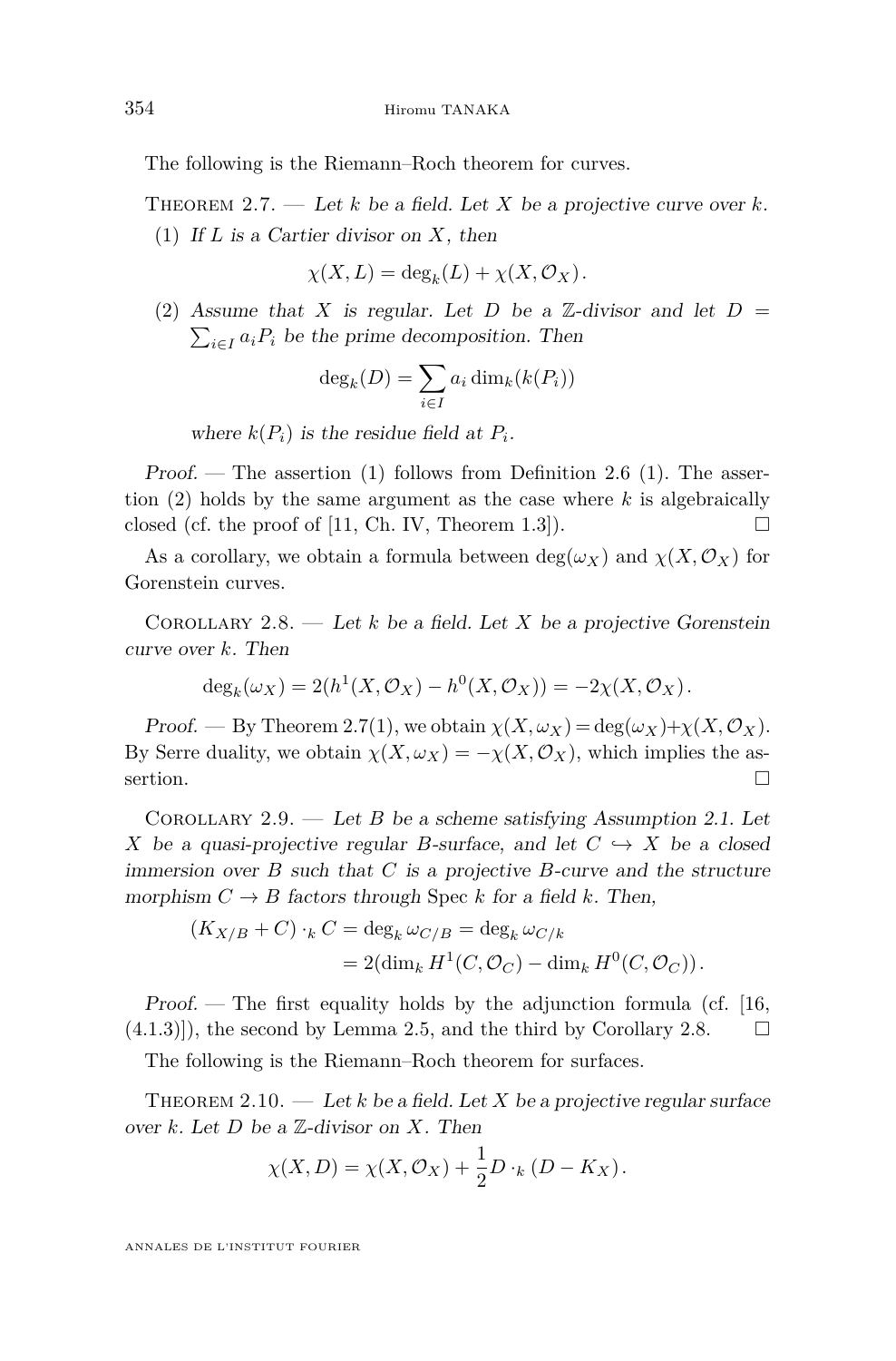Proof. — We can write  $D = \sum_i A_i - \sum_j B_j$ , where all  $A_i$  and  $B_j$  are prime divisors. Thus, it suffices to prove that if *D* satisfies the required equation, so do  $D + C$  and  $D - C$  for a prime divisor *C* on *X*. These can be checked directly by using Corollary [2.9.](#page-10-4)

#### **2.3. Negativity lemma**

<span id="page-11-1"></span>Lemma 2.11. — Let *B* be a scheme satisfying Assumption [2.1.](#page-6-0) Let  $f: X \rightarrow Y$  be a projective birational *B*-morphism of quasi-projective normal *B*-surfaces. Let −*B* be an *f*-nef R-Cartier R-divisor on *X*. Then the following hold.

- (1) *B* is effective if and only if  $f_*B$  is effective.
- (2) Assume that *B* is effective. For any point  $y \in Y$ , one of  $f^{-1}(y) \subset$ Supp *B* and  $f^{-1}(y) \cap \text{Supp } B = \emptyset$  holds.

Proof. — We can apply the same argument as in  $[18, \text{ Lemma } 3.39]$  $[18, \text{ Lemma } 3.39]$  by using [\[16,](#page-31-3) Theorem 10.1].

#### **2.4. Cone theorem**

<span id="page-11-0"></span>Let *B* be a scheme satisfying Assumption [2.1.](#page-6-0) Let  $\pi : X \to S$  be a projective *B*-morphism from a quasi-projective normal *B*-variety *X* to a quasi-projective *B*-scheme *S*. Let

$$
Z(X/S)_{\mathbb{R}} := \bigoplus_{C} \mathbb{R}C,
$$

where *C* runs over the projective *B*-curves in *X* such that  $\pi(C)$  is one point. An element  $\sum \alpha_C C$  of  $Z(X/S)_{\mathbb{R}}$  is called an effective 1-cycle if each  $\alpha_C$  is not negative. Let  $N(X/S)_{\mathbb{R}} := Z(X/S)_{\mathbb{R}} / \equiv$  be the quotient R-vector space by numerical equivalence, i.e. for  $\Gamma_1, \Gamma_2 \in Z(X/S)_{\mathbb{R}}$ , the numerical equivalence  $\Gamma_1 \equiv \Gamma_2$  holds if and only if  $L \cdot \Gamma_1 = L \cdot \Gamma_2$  for any invertible sheaf *L* on *X*. For an element  $\Gamma \in Z(X/S)_{\mathbb{R}}$ , its numerical equivalence class is denoted by [Γ]. Let  $NE(X/S)$  be the subset of  $N(X/S)_{\mathbb{R}}$  consisting of the numerical equivalence classes of effective 1-cycles. If  $N(X/S)_\mathbb{R}$  is a finite dimensional R-vector space, then we set  $NE(X/S)$  to be the closure of  $NE(X/S)$  with respect to the Euclidean topology. In this case, we set

$$
\overline{\operatorname{NE}}(X/S)_{L\geqslant 0}:=\{[\Gamma]\in\overline{\operatorname{NE}}(X/S)\,|\, L\cdot\Gamma\geqslant 0\}
$$

for any R-Cartier R-divisor *L* on *X*.

TOME 68 (2018), FASCICULE 1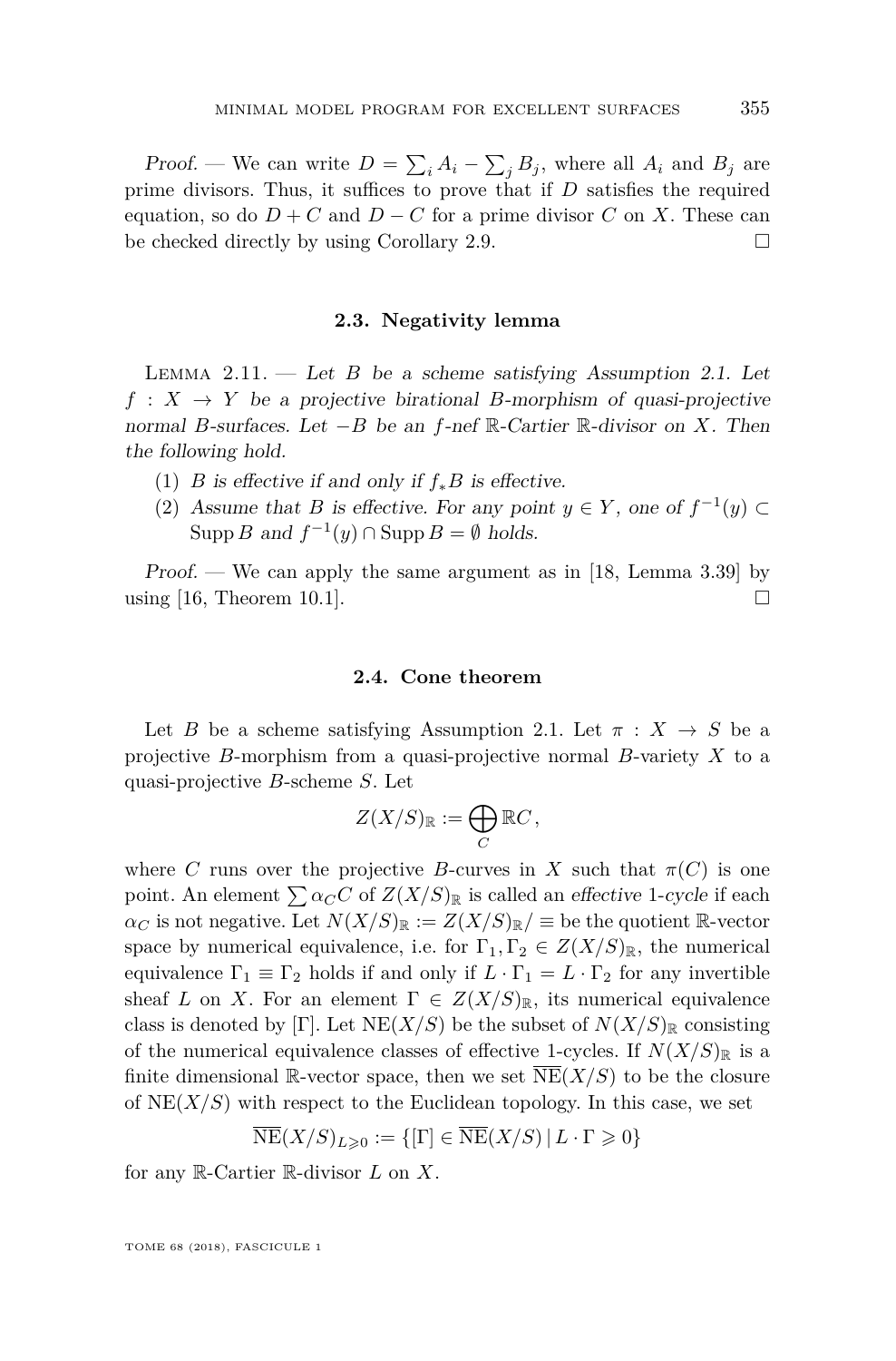Remark 2.12. — For the Stein factorisation  $\pi : X \to T \to S$  of  $\pi$ , we have that  $N(X/S)_{\mathbb{R}} = N(X/T)_{\mathbb{R}}$  and  $N E(X/S) = N E(X/T)$ .

<span id="page-12-2"></span>LEMMA 2.13. — Let *B* be a scheme satisfying Assumption [2.1.](#page-6-0) Let  $\pi$ :  $X \rightarrow S$  be a projective *B*-morphism from a quasi-projective normal *B*surface to a quasi-projective *B*-scheme. Then the following hold.

<span id="page-12-0"></span>(1) If dim  $\pi(X) \geq 1$ , then there exist finitely many projective *B*-curves  $C_1, \ldots, C_q$  such that each  $\pi(C_i)$  is one point and

$$
NE(X/S) = \sum_{i=1}^{q} \mathbb{R}_{\geqslant 0}[C_i].
$$

<span id="page-12-1"></span>(2)  $N(X/S)_\mathbb{R}$  is a finite dimensional  $\mathbb{R}$ -vector space.

Proof. — Replacing  $\pi$  by its Stein factorisation, we may assume that  $\pi_* \mathcal{O}_X = \mathcal{O}_S$ .

We show [\(1\)](#page-12-0). We only treat the case where  $\dim S = 1$  because the proofs are the same. Since the generic fibre  $X \times_S K(S)$  is geometrically irreducible (cf. [\[32,](#page-31-16) Lemma 2.2]), there is a non-empty open subset  $S^0$  of *S* such that  $X_s$  is an irreducible curve over  $k(s)$  for any  $s \in S^0$ . Since  $S \backslash S^0$  is a finite set,  $NE(X/S)$  is generated by only finitely many *B*-curves  $C_1, \ldots, C_q$ . Thus [\(1\)](#page-12-0) holds.

We show [\(2\)](#page-12-1). If dim  $S \ge 1$ , then the assertion holds by [\(1\)](#page-12-0). If dim  $S = 0$ , then the assertion follows from [\[15,](#page-31-15) Ch. IV, Section 1, Proposition 4]. In any case,  $(2)$  holds.

<span id="page-12-3"></span>THEOREM 2.14. — Let *B* be a scheme satisfying Assumption [2.1.](#page-6-0) Let  $\pi$  :  $X \to S$  be a projective *B*-morphism from a quasi-projective normal *B*-surface to a quasi-projective *B*-scheme. Let *A* be a *π*-ample R-Cartier  $\mathbb{R}$ -divisor on *X* and let  $\Delta$  be an effective  $\mathbb{R}$ -divisor on *X* such that  $K_{X/B} + \Delta$ is R-Cartier. Then there exist finitely many projective  $B$ -curves  $C_1, \ldots, C_r$ on *X* that satisfy the following properties:

- (1)  $\pi(C_i)$  is one point for any  $1 \leq i \leq r$ , and
- $(\text{2}) \ \overline{\text{NE}}(X/S) = \overline{\text{NE}}(X/S)_{K_{X/B}+\Delta+A\geqslant 0} + \sum_{i=1}^{r} \mathbb{R}_{\geqslant 0}[C_i].$

*Proof.* — Replacing  $\pi$  by its Stein factorisation, we may assume that  $\pi_* \mathcal{O}_X = \mathcal{O}_S$ . If dim  $S \geq 1$ , then the assertion holds by Lemma [2.13.](#page-12-2) Thus we may assume that  $\dim S = 0$ , i.e.  $S = \text{Spec } k$  where k is a field. If k is of characteristic  $p > 0$ , then the assertion follows from [\[32,](#page-31-16) Theorem 7.5]. If *k* is an algebraically closed field of characteristic zero, then the claim holds by [\[6,](#page-30-0) Theorem 1.1]. If *k* is a field of characteristic zero (not necessarily algebraically closed), then we can apply the same argument as in [\[32,](#page-31-16) Theorem 7.5 using [\[6,](#page-30-0) Theorem 1.1]. We are done.  $\square$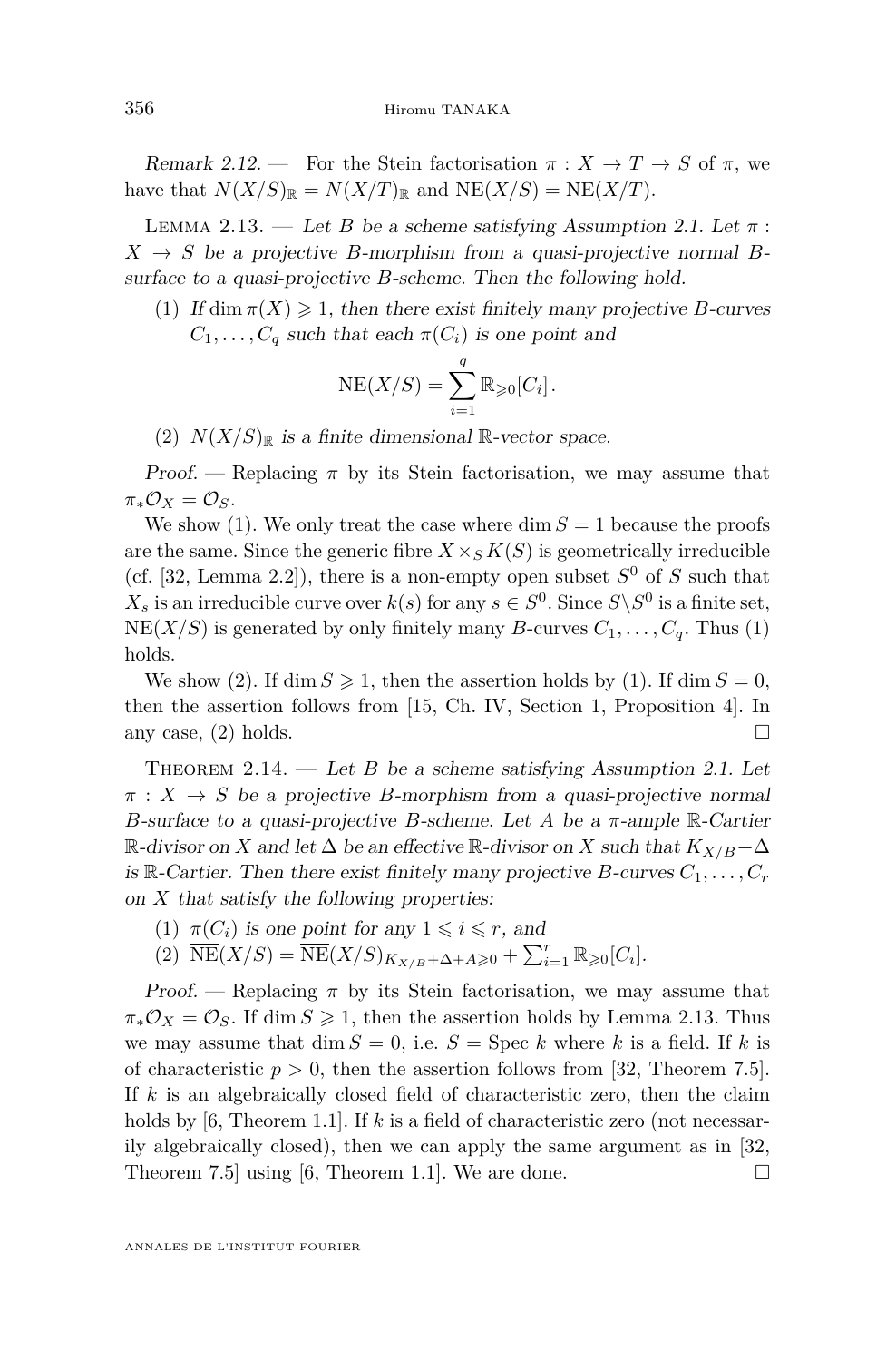Remark 2.15. — We use the same notation as in the statement of The-orem [2.14.](#page-12-3) Assume that  $(X, \Delta)$  is log canonical. If *B* is the affine spectrum of an algebraically closed field, then *C<sup>i</sup>* can be chosen to be a curve such that  $-(K_X + \Delta) \cdot C_i \leq 3$  (cf. [\[7,](#page-30-8) Proposition 3.8], [\[30,](#page-31-2) Proposition 3.15]). The author does not know whether a similar result can be formulated in this generality (cf. [\[32,](#page-31-16) Example 7.3]).

#### <span id="page-13-2"></span>**3. Vanishing theorems of Kawamata–Viehweg type**

#### **3.1. Relative case**

A key result in this subsection is Proposition [3.2.](#page-13-0) As explained in Subsection [1.1,](#page-3-2) we can apply the same argument as in [\[16,](#page-31-3) Theorem 10.4]. More specifically, our proofs of Lemma [3.1](#page-13-1) and Proposition [3.2](#page-13-0) are quite similar to the ones of [\[16,](#page-31-3) Lemma 10.3.3] and [\[16,](#page-31-3) Theorem 10.4] respectively. However we give proofs of them for the sake of completeness.

<span id="page-13-1"></span>LEMMA 3.1. — Let *B* be a scheme satisfying Assumption [2.1.](#page-6-0) Let  $\pi$ :  $X \rightarrow S$  be a projective *B*-morphism from a quasi-projective regular *B*surface to a quasi-projective *B*-curve with  $\pi_* \mathcal{O}_X = \mathcal{O}_S$ . Let  $s \in S$  be a closed point and let  $\pi^*(s) = \sum_{1 \leq i \leq n} c_i C_i$  be the irreducible decomposition with  $c_i \in \mathbb{Z}_{>0}$ . Let  $D = \sum_{1 \leq i \leq n} d_i \tilde{C}_i$  be an  $\mathbb{R}$ -divisor on *X*. If  $D \nleq 0$ , then there exists an integer *j* such that  $1 \leq j \leq n$ ,  $d_j > 0$  and  $C_j \cdot D \leq 0$ .

Proof. — By  $D \nleq 0$ , there exists the maximum real number  $a \in \mathbb{R}_{>0}$ such that  $c_i - ad_i \geq 0$  holds for any  $i \in \{1, ..., n\}$ . Then we have that  $\sum_{1 \leq i \leq n} (c_i - ad_i)C_i \geq 0$  and  $c_j - ad_j = 0$  for some  $j \in \{1, ..., n\}$  with  $d_i > 0$ . Therefore, we obtain

$$
-aC_j \cdot D = C_j \cdot (\pi^*(s) - aD) = C_j \cdot \sum_{i \neq j} (c_i - ad_i)C_i \geq 0,
$$

which implies  $C_j \cdot D \leq 0$ .

<span id="page-13-0"></span>PROPOSITION 3.2. — Let *B* be a scheme satisfying Assumption [2.1.](#page-6-0) Let  $\pi$  :  $X \to S$  be a projective *B*-morphism from a quasi-projective regular *B*surface *X* to a quasi-projective *B*-scheme *S*. Let  $\Delta$  be an R-divisor on *X* with  $0 \leq \Delta < 1$  and let *L* be a Cartier divisor such that  $L - (K_{X/B} + \Delta)$  is *π*-nef and *π*-big. If dim  $\pi(X) \ge 1$ , then the equation  $R^i \pi_* \mathcal{O}_X(L) = 0$  holds for every  $i > 0$ .

TOME 68 (2018), FASCICULE 1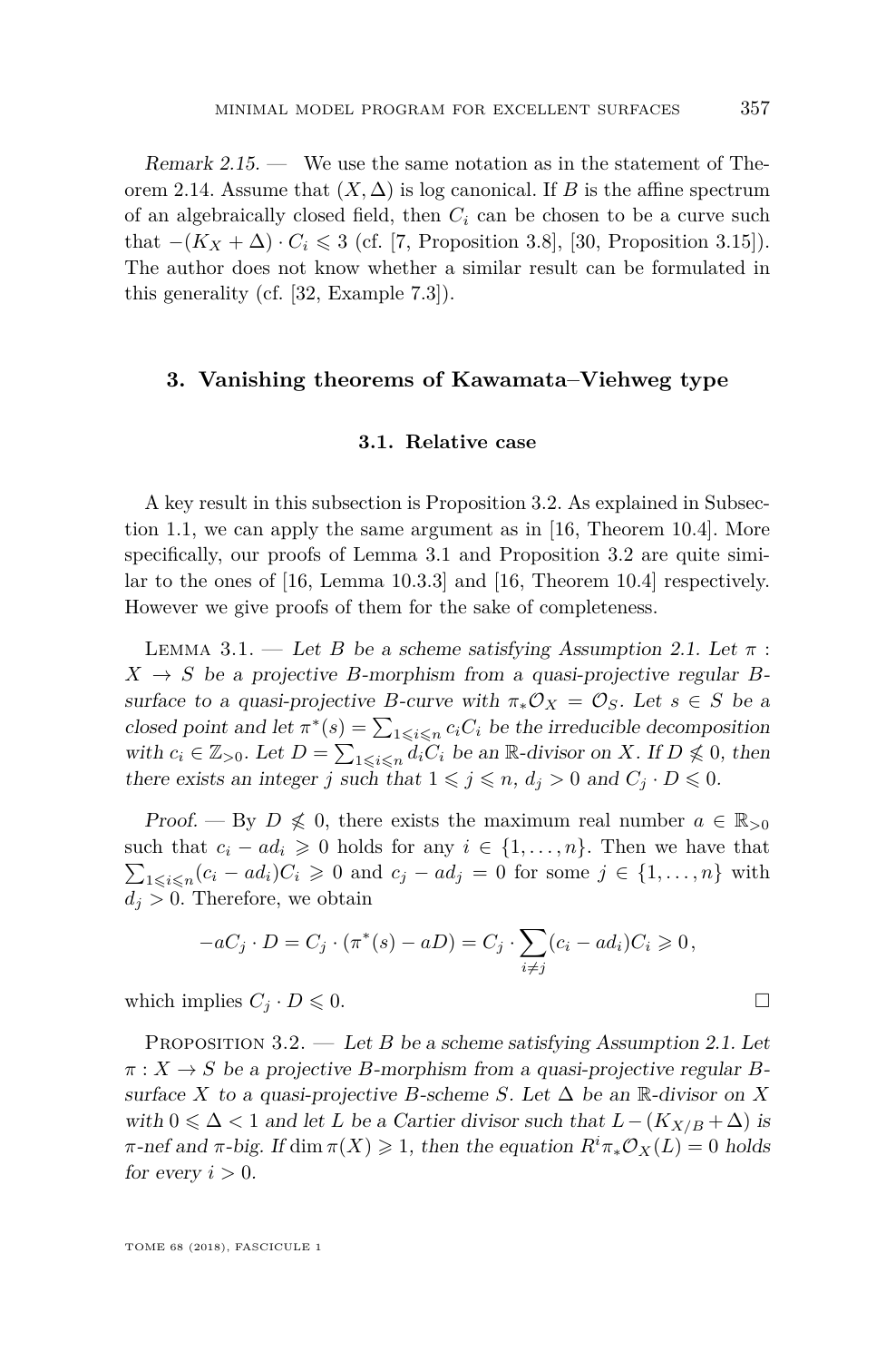Proof. — Set  $K_X := K_{X/B}$ . By perturbing  $\Delta$ , we may assume  $\Delta$  is a Q-divisor such that  $L - (K_X + \Delta)$  is  $\pi$ -ample (cf. Remark [2.4\)](#page-7-3). We set  $A := L - (K_X + \Delta).$ 

By taking the Stein factorisation of  $\pi$ , we may assume that  $\pi_* \mathcal{O}_X = \mathcal{O}_S$ . If dim  $S = 2$ , then the assertion follows from [\[16,](#page-31-3) Theorem 10.4]. Thus we may assume that dim  $S = 1$ . Then the assertion is clear for  $i > 1$ . We prove  $R^1\pi_*\mathcal{O}_X(L) = 0.$ 

Fix a closed point  $s \in S$  and let  $C_1, \ldots, C_n$  be the prime divisors on X contracting to *s*, that is,  $\text{Supp}(\pi^{-1}(s)) = \text{Supp}(C_1 \cup \cdots \cup C_n)$ . Each  $C_i$ is a projective curve over  $k(s)$ , hence the intersection number over  $k(s)$  of an  $\mathbb{R}$ -divisor on *X* and  $C_i$  is defined in Definition [2.6.](#page-9-0) We set  $h^i(C_i, F) :=$  $\dim_{k(s)} H^i(C_i, F)$  for any coherent sheaf *F* on  $C_i$ . Note that  $C_i^2 \leq 0$  for any  $i \in \{1, \ldots, n\}$ . We consider the following:

CLAIM. — The equation 
$$
H^1(Z, L|_Z) = 0
$$
 holds for any  $r_i \in \mathbb{Z}_{\geq 0}$  and  $Z := \sum_{i=1}^n r_i C_i$  with  $\sum_{i=1}^n r_i \geq 1$ .

If this claim holds, then the assertion in the proposition follows from the theorem on formal functions [\[11,](#page-30-6) Ch. III, Theorem 11.1] . We prove this claim by the induction on  $\sum_{i=1}^{n} r_i$ .

If  $\sum_{i=1}^{n} r_i = 1$ , that is,  $Z = C_i$  holds for some *i*, then

 $h^1(C_i, L|_{C_i}) = h^0(C_i, \omega_{C_i} \otimes L^{-1}|_{C_i}) = 0,$ 

where the second equation holds by the following calculation

$$
\deg_{k(s)}(\omega_{C_i} \otimes L^{-1}|_{C_i}) = (K_X + C_i - L) \cdot_{k(s)} C_i
$$
  
=  $(K_X + C_i - (K_X + \Delta + A)) \cdot_{k(s)} C_i$   
=  $((C_i - \Delta) - A) \cdot_{k(s)} C_i$   
< 0.

Thus we are done for the case where  $\sum_{i=1}^{n} r_i = 1$ .

We assume  $\sum_{i=1}^{n} r_i > 1$ . For every *i* with  $r_i \geq 1$ , we obtain the following short exact sequence:

$$
0\to \mathcal{O}_{C_i}\otimes \mathcal{O}_X\big(-(Z-C_i)\big)\to \mathcal{O}_Z\to \mathcal{O}_{Z-C_i}\to 0\,.
$$

Thus, by the induction hypothesis, it is sufficient to find an index *j* satisfying  $r_i \geq 1$  and

$$
h^{1}(C_{j}, \mathcal{O}_{X}(L - (Z - C_{j}))|_{C_{j}}) = 0.
$$

Note that

$$
h^1(C_j, \mathcal{O}_X(L-(Z-C_j))|_{C_j})=h^0(C_j, \omega_{C_j}\otimes \mathcal{O}_X(-L+Z-C_j)|_{C_j}).
$$

ANNALES DE L'INSTITUT FOURIER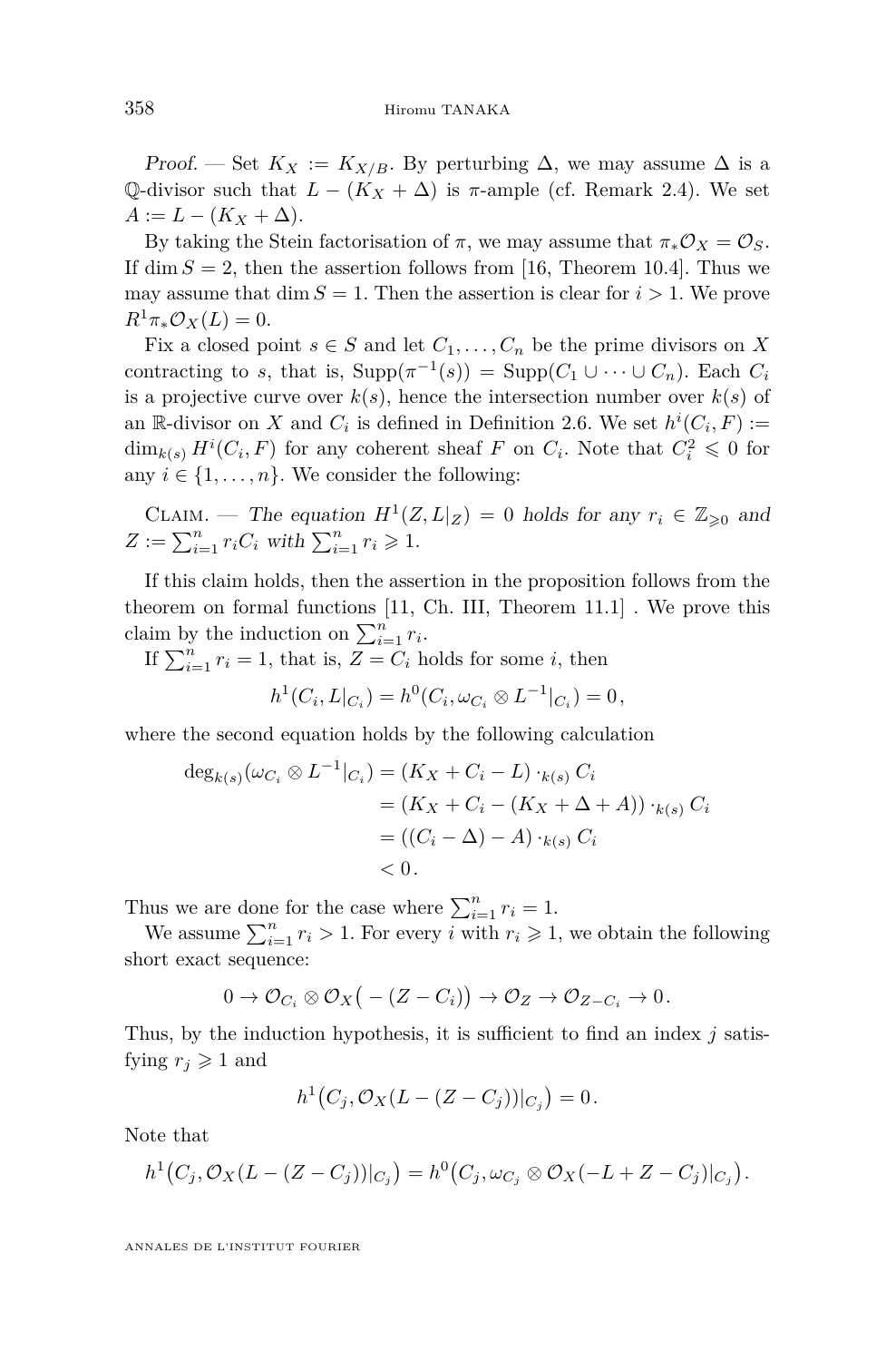For every *i*, we see

$$
\deg_{k(s)} (\omega_{C_i} \otimes \mathcal{O}_X(-L+Z-C_i)|_{C_i})
$$
  
=  $(K_X + C_i - L + Z - C_i) \cdot_{k(s)} C_i$   
=  $(K_X - (K_X + \Delta + A) + Z) \cdot_{k(s)} C_i$   
<  $(Z - \Delta) \cdot_{k(s)} C_i$ .

Since  $Z - \Delta \nleq 0$ , we can apply Lemma [3.1](#page-13-1) to  $D = Z - \Delta$ . Then, we can find an index *j* satisfying  $r_j \geq 1$  and

$$
(Z-\Delta)\cdot C_j\leqslant 0\,.
$$

This implies  $h^1(C_j, \mathcal{O}_X(L - (Z - C_j))|_{C_j}) = 0$ , as desired.

<span id="page-15-0"></span>THEOREM  $3.3.$  — Let *B* be a scheme satisfying Assumption [2.1.](#page-6-0) Let  $\pi$  :  $X \rightarrow S$  be a projective *B*-morphism from a two-dimensional quasiprojective klt pair  $(X, \Delta)$  over *B* to a quasi-projective *B*-scheme. Let *D* be a Q-Cartier Z-divisor on *X* such that  $D - (K_{X/B} + \Delta)$  is  $\pi$ -nef and  $\pi$ -big. Assume that one of the following conditions holds.

- <span id="page-15-2"></span> $(1)$  dim  $\pi(X) \geqslant 1$ .
- <span id="page-15-1"></span>(2) dim  $\pi(X) = 0$  and for the Stein factorisation  $\pi: X \to T \to S$  of  $\pi$ , *T* is the affine spectrum of a field of characteristic zero.

Then the equation  $R^i \pi_* \mathcal{O}_X(D) = 0$  holds for every  $i > 0$ .

Proof. — Replacing  $\pi$  by its Stein factorisation, we may assume that  $\pi_*\mathcal{O}_X = \mathcal{O}_S$ . If [\(2\)](#page-15-1) holds, then the assertion follows from [\[12,](#page-31-6) Theorem 1-2-5] after taking the base change to the algebraic closure. If [\(1\)](#page-15-2) holds, then we can apply the same proof as in [\[12,](#page-31-6) Theorem 1-2-5] by using Proposition [3.2](#page-13-0) instead of [\[12,](#page-31-6) Theorem 1-2-3].  $\Box$ 

<span id="page-15-3"></span>THEOREM  $3.4.$  — Let *B* be a scheme satisfying Assumption [2.1.](#page-6-0) Let  $\pi$  :  $X \to S$  be a projective *B*-morphism from a quasi-projective normal *B*-surface to a quasi-projective *B*-scheme. Let  $\Delta$  be an R-divisor on *X* such that  $K_{X/B} + \Delta$  is R-Cartier and let *L* be a Cartier divisor on *X* such that  $L - (K_{X/B} + \Delta)$  is  $\pi$ -nef and  $\pi$ -big. Assume that one of the following conditions holds.

- $(1)$  dim  $\pi(X) \geq 1$ .
- (2) dim  $\pi(X) = 0$  and for the Stein factorisation  $\pi: X \to T \to S$  of  $\pi$ , *T* is the affine spectrum of a field of characteristic zero.

Then the equation  $R^i \pi_*(\mathcal{O}_X(L) \otimes_{\mathcal{O}_X} \mathcal{J}_\Delta) = 0$  holds for every  $i > 0$ .

*Proof.* — We can apply the same argument as in [\[31,](#page-31-5) Theorem 2.10] by using Theorem [3.3](#page-15-0) instead of [\[31,](#page-31-5) Corollary 2.7].  $\Box$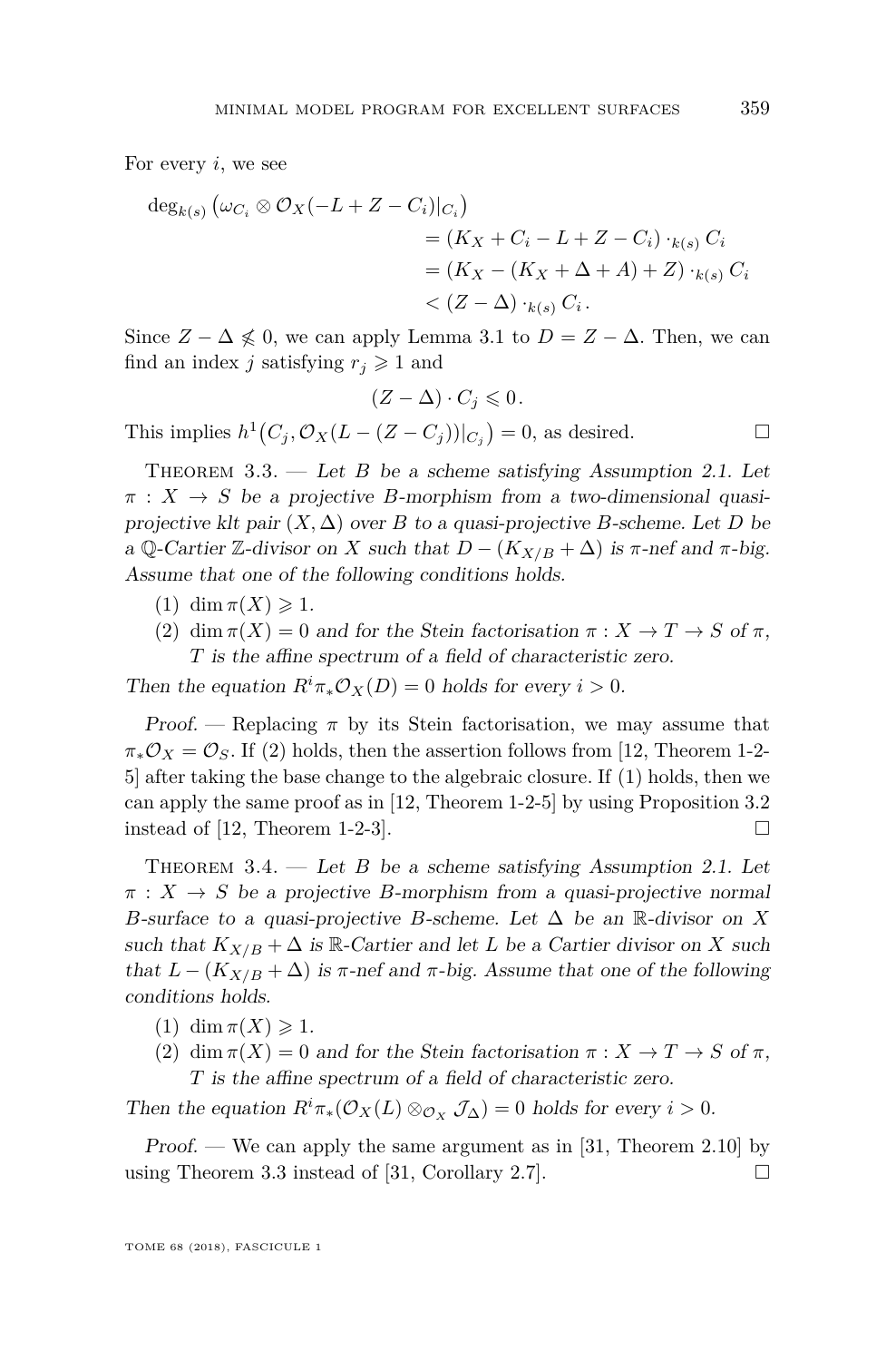#### **3.2. Global case of positive characteristic**

In this subsection, we establish a vanishing theorem of Kawamata– Viehweg type for surfaces of positive characteristic (Theorem [3.8\)](#page-18-0). The heart of this subsection is Proposition [3.7.](#page-17-0) For this, we need some auxiliary results: Lemma [3.5](#page-16-0) and Lemma [3.6.](#page-16-1) Our strategy is similar to but modified from [\[31,](#page-31-5) Section 2].

<span id="page-16-0"></span>LEMMA 3.5.  $\qquad$  Let *k* be a field. Let *X* be a projective normal variety over  $k$ . Let  $M$  be a coherent sheaf on  $X$  and let  $A$  be an ample  $\mathbb{R}$ -Cartier  $\mathbb{R}$ -divisor on *X*. Then there exists a positive integer  $r(M, A)$  such that

$$
H^i(X, M \otimes_{\mathcal{O}_X} \mathcal{O}_X(rA+N)) = 0
$$

for any  $i > 0$ , any real number  $r \ge r(M, A)$  and any nef R-Cartier R-divisor *N* such that  $rA + N$  is Cartier.

Proof. — The assertion follows from the same argument as in [\[31,](#page-31-5) Theorem 2.2]. For the Fujita vanishing theorem in our setting, we refer to [\[14,](#page-31-17) Theorem 1.5.

<span id="page-16-1"></span>LEMMA 3.6.  $-$  Let *k* be a field. Let *X* be a projective normal variety over *k*. Let *M* be a coherent sheaf on *X* and let *N* be a nef R-Cartier R-divisor on *X* with *N*  $\neq$  0. Then there exists a positive integer  $r_0$  such that

$$
H^{\dim X}(X, M \otimes_{\mathcal{O}_X} \mathcal{O}_X(rN+N')) = 0
$$

for any real number  $r \ge r_0$  and any nef  $\mathbb{R}$ -Cartier  $\mathbb{R}$ -divisor  $N'$  such that  $rN + N'$  is Cartier.

Proof. — We may assume that  $k$  is an infinite field by taking the base change to its algebraic closure if  $k$  is a finite field. Since  $X$  is projective, there exists a surjection  $\bigoplus_{j=1}^{\ell} M_j \to M$  where each  $M_j$  is an invertible sheaf. Thus, we may assume that *M* is an invertible sheaf. Taking a sufficiently ample hyperplane section  $H$  of  $X$ , where  $H$  is a projective normal variety  $([28,$  $([28,$  Theorem  $7$ <sup>'</sup>]), we obtain

$$
0 \to \mathcal{O}_X(M + N'') \to \mathcal{O}_X(H + M + N'') \to \mathcal{O}_X(H + M + N'')|_H \to 0.
$$

for any nef Cartier divisor  $N''$  on X. By the Fujita vanishing theorem ([\[14,](#page-31-17) Theorem 1.5]), we see  $H^{i}(X, H + M + N'') = 0$  for any  $i > 0$  and nef Cartier divisor  $N''$ . Thus, it follows that

$$
H^{\dim X}(X, M + N'') \simeq H^{\dim X - 1}(H, \mathcal{O}_X(H + M + N'')|_H)
$$
  
=  $H^{\dim H}(H, \mathcal{O}_X(H + M + N'')|_H)$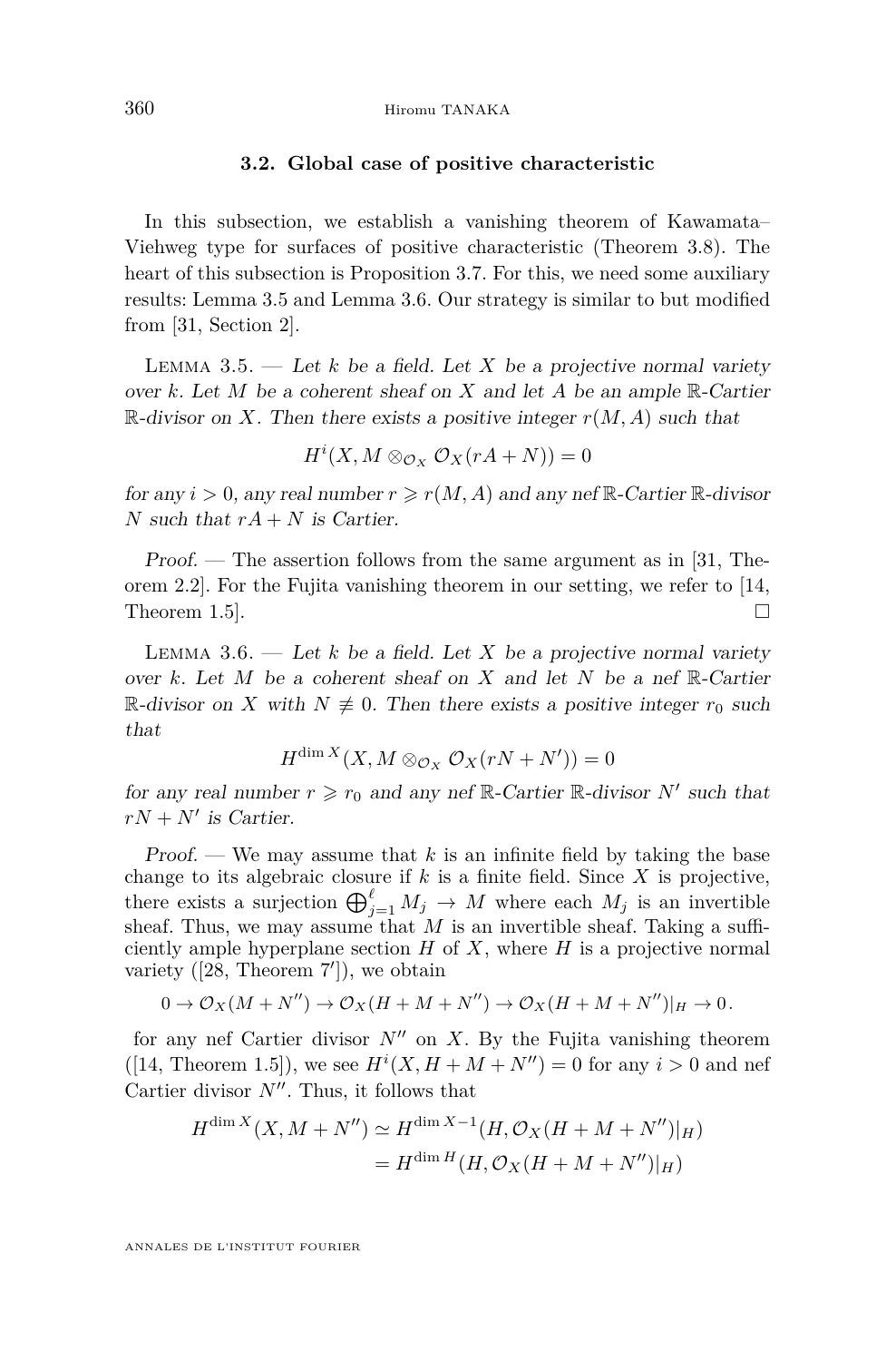for any nef Cartier divisor  $N''$  on *X*. Repeating this process for  $N'' :=$  $rN + N'$ , we may assume dim  $X = 1$ . Then *N* is ample. The assertion follows from Lemma [3.5.](#page-16-0)

In the following proposition, we use the notion of *F*-singularities. For definitions and basic properties, we refer to [\[4,](#page-30-9) Section 2.3] (cf. [\[26\]](#page-31-19)). Although [\[4\]](#page-30-9) works over an algebraically closed field of positive characteristic, the same argument works over *F*-finite fields.

<span id="page-17-0"></span>Proposition 3.7. — Let *k* be an *F*-finite field of characteristic *p >* 0. Let *X* be a projective normal variety over *k*. Assume that one of the following two conditions holds.

- <span id="page-17-1"></span>(1)  $(X, \Delta)$  is sharply *F*-pure where  $\Delta$  is an effective  $\mathbb{Q}$ -divisor on X such that  $(p^{e_1} - 1)(K_X + \Delta)$  is Cartier for some  $e_1 \in \mathbb{Z}_{>0}$ .
- (2)  $(X, \Delta)$  is strongly *F*-regular, where  $\Delta$  is an effective R-divisor on *X* such that  $(X, \Delta)$  is R-Cartier.

Let *L* be a Cartier divisor on *X* such that  $L - (K_X + \Delta)$  is ample, and let *N* be a nef R-Cartier R-divisor on *X* with  $N \neq 0$ . Then there exists a positive integer  $r_0$  such that the equation

$$
H^i(X, L + rN + N') = 0
$$

holds for any  $i \geq \dim X - 1$ , real number  $r \geq r_0$  and nef  $\mathbb{R}$ -Cartier  $\mathbb{R}$ -divisor such that  $rN + N'$  is Cartier.

Proof. — By Lemma [3.6,](#page-16-1) we may assume  $i = \dim X - 1$ . Thanks to [\[4,](#page-30-9) Lemma 4.1, we may assume that  $(1)$  holds. It follows from  $(1)$  that we get an exact sequence (cf. [\[4,](#page-30-9) Definition 2.7]):

$$
0 \to B_e \to F_*^e(\mathcal{O}_X(-(p^e-1)(K_X+\Delta))) \to \mathcal{O}_X \to 0,
$$

where  $B_e$  is a coherent sheaf depending on  $e \in e_1 \mathbb{Z}_{\geq 0}$ . For any nef Cartier divisor  $N''$ , we obtain the exact sequence:

$$
H^{\dim X-1}(X, p^e(L+N'') - (p^e - 1)(K_X + \Delta))
$$
  

$$
\rightarrow H^{\dim X-1}(X, L+N'')
$$
  

$$
\rightarrow H^{\dim X}(X, B_e \otimes_{\mathcal{O}_X} \mathcal{O}_X(L+N'')).
$$

By the Fujita vanishing theorem ([\[14,](#page-31-17) Theorem 1.5]), we can find  $e_2 \in$ *e*1Z*<sup>&</sup>gt;*<sup>0</sup> such that

$$
H^{\dim X - 1}(X, p^{e_2}(L + N'') - (p^{e_2} - 1)(K_X + \Delta))
$$
  
=  $H^{\dim X - 1}(X, p^{e_2}N'' + L + (p^{e_2} - 1)(L - (K_X + \Delta)))$   
= 0

TOME 68 (2018), FASCICULE 1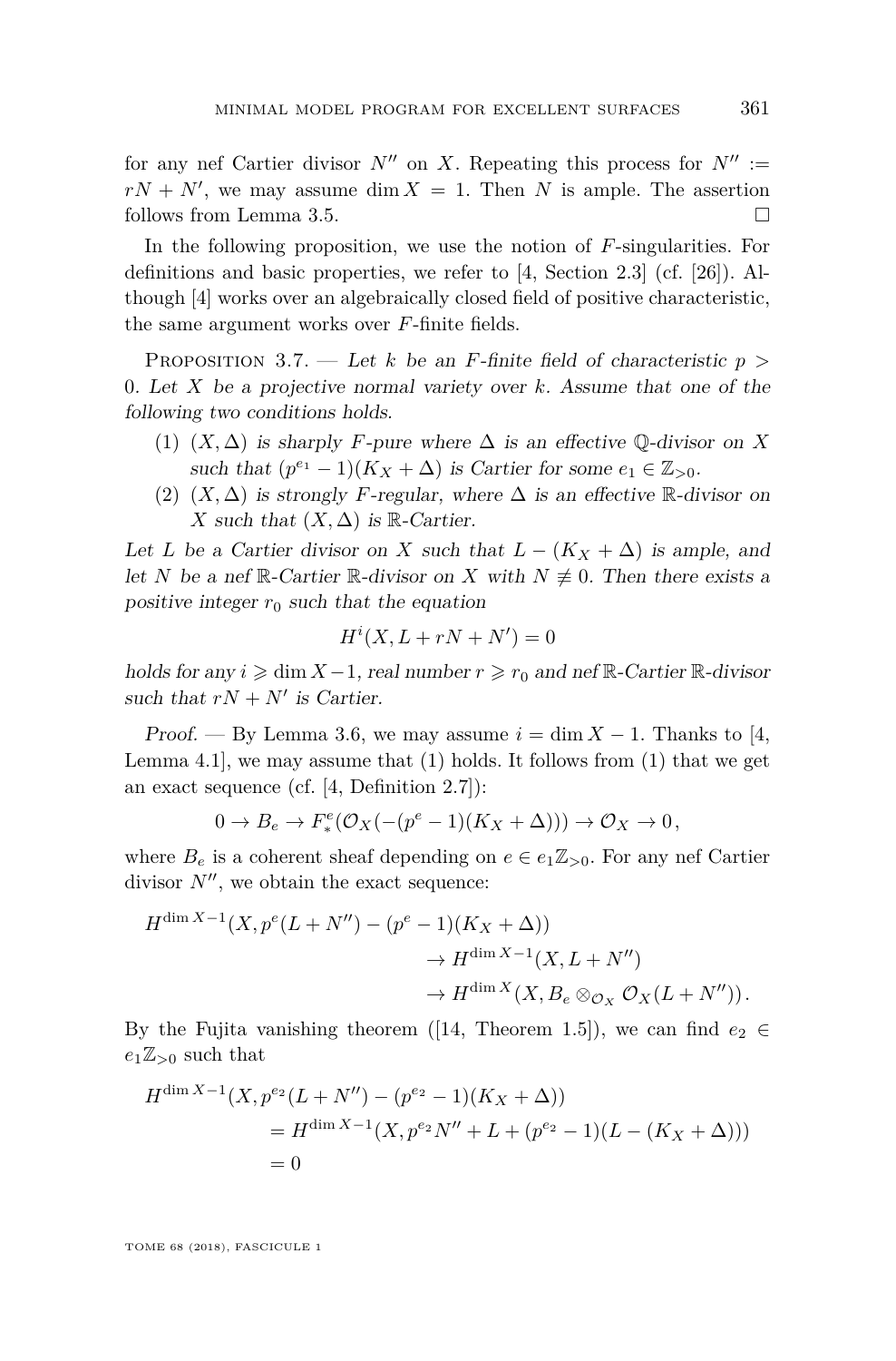for every nef Cartier divisor  $N''$ . By Lemma [3.6,](#page-16-1) we can find an integer  $r_0 > 0$ , depending on  $e_2$ , such that

$$
H^{\dim X}(X, B_{e_2} \otimes_{\mathcal{O}_X} \mathcal{O}_X(L + rN + N')) = 0
$$

for every  $r \ge r_0$  and nef R-Cartier R-divisor such that  $rN + N'$  is Cartier. We are done by substituting  $rN + N'$  for  $N''$ . — Первый процесс в постановки программа в серверном становки производительно становки производите с производ<br>В серверном становки производительно становки производительно становки производительно становки производительн

<span id="page-18-0"></span>THEOREM 3.8. — Let *k* be a field of characteristic  $p > 0$ . Let  $(X, \Delta)$  be a two-dimensional projective klt pair over *k*. Let *D* be a Q-Cartier Z-divisor on *X* such that  $D - (K_X + \Delta)$  is nef and big. Let *N* and  $M_1, \ldots, M_q$  be nef R-Cartier R-divisors on *X* with  $N \neq 0$ . Then there exists a positive integer  $r_0$  such that

$$
H^i\left(X, L + rN + \sum_{j=1}^q s_j M_j\right) = 0
$$

for any  $i > 0$  and real numbers  $r, s_1, \ldots, s_q$  such that  $r \ge r_0, s_j \ge 0$  and  $rN + \sum_{j=1}^{q} s_j M_j$  is Cartier.

Proof. — We treat the following three cases separately.

- <span id="page-18-1"></span>(1) *k* is *F*-finite, *X* is regular and  $\Delta$  is simple normal crossing.
- <span id="page-18-2"></span>(2) *X* is regular and  $\Delta$  is simple normal crossing.
- <span id="page-18-3"></span>(3) The case without any additional assumptions.

For the case [\(1\)](#page-18-1), the assertion in the theorem follows from Proposition [3.7](#page-17-0) and the fact that  $(X, \Delta)$  is strongly *F*-regular (cf. [\[27,](#page-31-20) Proposition 6.18]).

Assume that the conditions in [\(2\)](#page-18-2) hold. Take models over a finitely generated field over  $\mathbb{F}_p$ , that is, we can find an intermediate field  $\mathbb{F}_p \subset k_0 \subset k$ with  $k_0$  finitely generated over  $\mathbb{F}_p$  and  $X_0, \Delta_0, D_0, N_0, M_{j,0}$  over  $k_0$  whose base changes and pull-backs are  $X, \Delta, D, N, M_i$  respectively, and these satisfy the same properties as in the statement. Since  $k_0$  is  $F$ -finite, it follows from the case [\(1\)](#page-18-1) that

$$
\dim_k H^i \left( X, D + rN + \sum_{j=1}^q s_j M_j \right)
$$
  
= 
$$
\dim_{k_0} H^i \left( X_0, D_0 + rN_0 + \sum_{j=1}^q s_j M_{j,0} \right) = 0
$$

for numbers  $i, r, s_j$  as in the statement. Thus the assertion in the theorem follows for the case [\(2\)](#page-18-2).

For the case [\(3\)](#page-18-3), we can apply the same proof as in [\[12,](#page-31-6) Theorem 1-2-5] by using the case [\(2\)](#page-18-2) instead of [\[12,](#page-31-6) Theorem 1-2-3].  $\Box$ 

ANNALES DE L'INSTITUT FOURIER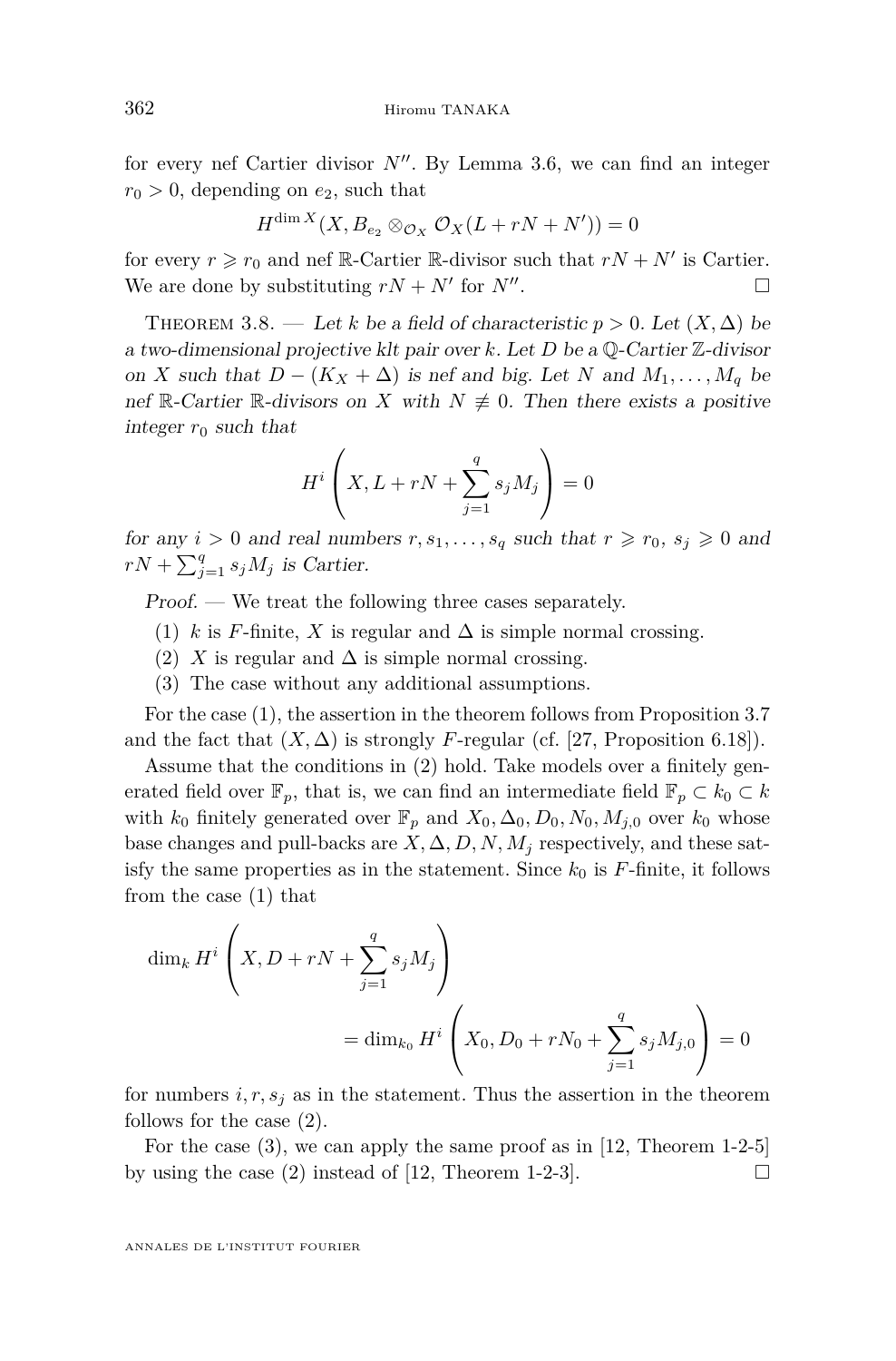<span id="page-19-0"></span>THEOREM 3.9. — Let *k* be a field of characteristic  $p > 0$ . Let *X* be a projective normal surface over *k* and let  $\Delta$  be an  $\mathbb{R}$ -divisor such that  $K_X + \Delta$ is R-Cartier. Let *L* be a Cartier divisor on *X* such that  $L - (K_X + \Delta)$  is nef and big. Let *N* and  $M_1, \ldots, M_q$  be nef  $\mathbb{R}$ -Cartier  $\mathbb{R}$ -divisors on *X* with  $N \neq 0$ . Then there exists a positive integer  $r_0$  such that

$$
H^i\left(X, \mathcal{O}_X\left(L + rN + \sum_{j=1}^q s_j M_j\right) \otimes_{\mathcal{O}_X} \mathcal{J}_\Delta\right) = 0
$$

for any  $i > 0$  and real numbers  $r, s_1, \ldots, s_q$  such that  $r \ge r_0, s_j \ge 0$  and  $rN + \sum_{j=1}^{q} s_j M_j$  is Cartier.

Proof. — We can apply the same argument as in [\[31,](#page-31-5) Theorem 2.9] by using Theorem [3.8](#page-18-0) (resp. Theorem [3.3\)](#page-15-0) instead of [\[31,](#page-31-5) Theorem 2.6]  $(\text{resp. } [31, \text{ Theorem } 2.7]).$  $(\text{resp. } [31, \text{ Theorem } 2.7]).$  $(\text{resp. } [31, \text{ Theorem } 2.7]).$ 

#### **4. Minimal model program**

#### **4.1. Base point free theorem**

In Section [3,](#page-13-2) we established some vanishing theorems of Kawamata– Viehweg type. By applying standard arguments called the X-method, we show the base point free theorem of Kawamata–Shokurov type (Theorem [4.2\)](#page-20-0). We start with a non-vanishing theorem of Shokurov type.

<span id="page-19-1"></span>THEOREM  $4.1.$  — Let *X* be a projective regular variety over a field *k* with dim  $X \leq 2$ . Let  $\Delta$  be an R-divisor on X such that  $\Delta \leq 0$  and  $\{\Delta\}$ is simple normal crossing. Let *D* be a nef Cartier divisor on *X*. Assume that the following conditions hold.

- (1)  $aD (K_X + \Delta)$  is nef and big for some positive real number *a*.
- (2) If *k* is of positive characteristic and dim  $X = 2$ , then  $D \neq 0$ .

Then there exists a positive integer  $m_0$  such that  $H^0(X, mD - \mathcal{L}\Delta) \neq 0$ for any integer *m* with  $m \geq m_0$ .

Proof. — If *k* is of characteristic zero, then the assertion follows from [\[12,](#page-31-6) Theorem 2-1-1] by taking the base change to its algebraic closure. Thus we may assume that *k* is of positive characteristic.

We first treat the case where dim  $X = 1$ . If  $D \neq 0$ , then the assertion follows from the Serre vanishing theorem. Thus we may assume that  $D \equiv 0$ . We have that

$$
h^0(X, mD-\text{L}\Delta\text{L})=\chi(X, mD-\text{L}\Delta\text{L})=\chi(X, -\text{L}\Delta\text{L})=h^0(X, -\text{L}\Delta\text{L})\geq 1,
$$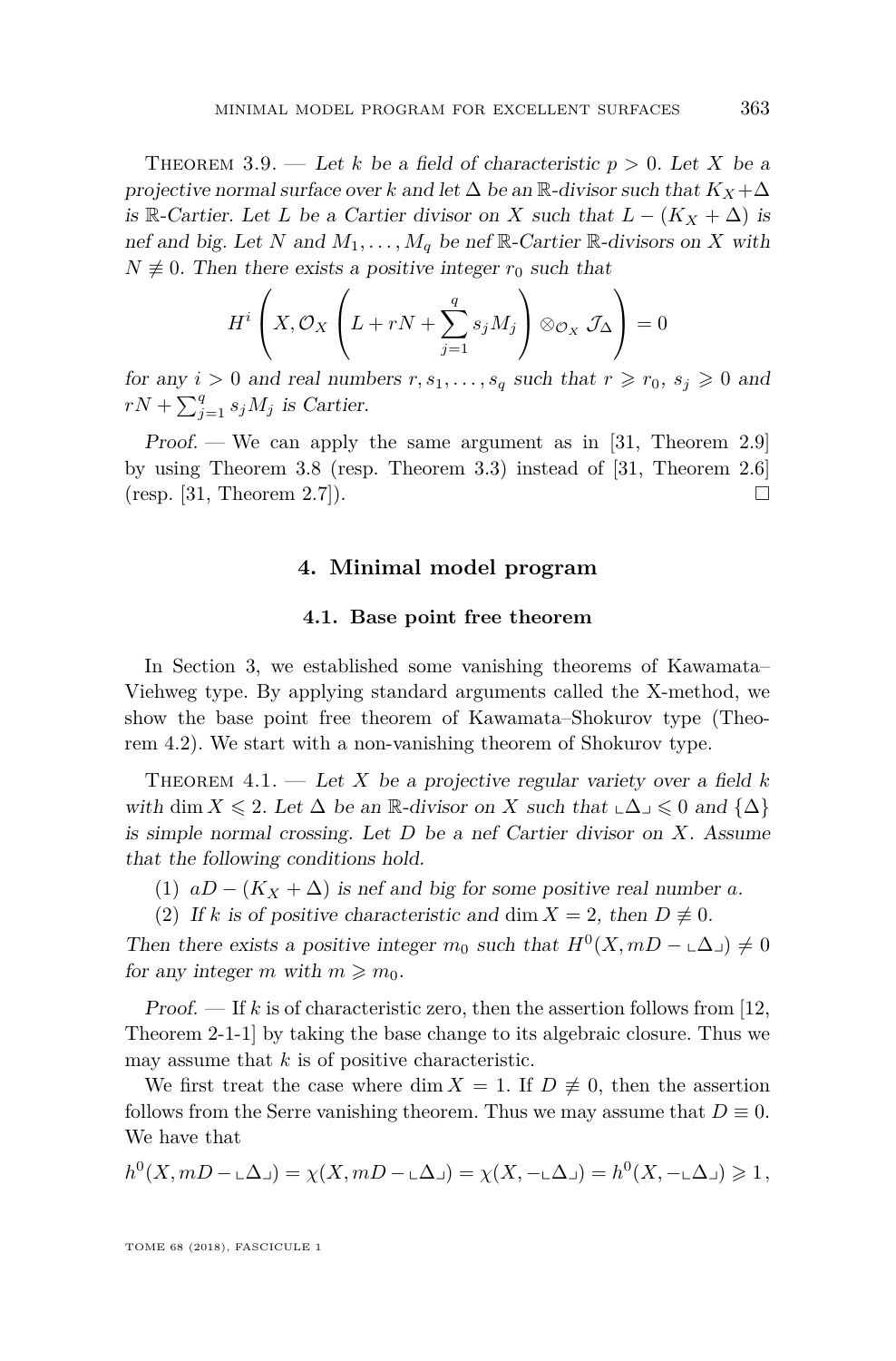where the second equation follows from the Riemann–Roch theorem (cf. Theorem [2.7\)](#page-10-2) and the first and third equations hold by the Kodaira vanishing theorem for curves.

Thus we may assume that dim  $X = 2$ . Since  $D \neq 0$  and  $D$  is nef, it follows from Serre duality that  $H^2(X, mD - \Delta) = 0$  for any  $m \gg 0$ . By the Riemann–Roch theorem (cf. Theorem [2.10\)](#page-10-5), we have that

$$
h^{0}(X, mD - \mathbf{L}\Delta) \geq \frac{1}{2}(mD - \mathbf{L}\Delta) \cdot (mD - \mathbf{L}\Delta - K_{X}) + \chi(X, \mathcal{O}_{X})
$$
  
\n
$$
\geq \frac{1}{2}mD \cdot (aD - 2\mathbf{L}\Delta - K_{X}) + \frac{1}{2}(-\mathbf{L}\Delta) \cdot (-\mathbf{L}\Delta - K_{X}) + \chi(X, \mathcal{O}_{X})
$$

for any  $m \gg 0$ . Thus it suffices to show that  $D \cdot (aD - 2\Delta - K_X) > 0$ , which holds by

$$
D \cdot (aD - 2\mathbf{L}\Delta \mathbf{L} - K_X) \geqslant D \cdot (aD - (K_X + \Delta)) > 0.
$$

We are done.  $\Box$ 

<span id="page-20-0"></span>THEOREM  $4.2.$  — Let *B* be a scheme satisfying Assumption [2.1.](#page-6-0) Let  $\pi$  :  $X \to S$  be a projective *B*-morphism from a quasi-projective normal *B*surface to a quasi-projective *B*-scheme. Assume that there are an effective R-divisor ∆ on *X* and a nef Cartier divisor *D* on *X* which satisfy the following properties:

- $(1) \Delta \square = 0,$
- (2)  $K_{X/B} + \Delta$  is R-Cartier,
- (3)  $D (K_{X/B} + \Delta)$  is  $\pi$ -nef and  $\pi$ -big, and
- <span id="page-20-1"></span>(4) if *T* is the affine spectrum of a field of positive characteristic for the Stein factorisation  $\pi : X \to T \to S$  of  $\pi$ , then  $D \not\equiv 0$ .

Then there exists a positive integer  $b_0$  such that  $bD$  is  $\pi$ -free for any integer *b* with  $b \ge b_0$ .

Proof. — Replacing  $\pi$  by its Stein factorisation, we may assume that  $\pi_*\mathcal{O}_X = \mathcal{O}_S$ . By perturbing  $\Delta$ , we may assume that  $\Delta$  is a Q-divisor such that  $K_{X/B} + \Delta$  is Q-Cartier, and  $D - (K_{X/B} + \Delta)$  is  $\pi$ -ample.

First we treat the case where dim  $S = 0$ , i.e.  $S = \text{Spec } k$  for a field k. If k is of characteristic zero, then the assertion follows from [\[6,](#page-30-0) Theorem 13.1] possibly after replacing *k* by its algebraic closure. If *k* is of positive characteristic, then the assertion follows from the same argument as in [\[31,](#page-31-5) Theorem 3.2] after replacing [\[31,](#page-31-5) Theorem 2.6] and [\[31,](#page-31-5) Theorem 2.9] by Theorem [3.8](#page-18-0) and Theorem [3.9,](#page-19-0) respectively.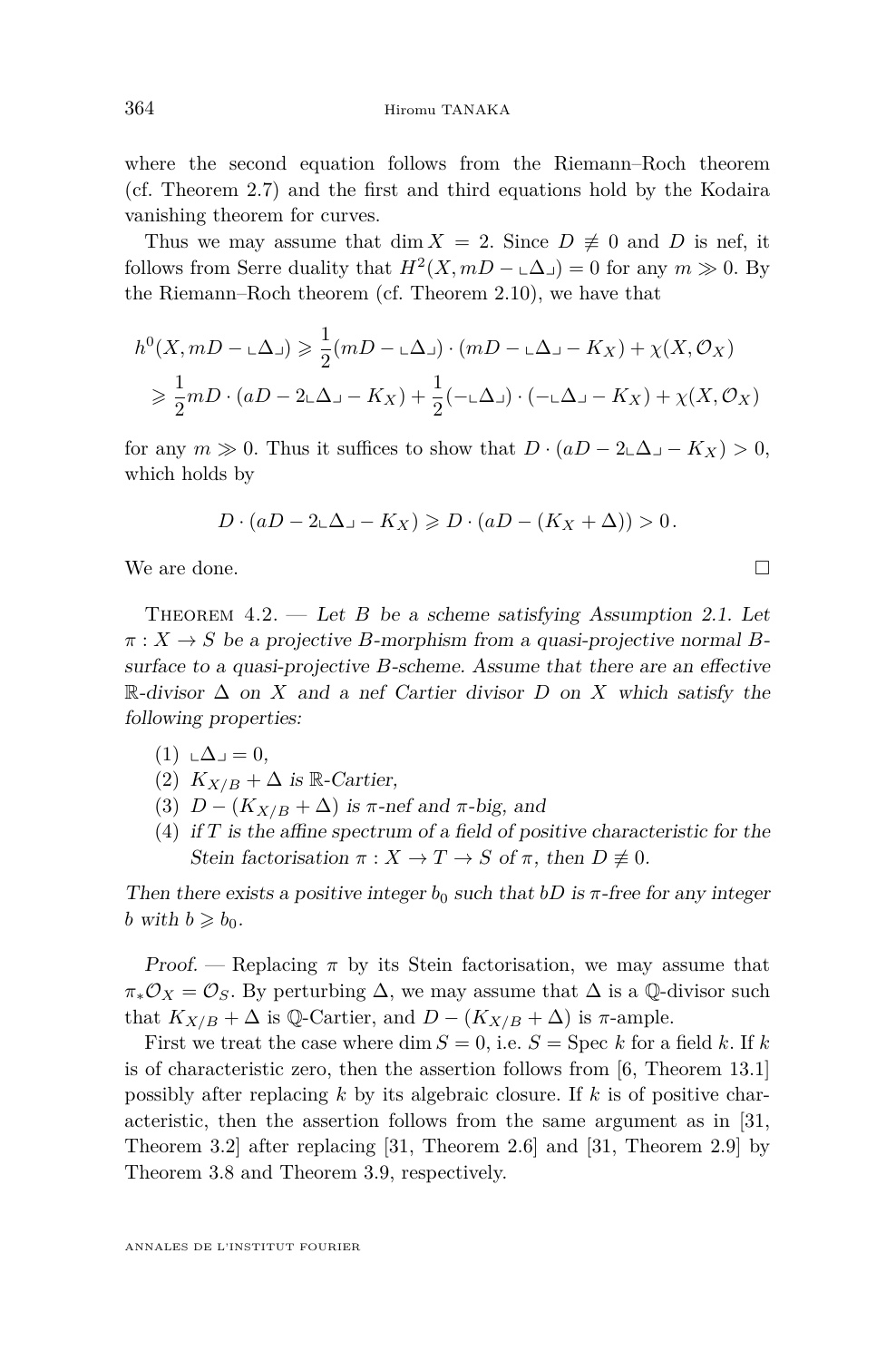Second we consider the remaining case, i.e. dim  $S \geq 1$ . If  $(X, \Delta)$  is klt, then we can apply the same argument as in [\[12,](#page-31-6) Theorem 3-1-1] after replacing [\[12,](#page-31-6) Theorem 1-2-3] and [\[12,](#page-31-6) the Non-Vanishing Theorem] by Theo-rem [3.3](#page-15-0) and Theorem [4.1,](#page-19-1) respectively. Thus we may assume that  $(X, \Delta)$  is not klt. Since the problem is local on *S*, we may assume that *S* is affine. It suffices to show that  $\mathcal{O}_X(bD)$  is generated by its global sections for any large integer *b*, which follows from the same argument as in [\[31,](#page-31-5) Theorem 3.2] by using Theorem [3.3](#page-15-0) and Theorem [3.4](#page-15-3) instead of [\[31,](#page-31-5) Theorem 2.6] and [\[31,](#page-31-5) Theorem 2.9, respectively. □

Remark  $4.3.$  — We can not drop the assumption  $(4)$  in the statement of Theorem [4.2](#page-20-0) (cf. [\[33,](#page-32-0) Theorem 1.4]).

#### **4.2. Minimal model program for** Q**-factorial surfaces**

The purpose of this subsection is to show the minimal model program for  $\mathbb{Q}$ -factorial surfaces (Theorem [4.5\)](#page-22-0). To this end, we establish a contraction theorem of extremal rays.

<span id="page-21-5"></span>THEOREM  $4.4.$  — Let *B* be a scheme satisfying Assumption [2.1.](#page-6-0) Let *π* : *X* → *S* be a projective *B*-morphism from a quasi-projective normal *B*surface *X* to a quasi-projective *B*-scheme *S*. Let  $\Delta$  be an R-divisor on *X* such that  $0 \leq \Delta \leq 1$  and  $K_{X/B} + \Delta$  is R-Cartier. Let R be an extremal ray of  $\overline{\text{NE}}(X/S)$  which is  $(K_{X/B} + \Delta)$ -negative. Then there exists a projective *S*-morphism  $f: X \to Y$  to a projective *S*-scheme *Y* that satisfies the following properties.

- <span id="page-21-0"></span>(1) *f*∗O*<sup>X</sup>* = O*<sup>Y</sup>* .
- <span id="page-21-1"></span>(2) For any projective *S*-curve *C* on *X* such that  $\pi(C)$  is one point,  $f(C)$  is one point if and only if  $[C] \in R$ .
- <span id="page-21-2"></span>(3) If dim  $Y \geq 1$ , then the sequence

$$
0 \to \text{Pic } Y \xrightarrow{f^*} \text{Pic } X \xrightarrow{\cdot C} \mathbb{Z}
$$

is exact for any projective *S*-curve *C* on *X* such that  $f(C)$  is one point.

- <span id="page-21-4"></span>(4)  $\rho(Y/S) = \rho(X/S) - 1.$
- <span id="page-21-3"></span>(5) If *X* is Q-factorial, then *Y* is Q-factorial and the fibre  $f^{-1}(y)$  of any closed point  $y \in Y$  is irreducible.

Proof. — First of all, we will show that there exists a morphism  $f: X \to Y$ *Y* satisfying [\(1\)](#page-21-0) and [\(2\)](#page-21-1), and that the properties  $(3)$ – $(5)$  hold if dim  $Y = 0$ . After that, we will prove that the properties  $(3)-(5)$  $(3)-(5)$  $(3)-(5)$  hold if dim  $Y \geq 1$ .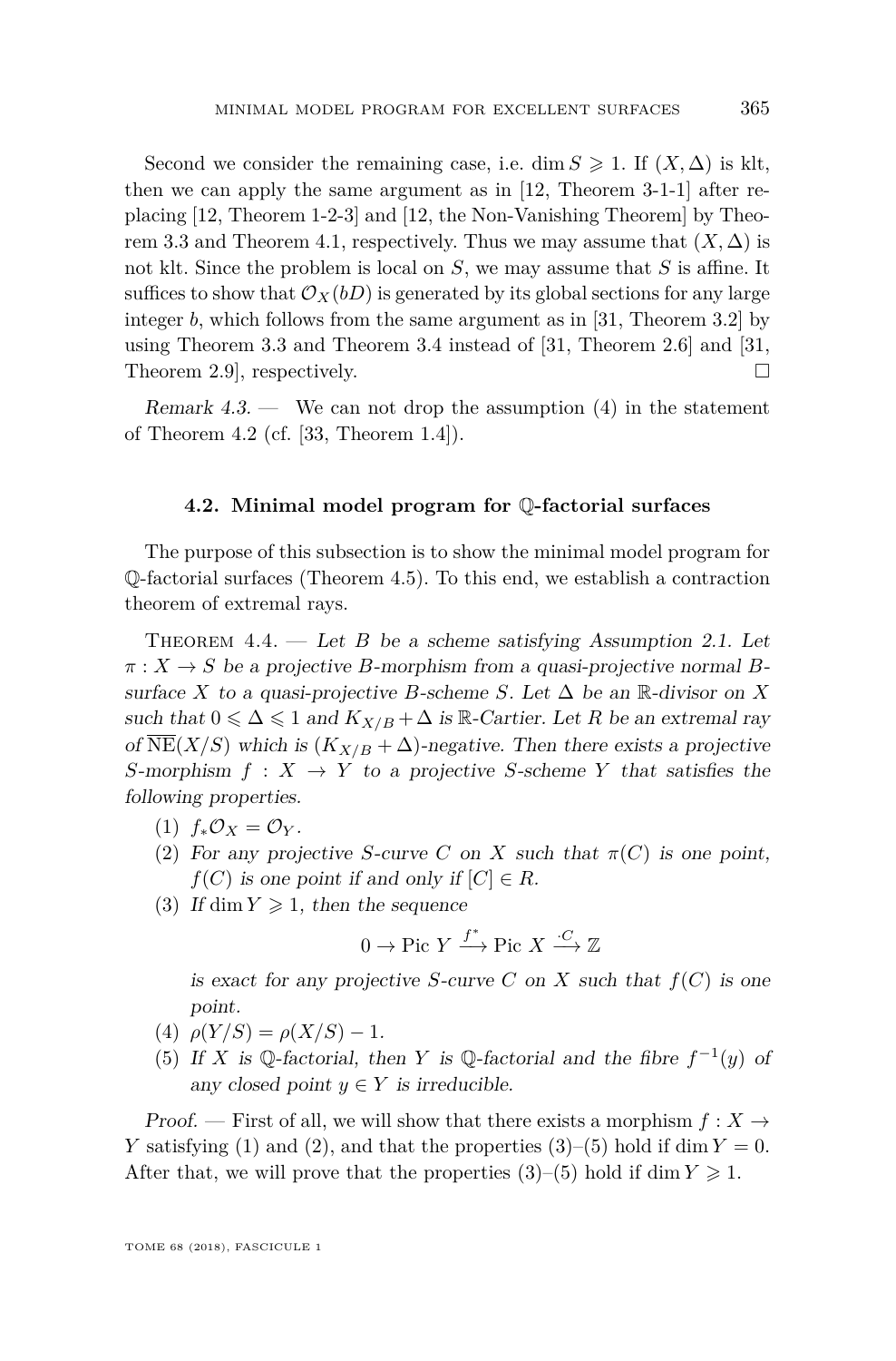Replacing  $\pi$  by its Stein factorisation, we may assume that  $\pi_* \mathcal{O}_X =$  $\mathcal{O}_S$ . By perturbing  $\Delta$ , we may assume that  $\Delta$  is a  $\mathbb{Q}$ -divisor. By the cone theorem (Theorem [2.14\)](#page-12-3), we can find a  $\pi$ -nef Cartier divisor  $L$  on  $X$  such that  $\overline{\text{NE}}(X/S) \cap L^{\perp} = R$  and that  $L - (K_{X/B} + \Delta)$  is  $\pi$ -ample. If dim  $S = 0$ (i.e.  $S = \text{Spec } k$  for some field k) and  $D \equiv 0$ , then we can check that the structure morphism  $X \to Y := \text{Spec } k$  satisfies all the properties [\(1\)](#page-21-0)–[\(5\)](#page-21-3). Otherwise, by Theorem [4.2,](#page-20-0) there exists a projective *S*-morphism  $f: X \rightarrow$ *Y* that satisfies [\(1\)](#page-21-0) and [\(2\)](#page-21-1). From now on, we assume that dim  $Y \ge 1$ .

We show [\(3\)](#page-21-2). Let *M* be a Cartier divisor on *X* such that  $M \cdot C = 0$ . It suffices to show that there is a Cartier divisor  $M_Y$  on *Y* such that  $M =$  $f^*M_Y$ . We can find a *π*-nef Cartier divisor *L* on *X* such that  $\overline{\text{NE}}(X/S) \cap$  $L^{\perp} = R$  and that  $L - (K_{X/B} + \Delta)$  is  $\pi$ -ample. Replacing *L* by its multiple, we may assume that  $L + M$  is  $\pi$ -nef and  $L + M - (K_{X/B} + \Delta)$  is  $\pi$ -ample. Since  $bL$  and  $b(L + M)$  are  $\pi$ -free for any large integer *b*, we have that the divisors  $bL$ ,  $(b+1)L$ ,  $b(L+M)$ ,  $(b+1)(L+M)$  are the pull-backs of Cartier divisors on *Y* . Thus also *M* is the pull-back of a Cartier divisor on *Y* , hence [\(3\)](#page-21-2) holds. The assertion [\(4\)](#page-21-4) directly follows from [\(3\)](#page-21-2).

We show [\(5\)](#page-21-3). Assume that *X* is Q-factorial. If dim  $Y = 1$ , then *Y* is regular and in particular Q-factorial. If  $\dim Y = 2$ , then we can apply the same argument as in [\[18,](#page-31-12) Corollary 3.18] by using [\(3\)](#page-21-2) instead of [\[18,](#page-31-12) Corollary 3.7 (4)]. In any case, *Y* is Q-factorial. We prove that any fibre of f is irreducible. We only treat the case where dim  $Y = 1$ . Let  $C_1$  and  $C_2$  be two curves contained in  $f^{-1}(y)$  such that  $C_1 \neq C_2$  and  $C_1 \cap C_2 \neq \emptyset$ . Since  $C_1 \cdot C_2 > 0$  and  $C_1^2 < 0$ , this contradicts  $\rho(X/Y) = 1$ . Thus [\(5\)](#page-21-3) holds.  $\Box$ 

<span id="page-22-0"></span>THEOREM 4.5. — Theorem [1.1](#page-1-0) holds if  $(X, \Delta)$  satisfies the condition  $(QF)$ .

Proof. — The assertion follows directly from Theorem [2.14](#page-12-3) and Theo-rem [4.4.](#page-21-5)

#### **4.3. Minimal model program for log canonical surfaces**

In this subsection, we establish the minimal model program for log canonical surfaces. Since we have already got the cone theorem and the contraction theorem, it only remains to show that numerically log canonical surfaces are log canonical (Theorem [4.13\)](#page-25-0). Actually it is necessary to establish this result in order to formulate the log canonical minimal model program without the Q-factorial condition. Such a result is well-known if the base scheme  $B$  is an algebraically closed field  $([18, Proposition 4.11])$  $([18, Proposition 4.11])$  $([18, Proposition 4.11])$ . The proof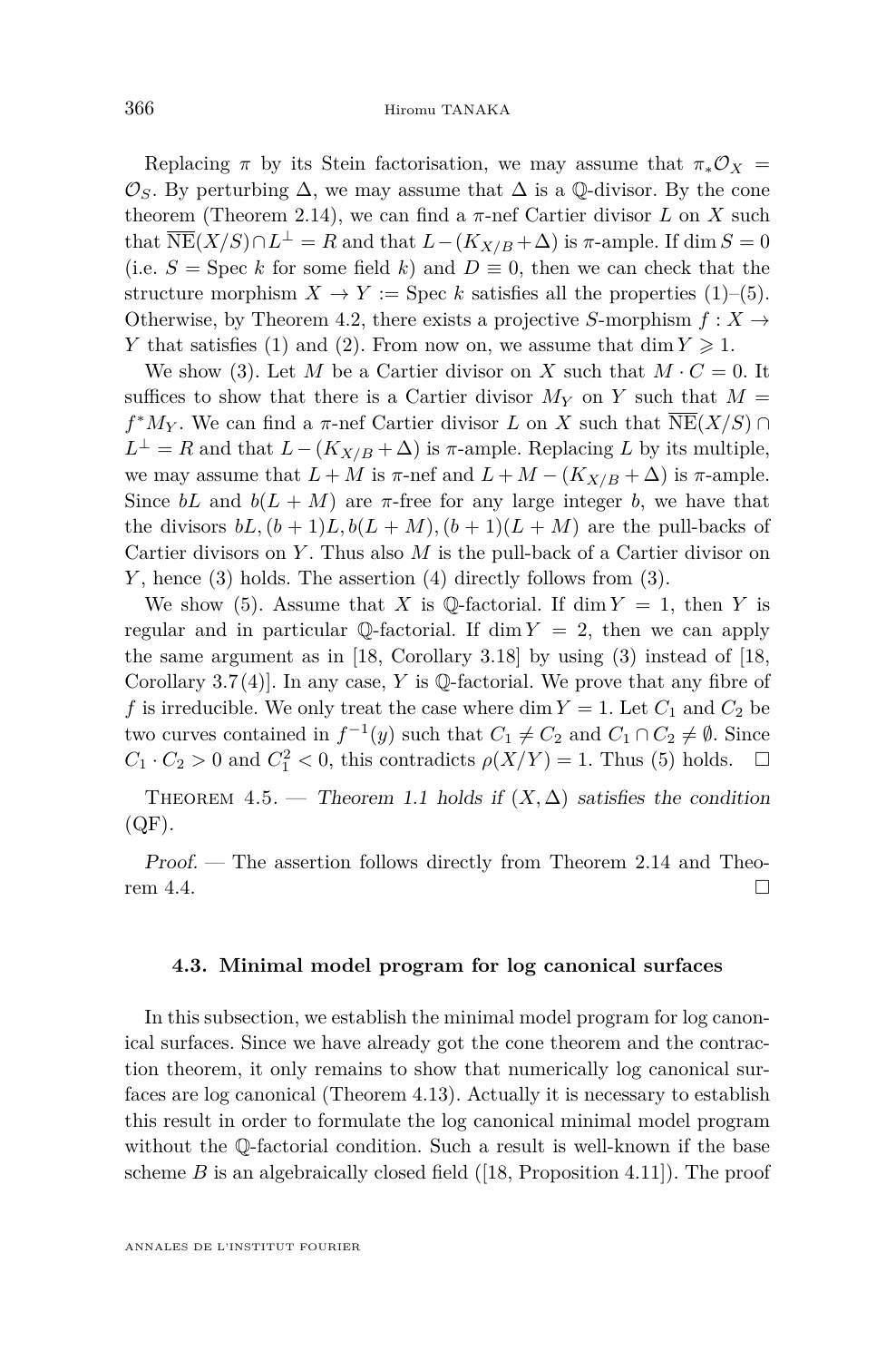of [\[18,](#page-31-12) Proposition 4.11] depends on the classification of log canonical surface singularities, whilst our strategy avoid using it.

DEFINITION  $4.6.$  — Let *B* be a scheme satisfying Assumption [2.1.](#page-6-0) Let *X* be a quasi-projective normal *B*-surface and let  $\Delta$  is an R-divisor on *X*. We say a pair  $(X, \Delta)$  is numerically log canonical if the following properties hold.

- (1)  $\Delta$  is effective.
- (2) For an arbitrary projective birational morphism  $f: Y \to X$  and the *f*-exceptional R-divisor *E* uniquely determined by

$$
K_{Y/B} + f_*^{-1} \Delta + E \equiv_f 0,
$$

the inequality  $f_*^{-1}\Delta + E \leq 1$  holds. Note that *E* is uniquely defined since the intersection matrix of the exceptional locus is negative definite  $([16, Theorem 10.1]).$  $([16, Theorem 10.1]).$  $([16, Theorem 10.1]).$ 

It is obvious that a numerically log canonical pair  $(X, \Delta)$  is log canonical if and only if  $(X, \Delta)$  is a log pair, i.e.  $K_{X/B} + \Delta$  is R-Cartier.

<span id="page-23-3"></span>THEOREM  $4.7.$  — Let *B* be a scheme satisfying Assumption [2.1.](#page-6-0) Let *X* be a quasi-projective normal *B*-surface and let  $\Delta$  be an effective Rdivisor on *X*. For the irreducible decomposition  $\Delta = \sum_{i \in I} d_i D_i$ , we set  $\Delta_1 := \sum_{i \in I} \min\{d_i, 1\} D_i$ . Then there exists a projective birational *B*morphism  $f: Y \to X$  such that

- <span id="page-23-0"></span>(1)  $(Y, f_*^{-1}\Delta_1 + E)$  is a two-dimensional Q-factorial dlt pair over *B*, where *E* is the reduced divisor on *X* with Supp  $E = \text{Ex}(f)$ ,
- <span id="page-23-2"></span>(2)  $K_{Y/B} + f_*^{-1}\Delta_1 + E$  is *f*-nef, and
- <span id="page-23-1"></span>(3)  $K_{Y/B} + f_*^{-1}\Delta + E + E' \equiv_f 0$  for some *f*-exceptional effective Rdivisor E'.

A projective birational morphism satisfying the above properties  $(1)$ – $(3)$ is called a dlt blowup of  $(X, \Delta)$ .

Proof. — Let  $\Delta_2 := \Delta - \Delta_1$ . We take a log resolution  $\mu : W \to X$  of  $(X, \Delta)$ . We can write

$$
K_{W/B} + \mu_*^{-1} \Delta_1 + E_W \equiv_\mu - \mu_*^{-1} \Delta_2 + E'_W
$$

where  $E_W$  is the *µ*-exceptional reduced divisor with Supp  $E_W = \text{Ex}(\mu)$  and  $E_W'$  is an *µ*-exceptional R-divisor. We run a  $(K_{W/B} + \mu_*^{-1} \Delta_1 + E_W)$ -MMP over *X* (Theorem [4.5\)](#page-22-0), and set  $f: Y \to X$  to be the end result. Let  $\mu_Y$ :  $W \to Y$  be the induced morphism,  $E := (\mu_Y)_* E_W$  and  $E' := -(\mu_Y)_* E'_W$ . Then [\(1\)](#page-23-0) and [\(2\)](#page-23-2) hold. By the negativity lemma (Lemma [2.11\)](#page-11-1), we get

$$
K_{W/B} + \mu_*^{-1} \Delta + E_W - E'_W = \mu_Y^* (K_{Y/B} + f_*^{-1} \Delta + E + E'),
$$

TOME 68 (2018), FASCICULE 1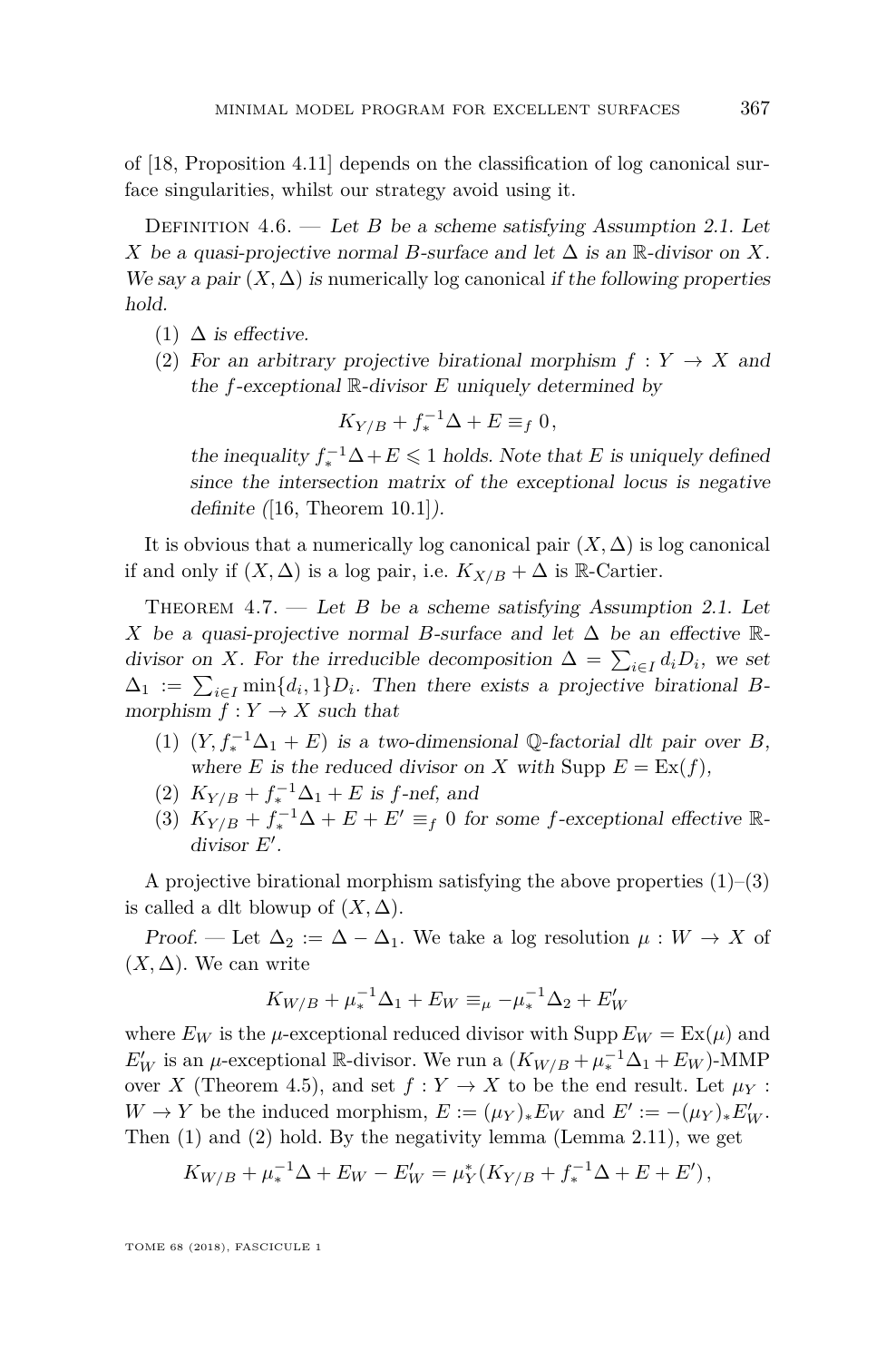which implies  $K_{Y/B} + f_*^{-1} \Delta_1 + E \equiv_f -f_*^{-1} \Delta_2 - E'.$  It follows again from the negativity lemma (Lemma [2.11\)](#page-11-1) that  $E'$  is effective, hence [\(3\)](#page-23-1) holds.  $\square$ 

<span id="page-24-0"></span>Remark  $4.8.$  — We use the same notation as in Theorem [4.7.](#page-23-3)

- (a) If  $(X, \Delta)$  is a log pair i.e.  $K_{X/B} + \Delta$  is R-Cartier, then Theo-rem [4.7](#page-23-3)[\(3\)](#page-23-1) implies that  $K_{Y/B} + f_*^{-1}\Delta + E + E' = f^*(K_{X/B} + \Delta)$ .
- (b)  $(X, \Delta)$  is numerically log canonical if and only if  $\Delta = \Delta_1$  and *E'* in Theorem  $4.7(3)$  $4.7(3)$  is zero.

<span id="page-24-5"></span>LEMMA 4.9. — Let *B* be a scheme satisfying Assumption [2.1.](#page-6-0) Let  $(X, \Delta)$ be a numerically log canonical quasi-projective *B*-surface. Assume that  $x \in X$  is a unique non-regular closed point of *X* and that  $(X \setminus \{x\}, \Delta |_{X \setminus \{x\}})$ is dlt. Then one of the following assertions hold.

- $(1)$  *X* is  $\mathbb{O}$ -factorial.
- <span id="page-24-6"></span>(2)  $x \notin \text{Supp } \Delta$  and there exists a projective birational *B*-morphism

$$
g: Z \to X
$$

from a normal Q-factorial quasi-projective *B*-surface *Z* such that  $E := \text{Ex}(g)$  is a prime divisor and that  $(K_{Z/B} + E) \cdot E = 0$ . Moreover there exists a dlt blowup  $f: Y \to X$  of  $(X, \Delta)$  (cf. Theorem [4.7\)](#page-23-3) that factors through *g*.

Proof. — Let  $f: Y \to X$  be a dlt blowup whose existence is guaranteed in Theorem [4.7.](#page-23-3) Since  $(X \setminus \{x\}, \Delta|_{X \setminus \{x\}})$  is dlt, possibly after replacing *Y* by the scheme obtained by gluing  $X \setminus \{x\}$  and  $f^{-1}(X^0)$  for sufficiently small open neighbourhood  $X^0$  of  $x \in X$ , we may assume that  $f(\text{Ex}(f)) = \{x\}.$ For the sum  $\sum_{i=1}^{r} E_i$  of the *f*-exceptional prime divisors  $E_i$ , we can write as follows (cf. Remark [4.8\)](#page-24-0):

$$
K_{Y/B} + f_*^{-1} \Delta + \sum_{i=1}^r E_i \equiv_f 0.
$$

CLAIM. — There exists a projective birational *B*-morphism  $g: Z \to X$ of quasi-projective normal *B*-surfaces which satisfies the following properties:

- <span id="page-24-1"></span> $(1)$  *Z* is Q-factorial,
- <span id="page-24-3"></span>(2)  $E := \text{Ex}(g)$  is a prime divisor,
- <span id="page-24-4"></span>(3)  $(K_{Z/B} + g_*^{-1}\Delta + E) \cdot E = 0$ , and
- <span id="page-24-2"></span>(4) *f* factors through *g*.

Proof of Claim. — We run a  $(K_{Y/B} + f_*^{-1}\Delta + \sum_{i=2}^r E_i)$ -MMP over X (Theorem [4.5\)](#page-22-0). We show that the end result  $g: Z \to X$  satisfies [\(1\)](#page-24-1)–[\(4\)](#page-24-2).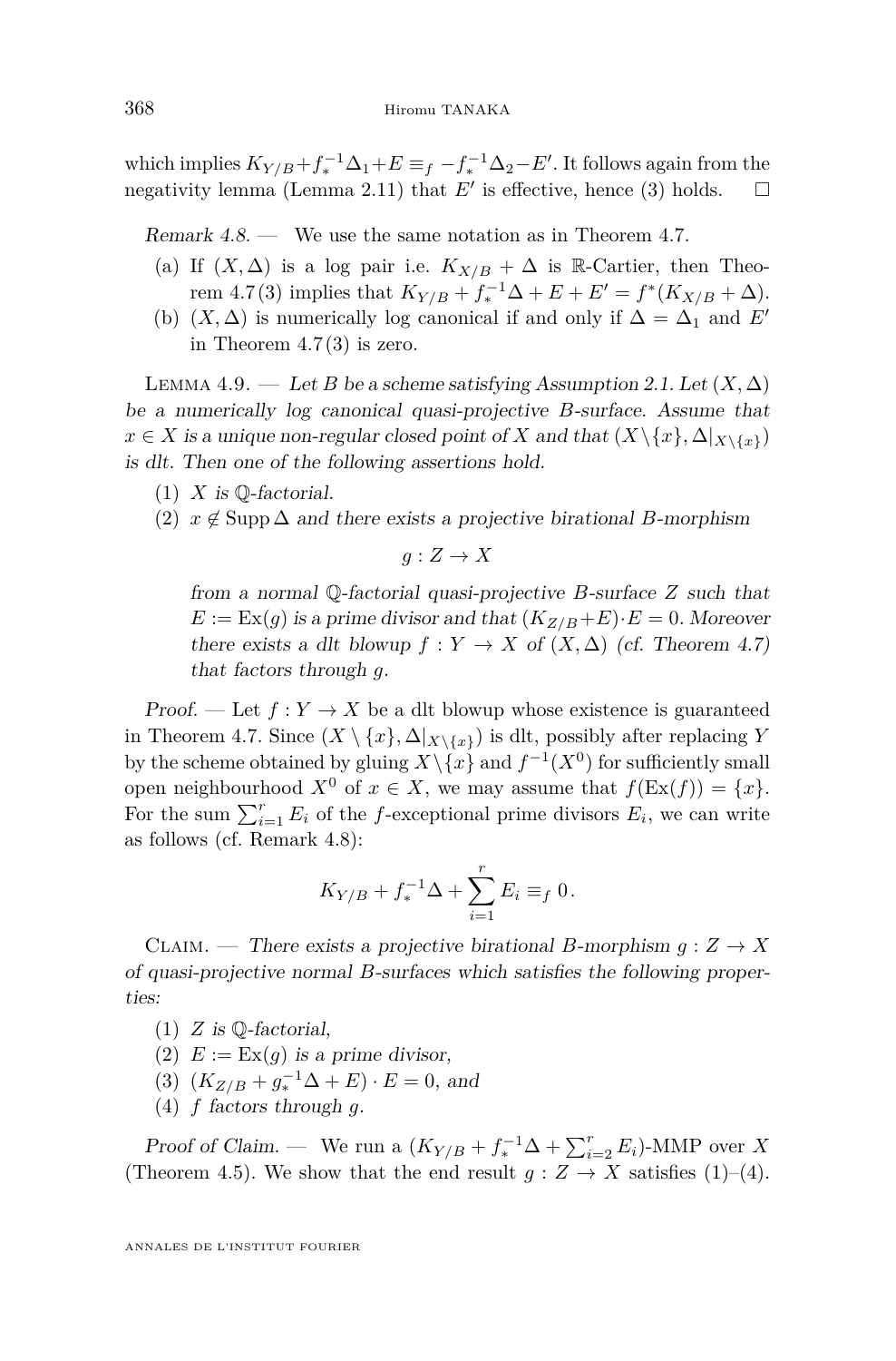Let  $h: Y \to Z$  be the induced birational morphism. It is clear that [\(1\)](#page-24-1) and [\(4\)](#page-24-2) hold. Since  $K_{Y/B} + g_*^{-1}\Delta + \sum_{i=2}^r E_i \equiv_f -E_1$ , each step of this MMP contracts  $E_i$  for some  $i \in \{2, \ldots, r\}$ . In particular, we get  $h_* E_1 \neq 0$ . Furthermore, all of  $E_2, \ldots, E_r$  are contracted, since  $h_* E_1 \neq 0, -h_* E_1$  is gnef and  $g^{-1}(x)$  is connected. Therefore, [\(2\)](#page-24-3) holds and  $E = h_* E_1$ . It follows from  $K_{Y/B} + f_*^{-1}\Delta + \sum_{i=1}^r E_i \equiv_f 0$  that

$$
K_{Y/B} + f_*^{-1} \Delta + \sum_{i=1}^r E_i = h^* (K_{Z/B} + g_*^{-1} \Delta + E).
$$

Thus  $(3)$  holds.

Assuming that  $x \in \text{Supp } \Delta$ , it suffices to show that *X* is Q-factorial. By  $(1)$ – $(3)$ , the projective birational morphism  $g: Z \to X$  is the contraction of a  $(K_{Z/B} + \frac{1}{2}g_*^{-1}\Delta + E)$ -negative extremal ray of  $\overline{\text{NE}}(Z/X)$ . It follows from Theorem [4.4](#page-21-5) that  $X$  is  $\mathbb Q$ -factorial, as desired. It completes the proof of Lemma [4.9.](#page-24-5)

<span id="page-25-1"></span>Remark  $4.10.$  — Since a pair  $(Z, E)$ , appearing in Lemma  $4.9(2)$  $4.9(2)$ , is numerically log canonical and *Z* is  $\mathbb{Q}$ -factorial,  $(Z, E)$  is log canonical.

COROLLARY  $4.11.$  — Let *B* be a scheme satisfying Assumption [2.1.](#page-6-0) Let  $(X, \Delta)$  be a two-dimensional dlt pair over *B*. Then *X* is  $\mathbb{Q}$ -factorial.

Proof. — The assertion directly follows from Lemma [4.9.](#page-24-5)  $\Box$ 

<span id="page-25-2"></span>LEMMA  $4.12.$  — Let  $(C, D)$  be a one-dimensional projective semi log canonical pair over a field *k* in the sense of [\[16,](#page-31-3) Definition-Lemma 5.10]. If *C* is irreducible and  $K_C + D \equiv 0$ , then there exists a positive integer *m* such that  $\mathcal{O}_C(m(K_C+D)) \simeq \mathcal{O}_C$ .

Proof. — Since *C* is semi log canonical, the singularities of *C* is at worst nodal. In particular *C* is Gorenstein. If  $D \neq 0$ , then  $\omega_C^{-1}$  is ample and the assertion follows from [\[16,](#page-31-3) Lemma 10.6]. Thus we may assume that  $D=0$ . Then we get  $\omega_C \simeq \mathcal{O}_C$  by

$$
h^{0}(X, \omega_{X}) = h^{1}(X, \omega_{X}) = h^{0}(X, \mathcal{O}_{X}) \neq 0,
$$

where the first (resp. second) equation follows from Corollary [2.8](#page-10-3) (resp. Serre duality).

<span id="page-25-0"></span>Theorem 4.13. — Let *B* be a scheme satisfying Assumption [2.1.](#page-6-0) Let (*X,* ∆) be a numerically log canonical quasi-projective *B*-surface. Then the following assertions hold.

(1)  $K_{X/B}$  and all the irreducible components of  $\Delta$  are Q-Cartier. In particular,  $(X, \Delta)$  is log canonical, that is,  $K_{X/B} + \Delta$  is R-Cartier.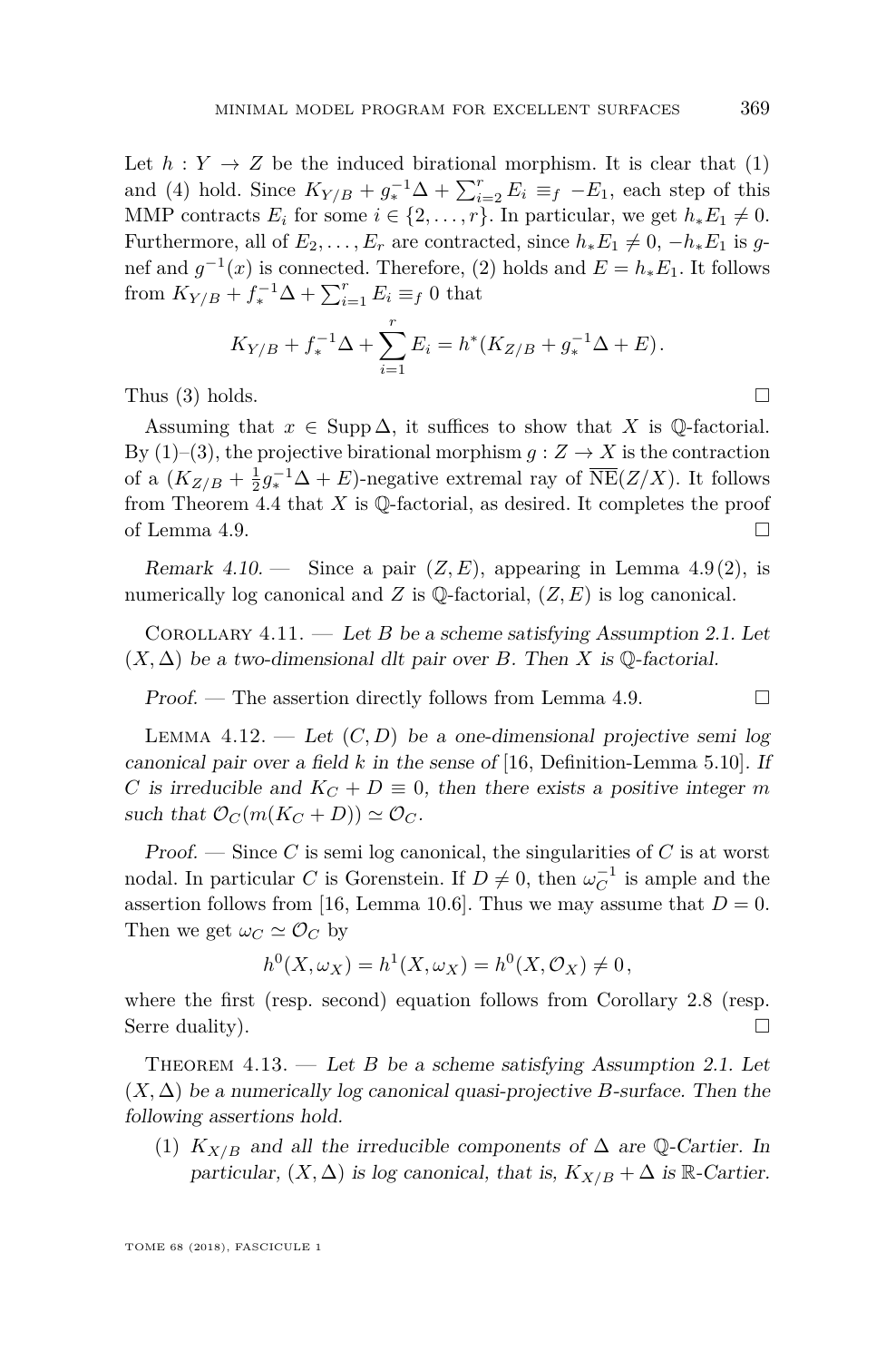(2) There exists an open subset  $X^0 \subset X$  such that Supp  $\Delta \subset X^0$  and that  $X^0$  is  $\mathbb Q$ -factorial.

Proof. — By Lemma [4.9,](#page-24-5) we may assume that  $\Delta = 0$  and  $x \in X$  is a unique non-regular point. It suffices to show that  $K_{X/B}$  is Q-Cartier. Let

$$
f: Y \xrightarrow{h} Z \xrightarrow{g} X
$$

be birational morphisms as in Lemma [4.9](#page-24-5)[\(2\)](#page-24-6). We have that

$$
K_{Y/B} + E_Y = h^*(K_{Z/B} + E) \equiv_f 0
$$

where  $E_Y$  is the reduced divisor with  $\text{Supp}\,E_Y = \text{Ex}(f)$ .

CLAIM. — There exists a positive integer *m* such that  $\mathcal{O}_Z(m(K_{Z/B} +$  $E))|_E \simeq \mathcal{O}_E.$ 

We now show Claim. It follows from [\[16,](#page-31-3) Theorem 2.31] that *E* is nodal and hence Gorenstein. Let  $(E, \text{Diff}_E(0))$  be a pair defined in [\[16,](#page-31-3) Definition 4.2. Since *E* is nodal and  $(Z, E)$  is log canonical (Remark [4.10\)](#page-25-1), it follows from [\[16,](#page-31-3) Lemma 4.8] that  $(E, Diff_E(0))$  is semi log canonical in the sense of [\[16,](#page-31-3) Definition-Lemma 5.10]. Then Claim holds by  $(K_{Z/B} + E) \cdot E = 0$  and Lemma [4.12.](#page-25-2)

Since there is a natural morphism  $E_Y \to E$ , Claim implies that  $\mathcal{O}_Y(m(K_{Y/B} + E_Y))|_{E_Y} \simeq \mathcal{O}_{E_Y}$  for sufficiently divisible  $m \in \mathbb{Z}_{>0}$ . The exact sequence:

$$
0 \to \mathcal{O}_Y(-E_Y) \to \mathcal{O}_Y \to \mathcal{O}_{E_Y} \to 0,
$$

induces an exact sequence:

$$
f_*\mathcal{O}_Y(m(K_{Y/B} + E_Y)) \to f_*(\mathcal{O}_Y(m(K_{Y/B} + E_Y))|_{E_Y})
$$
  

$$
\to R^1 f_*\mathcal{O}_Y(m(K_{Y/B} + E_Y) - E_Y) = 0
$$

where the last equation follows from Theorem [3.3.](#page-15-0) Thus,  $K_{Y/B} + E_Y$  is *f*-semi-ample, which implies that there is a Q-Cartier Q-divisor *L* on *X* such that  $K_{Y/B} + E_Y = f^*L$ . Taking the push-forward  $f_*$ , it follows that  $K_{X/B}$  is Q-Cartier.

Remark 4.14. — If *B* is essentially of finite type over a field of characteristic zero then Theorem [4.13](#page-25-0) was known to follow from [\[9,](#page-30-10) Corollary 1.6].

<span id="page-26-0"></span>THEOREM 4.15. — Theorem [1.1](#page-1-0) holds if  $(X, \Delta)$  satisfies the condition [\(LC\)](#page-2-0).

Proof. — The assertion follows directly from Theorem [2.14,](#page-12-3) Theorem [4.4](#page-21-5) and Theorem [4.13.](#page-25-0)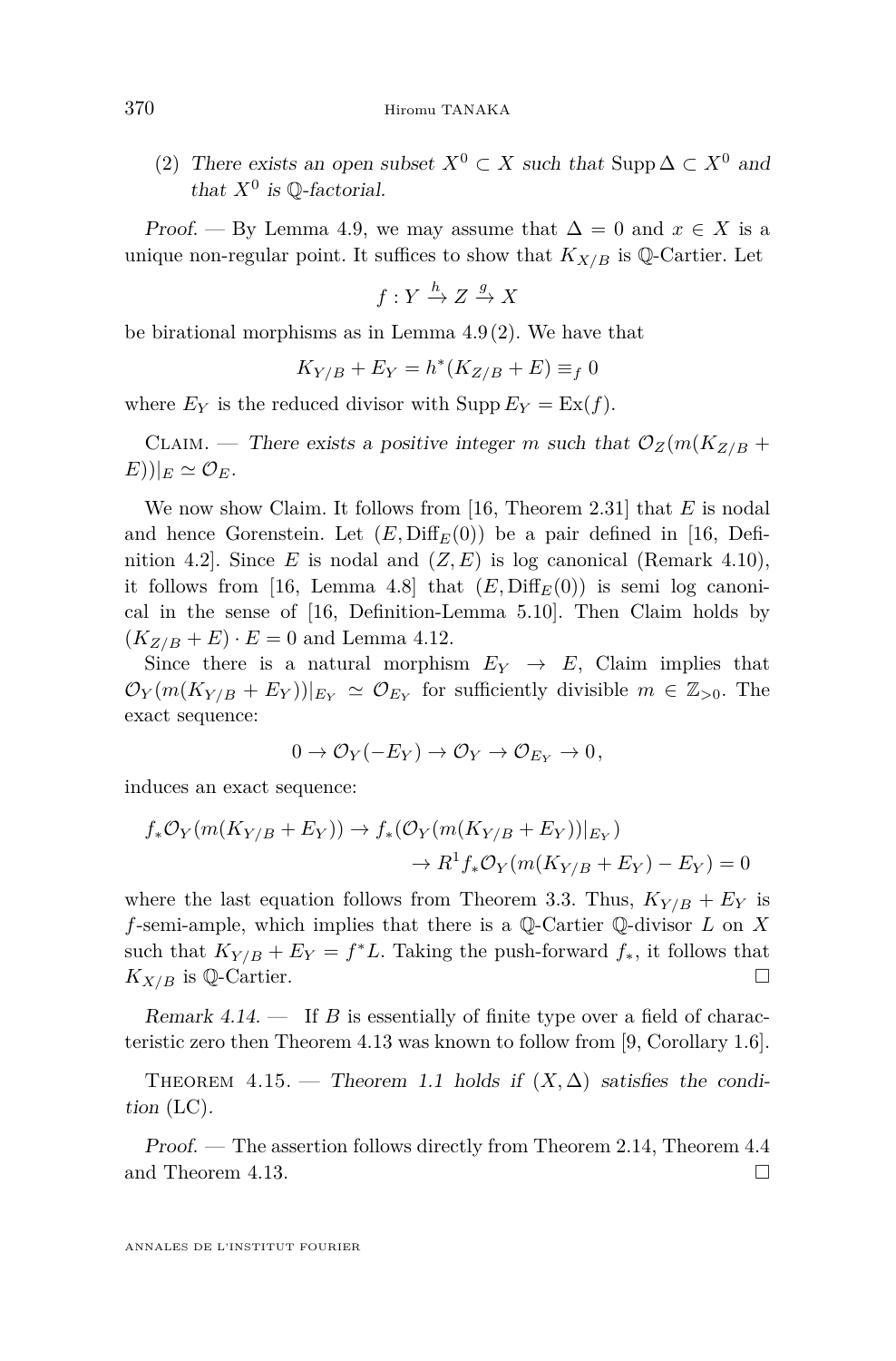#### **5. Miscellaneous results**

In this section, we prove the inversion of adjunction (Theorem [5.1\)](#page-27-0) and the Kollár–Shokurov connectedness theorem (Theorem [5.2\)](#page-28-0) for surfaces over excellent schemes.

#### **5.1. Inversion of adjunction**

<span id="page-27-0"></span>THEOREM  $5.1.$  — Let *B* be a scheme satisfying Assumption [2.1.](#page-6-0) Let  $(X, C + D)$  be a two-dimensional quasi-projective log pair over *B*, where *C* is a reduced divisor that has no common components with an effective  $\mathbb{R}\text{-divisor } D$ . Let  $C^N$  be the normalisation of  $C$  and let  $D_{C^N} := \text{Diff}_{C^N}(D)$ (cf. [\[16,](#page-31-3) Definition 2.34]). Then the following hold.

- <span id="page-27-1"></span>(1)  $(X, C + D)$  is log canonical around *C* if and only if  $(C^N, D_{C^N})$  is log canonical.
- <span id="page-27-2"></span>(2)  $(X, C + D)$  is plt around *C* if and only if  $(C^N, D_{C^N})$  is klt.

Proof.  $\sim$  For both of [\(1\)](#page-27-1) and [\(2\)](#page-27-2), we only show the if-part since the opposite implications follow from [\[16,](#page-31-3) Lemma 4.8].

Since the problem is local on *X*, we fix a closed point  $x \in C \subset X$ around which we work. In particular, we may assume that all the irreducible components of  $C + D$  contain *x*. Let  $f : Y \to X$  be a dlt blowup of  $(X, \Delta := C + D)$  as in Theorem [4.7](#page-23-3) and we use the same notation as there. Let  $\Delta_2 := \Delta - \Delta_1$ . We have that

$$
K_{Y/B} + f_*^{-1} \Delta_1 + E = f^*(K_{X/B} + C + D) - (f_*^{-1} \Delta_2 + E')
$$

is *f*-nef (cf. Remark [4.8\)](#page-24-0).

We show [\(1\)](#page-27-1). We may assume that  $f(\text{Ex}(f)) = \{x\}$ . Assume that  $(X, C+)$ *D*) is not log canonical around *x*, which is equivalent to  $f_*^{-1}\Delta_2 + E' \neq 0$ (Remark [4.8\)](#page-24-0). Since  $-(f_*^{-1}\Delta_2 + E')$  is *f*-nef, it follows from the negativ-ity lemma (Lemma [2.11\)](#page-11-1) that Supp  $E'$  contains  $f^{-1}(x)$ . This implies that  $(C^N, D_{C^N})$  is not log canonical by [\[16,](#page-31-3) Proposition 4.5(2)], hence [\(1\)](#page-27-1) holds.

We show [\(2\)](#page-27-2). Assume that  $(C^N, D_{C^N})$  is klt. It suffices to show that  $(X, C + D)$  is plt. It follows from [\(1\)](#page-27-1) that  $(X, C + D)$  is log canonical, hence  $\Delta = \Delta_1$ ,  $\Delta_2 = 0$  and  $E' = 0$ .

We now prove that *f* is an isomorphism. We assume by contradiction that  $E \neq 0$ . Since we work around *x*, we may assume that  $f(\text{Ex}(f)) = \{x\}$ . Since Theorem [4.7](#page-23-3)[\(1\)](#page-23-0) implies Supp  $E = \text{Ex}(f)$ , we have that  $f_*^{-1}C$  intersects *E*. Since  $E \neq 0$ , we get  $\Box D_{C^{N-1}} \neq 0$  by [\[16,](#page-31-3) Proposition 4.5(6)], which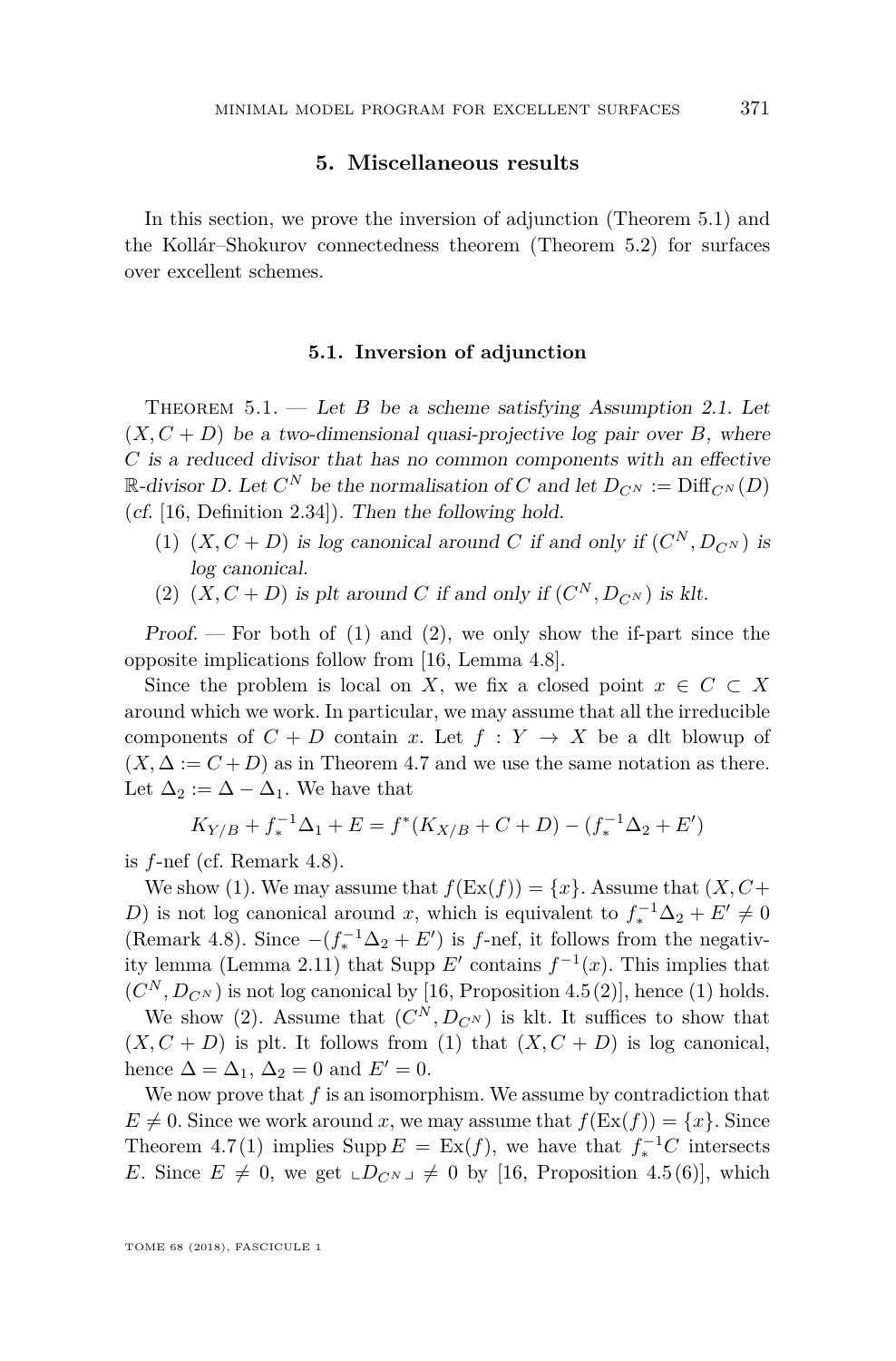contradicts the fact that  $(C^N, D_{C^N})$  is klt. Thus *f* is an isomorphism, as desired.

Since *f* is an isomorphism,  $(X, C+D)$  is dlt. If  $\mathcal{L}D \mathcal{L} \neq 0$ , then  $(C^N, D_{C^N})$ is not klt again by [\[16,](#page-31-3) Proposition 4.5(6)]. Thus we get  $\Box D = 0$ , hence [\(2\)](#page-27-2)  $\Box$ holds.

#### **5.2. Connectedness theorem**

<span id="page-28-0"></span>THEOREM  $5.2.$  — Let *B* be a scheme satisfying Assumption [2.1.](#page-6-0) Let  $\pi$  :  $X \rightarrow S$  be a projective *B*-morphism from a two-dimensional quasiprojective log pair  $(X, \Delta)$  over *B* to a quasi-projective *B*-scheme *S* with  $\pi_* \mathcal{O}_X = \mathcal{O}_S$ . Let Nklt $(X, \Delta)$  be the reduced closed subscheme of X consisting of the non-klt points of  $(X, \Delta)$ . If  $-(K_{X/B} + \Delta)$  is  $\pi$ -nef and  $\pi$ -big, then any fibre of the induced morphism  $Nklt(X, \Delta) \rightarrow S$  is either empty or geometrically connected.

Proof. — We divide the proof into three steps.

<span id="page-28-1"></span>STEP 5.3. — There exists an effective R-divisor  $\Delta'$  such that  $(X, \Delta')$  is a log pair over  $B, \Delta' \geq \Delta$ , Nklt $(X, \Delta) =$  Nklt $(X, \Delta')$ , and  $-(K_{X/B} + \Delta')$ is *π*-ample.

Proof of Step [5.3.](#page-28-1) — Since  $N := -(K_{X/B} + \Delta)$  is  $\pi$ -big, we can write  $N = A + D$ 

for some *π*-ample R-Cartier R-divisor *A* and an effective R-divisor *D*. Thus for any rational number  $0 < \epsilon < 1$ , we have that

$$
-(K_{X/B} + \Delta) = N = (1 - \epsilon)N + \epsilon A + \epsilon D,
$$

where  $(1 - \epsilon)N + \epsilon A$  is  $\pi$ -ample. Thus it suffices to find a rational number  $0 < \epsilon < 1$  such that  $Nklt(X, \Delta) = Nklt(X, \Delta + \epsilon D)$ . We can find such a number  $\epsilon$  by taking a log resolution of  $(X, \Delta + D)$ .

<span id="page-28-2"></span>STEP 5.4. — If dim  $S \geq 1$ , then the assertion in the theorem holds.

Proof of Step [5.4.](#page-28-2) — By Step [5.3,](#page-28-1) we may assume that  $-(K_{X/B} + \Delta)$ is *π*-ample. We have an exact sequence

$$
0 \to \mathcal{J}_\Delta \to \mathcal{O}_X \to \mathcal{O}_W \to 0
$$

where *W* is the closed subscheme corresponding to the multiplier ideal  $\mathcal{J}_{\Delta}$ . Since the support of *W* is equal to the non-klt locus of  $(X, \Delta)$ , we get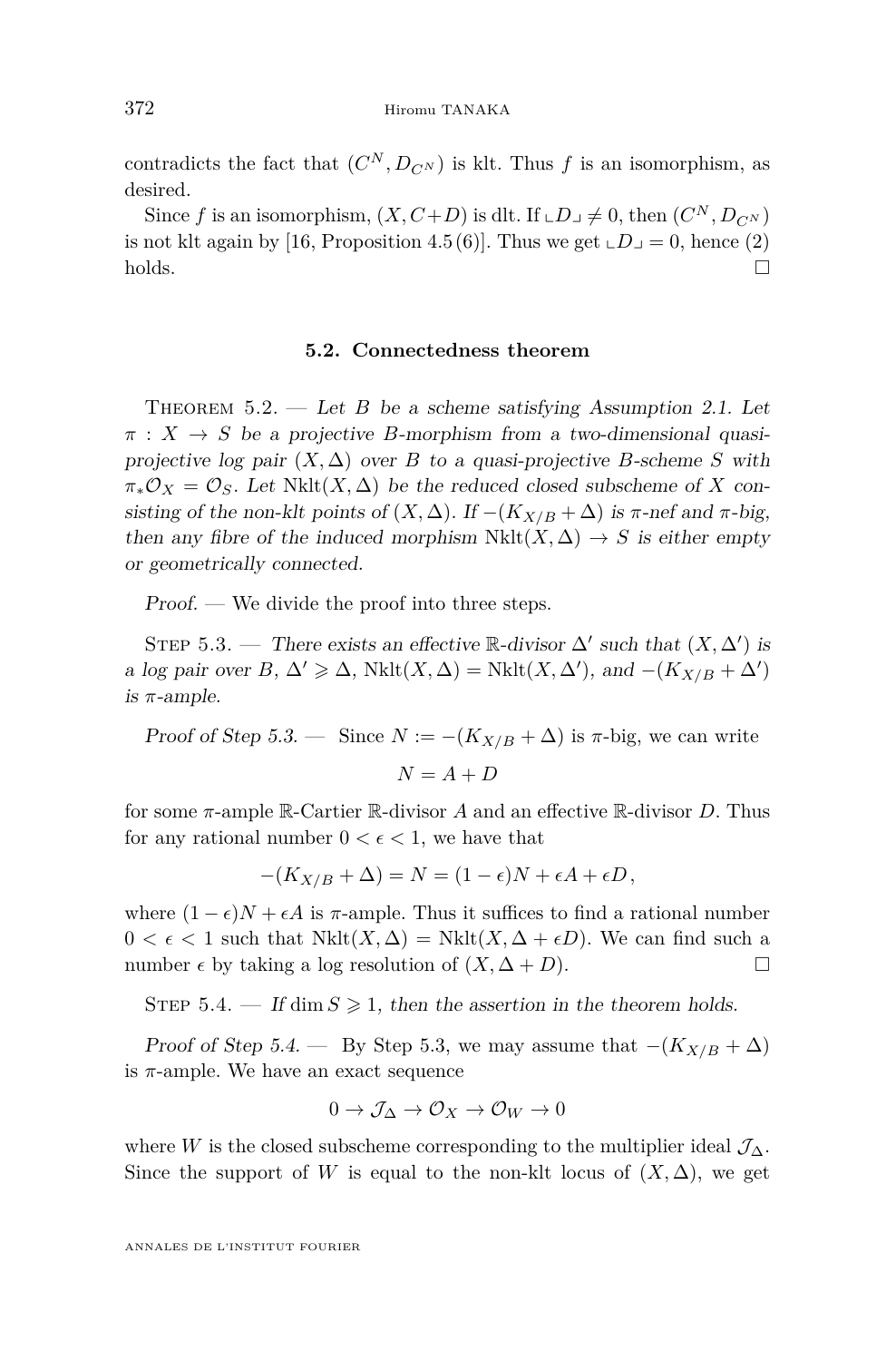$W_{\text{red}} = \text{Nklt}(X, \Delta)$ . Since  $-(K_{X/B} + \Delta)$  is  $\pi$ -ample, it follows from Theo-rem [3.4](#page-15-3) that  $R^1\pi_*\mathcal{J}_\Delta=0$ , which implies that the induced homomorphism

$$
\rho: {\mathcal O}_S = \pi_*{\mathcal O}_X \to \pi_*{\mathcal O}_W
$$

is surjective. Since  $\rho$  factors through  $\mathcal{O}_{\pi(W)}$ , we have that

$$
\mathcal{O}_{\pi(W)} \to \mathcal{O}_V = \pi_* \mathcal{O}_W
$$

is surjective, where  $W \to V \to \pi(W)$  is the Stein factorisation of  $W \to$  $\pi(W)$ . Thus  $V \to \pi(W)$  is a surjective closed immersion, hence a universal homeomorphism. In particular, any fibre of  $W \to \pi(W)$  is geometrically connected. Since a surjective closed immersion  $Nklt(X, \Delta) \rightarrow W$  is a universal homeomorphism, it completes the proof of Step [5.4.](#page-28-2)

<span id="page-29-0"></span>STEP  $5.5.$  — If dim  $S = 0$ , then the assertion in the theorem holds.

Proof of Step [5.5.](#page-29-0) — Since dim  $S = 0$ , we have that  $S = \text{Spec } k$  for a field *k*. Taking the base change to the separable closure of *k*, we may assume that *k* is separably closed. In particular, it suffices to show that  $Nklt(X, \Delta)$  is connected. By replacing  $(X, \Delta)$  by its dlt blowup as in Theorem [4.7,](#page-23-3) we may assume that  $(X, \Delta^{\leq 1})$  is klt and Nklt $(X, \Delta)$  = Supp  $\Delta^{\geq 1}$  (cf. Remark [4.8\)](#page-24-0). Set  $A := -(K_X + \Delta)$ . By Step [5.3,](#page-28-1) we may assume that A is ample. We run  $a (K_X + \Delta^{<1} + A)$ -MMP:  $f : X \to Y$ . Since  $-(K_X + \Delta^{<1} + A) = \Delta^{\geq 1} \neq 0$ , the program ends with a Mori fibre space  $\rho : Y \to T$ . We set  $\Delta_Y := f_* \Delta$ . We now prove:

 $CLAIM.$  — The following hold.

- <span id="page-29-1"></span>(1)  $f(\text{Supp }\Delta^{\geqslant 1}) = \text{Supp }\Delta^{\geqslant 1}_Y.$
- <span id="page-29-2"></span>(2) If  $Nklt(Y, \Delta_Y)$  is connected, then  $Nklt(X, \Delta)$  is connected.
- <span id="page-29-3"></span>(3) Nklt $(Y, \Delta_Y)$  = Supp  $\Delta_Y^{\geq 1}$ .

Since  $f$  is the composition of the extremal contractions, we only prove Claim under the assumption that  $E := \text{Ex}(f)$  is irreducible. In particular,  $\Delta^{\geqslant 1}$  is *f*-ample.

We show [\(1\)](#page-29-1). The inclusion  $f(\text{Supp }\Delta^{\geqslant 1}) \supset \text{Supp }\Delta_Y^{\geqslant 1}$  is clear. It suffices to show that  $f(E) \in \text{Supp } \Delta_Y^{\geq 1}$ . Since  $\Delta^{\geq 1}$  is *f*-ample, there is an irreducible component *C* of Supp  $\Delta^{\geqslant 1}$  such that  $C \cdot E > 0$ . It follows from  $E^2 < 0$  that  $C \neq E$ . Thus, we get  $f(E) \in \text{Supp } \Delta_Y^{\geq 1}$ , hence [\(1\)](#page-29-1) holds.

We show [\(2\)](#page-29-2). We assume by contradiction that Supp  $\Delta_Y^{\geq 1}$  is connected but Supp  $\Delta^{\geqslant 1}$  is not. Thanks to [\(1\)](#page-29-1), we can find a point  $y \in \text{Supp } \Delta_Y^{\geqslant 1}$ such that  $f^{-1}(y) \cap \text{Supp } \Delta^{\geq 1}$  is not connected. This contradicts Step [5.4.](#page-28-2) Thus [\(2\)](#page-29-2) holds.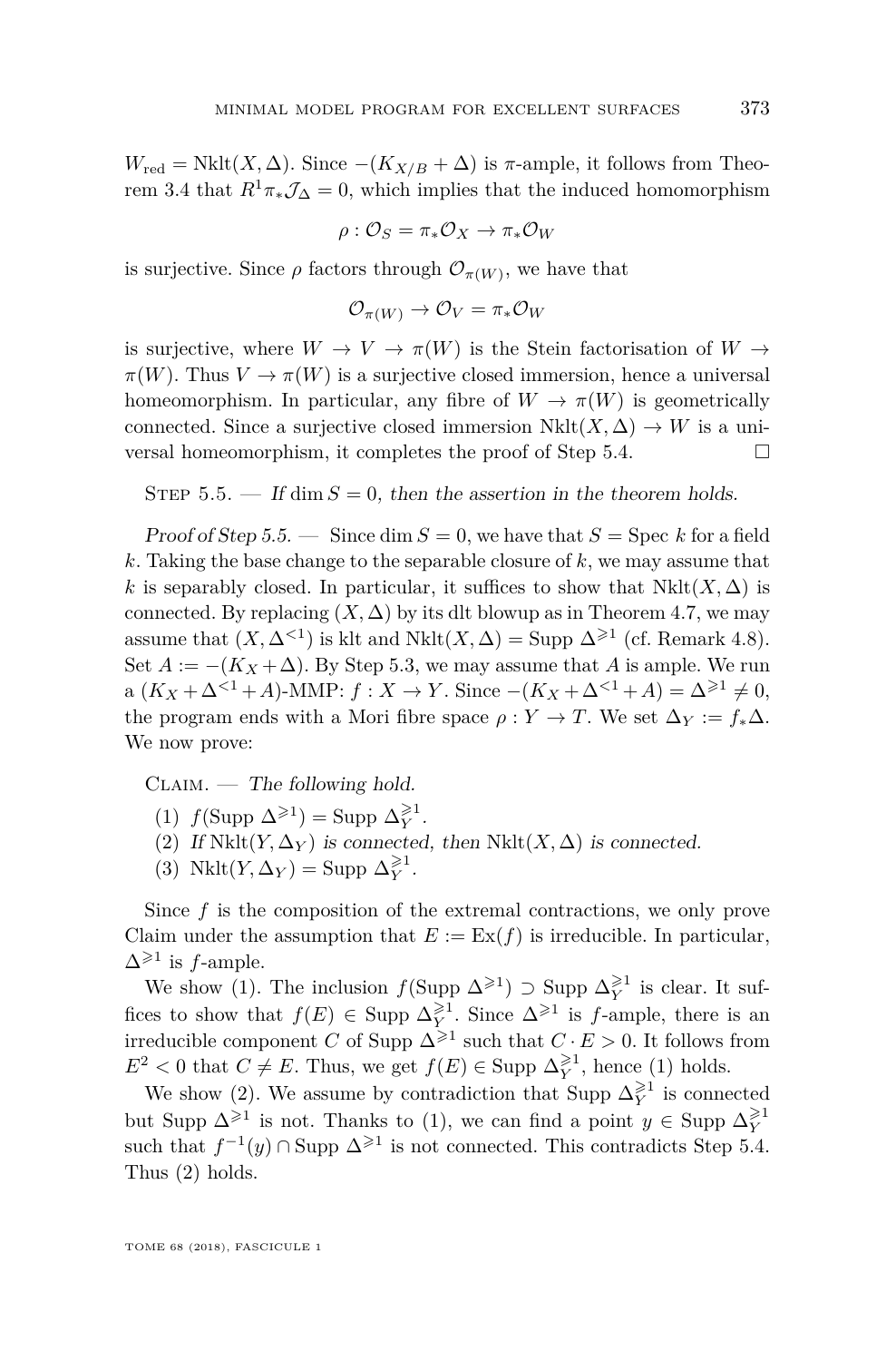The assertion [\(3\)](#page-29-3) follows from [\(1\)](#page-29-1) and the fact that the MMP  $f: X \to Y$ can be considered as a  $(K_X + \Delta)$ -MMP, because the ampleness of *A* is preserved under the MMP. It completes the proof of Claim.

If  $\dim T = 0$ , then we have  $\rho(Y) = 1$ , hence  $Nklt(Y, \Delta_Y) = \text{Supp }\Delta_Y^{\geq 1}$ is clearly connected. Thus we may assume that  $\dim T = 1$ . Assuming that Nklt( $Y, \Delta_Y$ ) is not connected, let us derive a contradiction. Let  $D_1$  and  $D_2$ be distinct connected components of  $Nklt(Y, \Delta_Y)$ . Since  $\Delta_Y^{\geq 1}$  is  $\rho$ -ample,  $Nklt(Y, \Delta_Y) = \text{Supp }\Delta_Y^{\geq 1}$  dominates *T*. In particular, we may assume that *D*<sub>1</sub> dominates *T*. On the other hand, Step [5.4](#page-28-2) implies that  $Nklt(Y, \Delta_Y)$  ∩  $\rho^{-1}(t)$  is connected for any closed point  $t \in T$ . In particular,  $D_2$  does not dominate *T*. Since  $D_2$  is connected, we have that  $D_2 \subset \rho^{-1}(t_0)$  for some closed point  $t_0 \in T$ . However, this implies that  $Nklt(Y, \Delta_Y) \cap \rho^{-1}(t_0)$ has at least two connected components:  $D_2$  and a connected component of  $D_1 \cap \rho^{-1}(t_0)$ . This is a contradiction. It completes the proof of Step [5.5.](#page-29-0)  $\Box$ 

Thus the assertion in Theorem holds by Step [5.4](#page-28-2) and Step [5.5.](#page-29-0)  $\Box$ 

#### BIBLIOGRAPHY

- <span id="page-30-3"></span>[1] L. Bădescu, Algebraic surfaces, Universitext, Springer, 2001, Translated from the 1981 Romanian original by Vladimir Maşek and revised by the author, xii+258 pages.
- <span id="page-30-2"></span>[2] A. Beauville, Complex algebraic surfaces, London Mathematical Society Lecture Note Series, vol. 68, Cambridge University Press, 1983, Translated from the French by R. Barlow, N. I. Shepherd-Barron and M. Reid, iv+132 pages.
- <span id="page-30-5"></span>[3] C. Birkar, Y. Chen & L. Zhang, "Iitaka's *Cn,m* conjecture for 3-folds over finite fields", <https://arxiv.org/abs/1507.08760v2>, 2015.
- <span id="page-30-9"></span>[4] P. CASCINI, H. TANAKA & C. XU, "On base point freeness in positive characteristic", Ann. Sci. Éc. Norm. Supér. **48** (2015), no. 5, p. 1239-1272.
- <span id="page-30-7"></span>[5] B. Fantechi, L. Göttsche, L. Illusie, S. L. Kleiman, N. Nitsure & A. Vistoli, Fundamental algebraic geometry: Grothendieck's FGA explained, Mathematical Surveys and Monographs, vol. 123, American Mathematical Society, 2005,  $x+339$  pages.
- <span id="page-30-0"></span>[6] O. FUJINO, "Fundamental theorems for the log minimal model program", Publ. Res. Inst. Math. Sci. **47** (2011), no. 3, p. 727-789.
- <span id="page-30-8"></span>[7] ——— , "Minimal model theory for log surfaces", Publ. Res. Inst. Math. Sci. **48** (2012), no. 2, p. 339-371.
- <span id="page-30-4"></span>[8] O. Fujino & H. Tanaka, "On log surfaces", Proc. Japan Acad. Ser. A **88** (2012), no. 8, p. 109-114.
- <span id="page-30-10"></span>[9] C. D. Hacon & C. Xu, "On finiteness of B-representations and semi-log canonical abundance", in Minimal models and extremal rays (Kyoto, 2011), Advanced Studies in Pure Mathematics, vol. 70, Mathematical Society of Japan, 2016, p. 361-377.
- <span id="page-30-1"></span>[10] R. Hartshorne, Residues and duality, Lecture Notes in Mathematics, vol. 20, Springer, 1966, with an appendix by P. Deligne, vii+423 pages.
- <span id="page-30-6"></span>[11] ——— , Algebraic geometry, Graduate Texts in Mathematics, vol. 52, Springer, 1977, xvi+496 pages.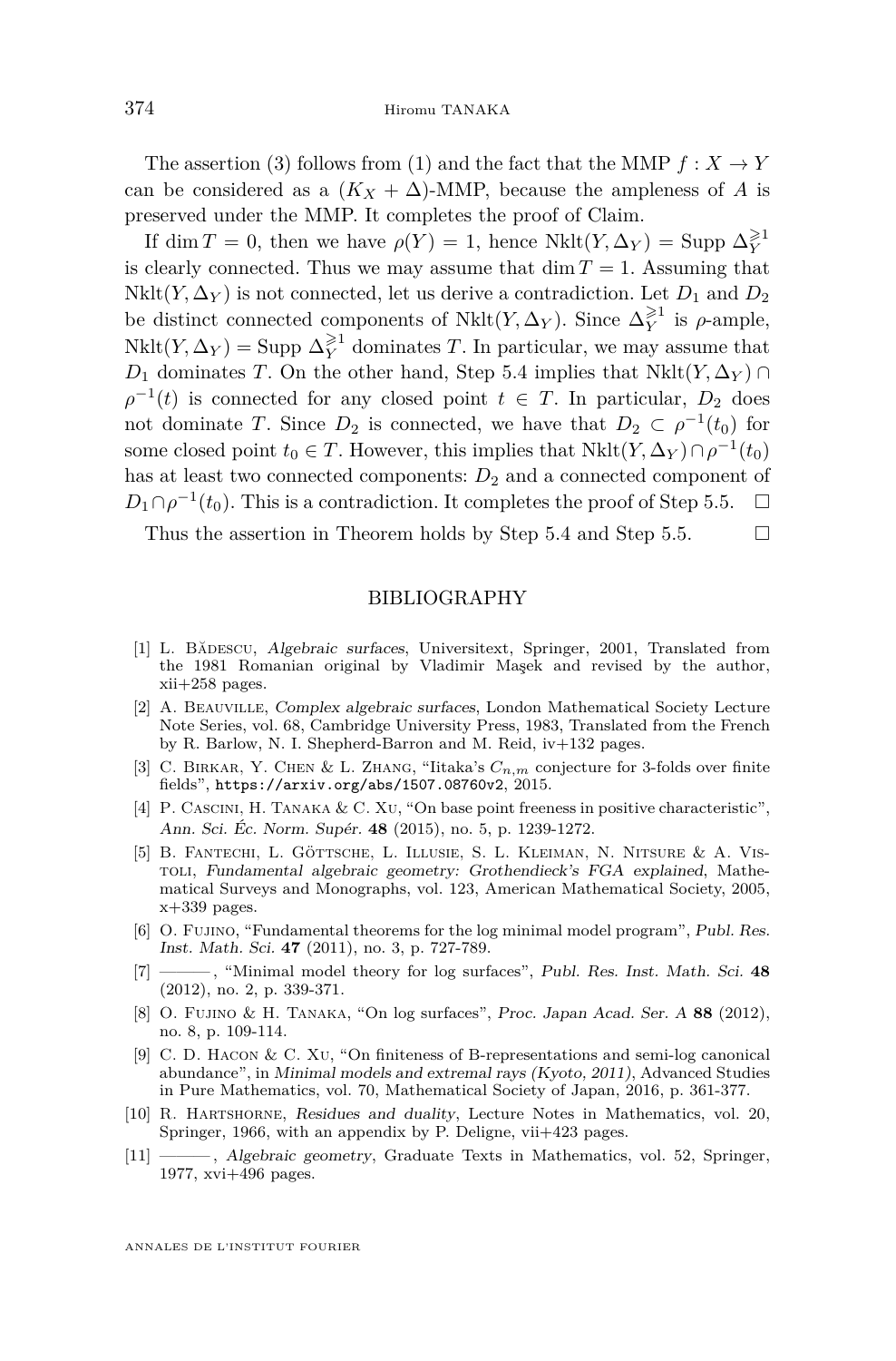- <span id="page-31-6"></span>[12] Y. KAWAMATA, K. MATSUDA & K. MATSUKI, "Introduction to the minimal model problem", in Algebraic geometry (Sendai, 1985), Advanced Studies in Pure Mathematics, vol. 10, North-Holland, 1987, p. 283-360.
- <span id="page-31-9"></span>[13] S. KEEL, "Basepoint freeness for nef and big line bundles in positive characteristic", Ann. Math. **149** (1999), no. 1, p. 253-286.
- <span id="page-31-17"></span>[14] D. S. Keeler, "Ample filters of invertible sheaves", J. Algebra **259** (2003), no. 1, p. 243-283.
- <span id="page-31-15"></span>[15] S. L. Kleiman, "Toward a numerical theory of ampleness", Ann. Math. **84** (1966), p. 293-344.
- <span id="page-31-3"></span>[16] J. Kollár, Singularities of the minimal model program, Cambridge Tracts in Mathematics, vol. 200, Cambridge University Press, 2013, With a collaboration of Sándor Kovács, x+370 pages.
- <span id="page-31-1"></span>[17] J. Kollár & S. Kovács, "Birational geometry of log surfaces", preprint available at <https://sites.math.washington.edu/~kovacs/pdf/BiratLogSurf.pdf>.
- <span id="page-31-12"></span>[18] J. Kollár & S. Mori, Birational geometry of algebraic varieties, Cambridge Tracts in Mathematics, vol. 134, Cambridge University Press, 1998, With the collaboration of C. H. Clemens and A. Corti, Translated from the 1998 Japanese original, viii+254 pages.
- <span id="page-31-13"></span>[19] R. Lazarsfeld, Positivity in algebraic geometry. I: Classical setting: Line bundles and linear series, Springer, 2004, xviii+387 pages.
- <span id="page-31-14"></span>[20] ——— , Positivity in algebraic geometry. II: Positivity for vector bundles, and multiplier ideals, Ergebnisse der Mathematik und ihrer Grenzgebiete. 3 Folge., vol. 49, Springer, 2004, xvii+385 pages.
- <span id="page-31-4"></span>[21] J. Lipman, "Desingularization of two-dimensional schemes", Ann. Math. **107** (1978), no. 1, p. 151-207.
- <span id="page-31-11"></span>[22] Q. Liu, Algebraic geometry and arithmetic curves, Oxford Graduate Texts in Mathematics, vol. 6, Oxford University Press, 2002, Translated from the French by Reinie Erné, xvi+576 pages.
- <span id="page-31-10"></span>[23] H. Matsumura, Commutative ring theory, Cambridge Studies in Advanced Mathematics, vol. 8, Cambridge University Press, 1989, Translated from the Japanese by M. Reid, xiv+320 pages.
- <span id="page-31-7"></span>[24] M. Miyanishi, Noncomplete algebraic surfaces, Lecture Notes in Mathematics, vol. 857, Springer, 1981, xviii+244 pages.
- <span id="page-31-8"></span>[25] F. Sakai, "Classification of normal surfaces", in Algebraic geometry, Bowdoin 1985 (Brunswick, 1985), Proceedings of Symposia in Pure Mathematics, vol. 46, American Mathematical Society, 1987, p. 451-465.
- <span id="page-31-19"></span>[26] K. Schwede, "*F*-adjunction", Algebra Number Theory **3** (2009), no. 8, p. 907-950.
- <span id="page-31-20"></span>[27] K. SCHWEDE & K. TUCKER, "On the behavior of test ideals under finite morphisms". J. Algebr. Geom. **23** (2014), no. 3, p. 399-443.
- <span id="page-31-18"></span>[28] A. SEIDENBERG, "The hyperplane sections of normal varieties", Trans. Am. Math. Soc. **69** (1950), p. 357-386.
- <span id="page-31-0"></span>[29] I. R. Shafarevich, Lectures on minimal models and birational transformations of two dimensional schemes, Tata Institute of Fundamental Research Lectures on Mathematics and Physics. Mathematics, vol. 37, Tata Institute of Fundamental Research, 1966,  $iv+175$  pages.
- <span id="page-31-2"></span>[30] H. TANAKA, "Minimal models and abundance for positive characteristic log surfaces", Nagoya Math. J. **216** (2014), p. 1-70.
- <span id="page-31-5"></span>[31] - The X-method for klt surfaces in positive characteristic", J. Algebr. Geom. **24** (2015), no. 4, p. 605-628.
- <span id="page-31-16"></span>[32] ——— , "Behavior of canonical divisors under purely inseparable base changes", <https://arxiv.org/abs/1502.01381v4>, to appear in J. Reine Angew. Math., 2016.